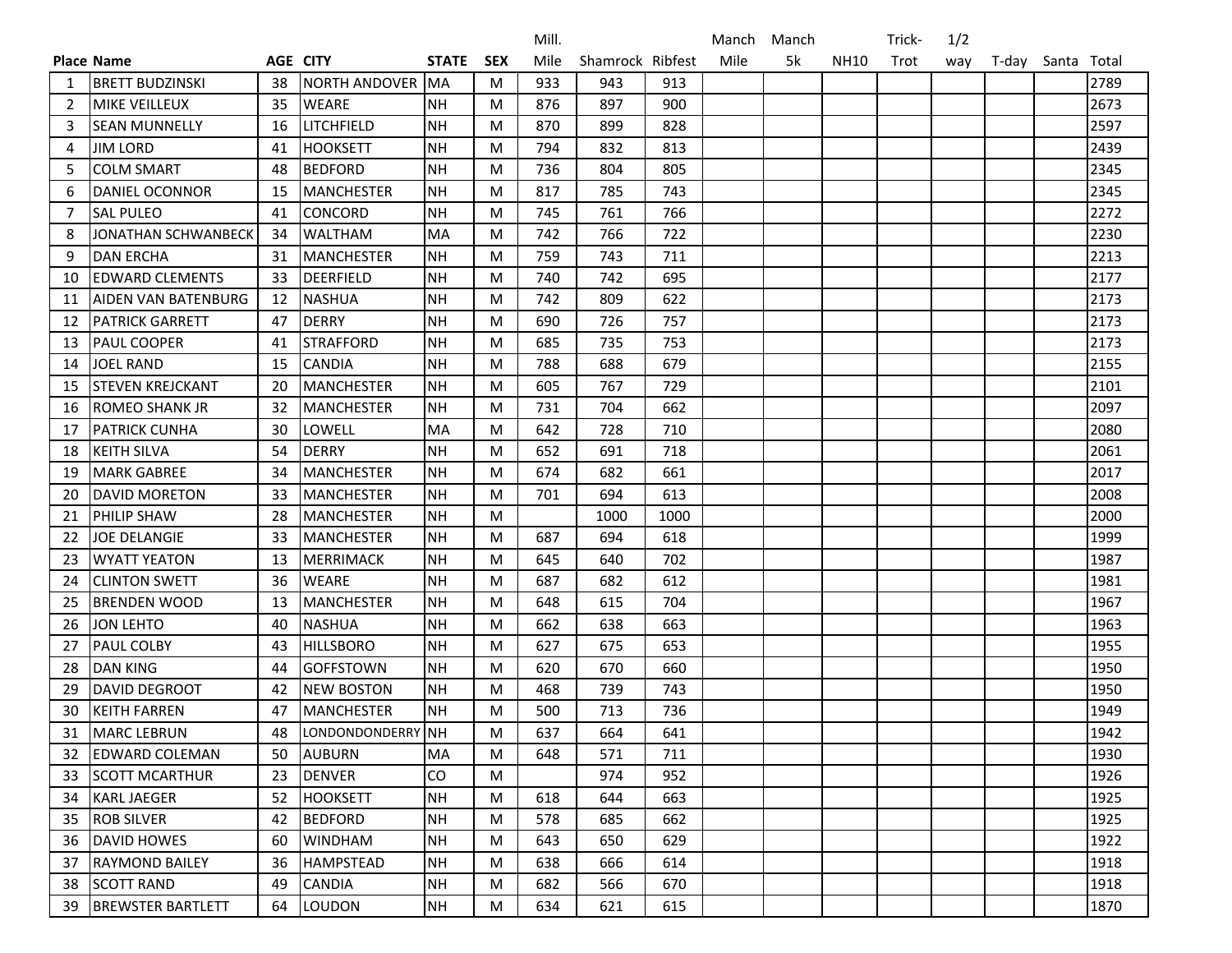| 40 | <b>JONATHAN PALAZZO</b>   | 35 | HOOKETT            | <b>NH</b> | M | 617 | 638 | 614 |  |  |  | 1869 |
|----|---------------------------|----|--------------------|-----------|---|-----|-----|-----|--|--|--|------|
| 41 | IMICHAEL ROBERTS          | 51 | LONDONDERRY        | <b>NH</b> | M | 547 | 658 | 656 |  |  |  | 1861 |
| 42 | ROB CSENDES               | 33 | <b>BEDFORD</b>     | <b>NH</b> | M | 646 | 621 | 587 |  |  |  | 1854 |
| 43 | <b>BRADLEY SILVER</b>     | 12 | <b>BEDFORD</b>     | <b>NH</b> | M | 579 | 637 | 633 |  |  |  | 1849 |
| 44 | <b>WALTER LAWS</b>        | 35 | <b>GOFFSTOWN</b>   | <b>NH</b> | M | 701 | 478 | 663 |  |  |  | 1842 |
| 45 | <b>ALEXANDER SAVITZKY</b> | 35 | <b>MARLBOROUGH</b> | <b>MA</b> | M | 622 | 635 | 575 |  |  |  | 1832 |
| 46 | <b>BEN RYAN</b>           | 36 | <b>HAVERHILL</b>   | MA        | M | 429 | 699 | 691 |  |  |  | 1819 |
| 47 | <b>JOHN LHEUREUX</b>      | 45 | LITCHFIELD         | <b>NH</b> | M | 611 | 598 | 601 |  |  |  | 1810 |
| 48 | <b>JAMES DUBE</b>         | 22 | SALEM              | <b>NH</b> | M | 633 | 632 | 515 |  |  |  | 1780 |
| 49 | JOHN DELANGIE             | 58 | MANCHESTER         | <b>NH</b> | M | 575 | 600 | 602 |  |  |  | 1777 |
| 50 | <b>PAUL LEVIN</b>         | 44 | <b>NOTTINGHAM</b>  | <b>NH</b> | M | 567 | 614 | 596 |  |  |  | 1777 |
| 51 | <b>RENE BEAULIEU</b>      | 58 | MANCEHSTER         | <b>NH</b> | M | 552 | 604 | 614 |  |  |  | 1770 |
| 52 | <b>SHAUN LECLAIRE</b>     | 24 | WEARE              | <b>NH</b> | M | 641 | 626 | 499 |  |  |  | 1766 |
| 53 | WARREN BARTLETT           | 15 | <b>LOUDON</b>      | <b>NH</b> | M | 873 | 886 |     |  |  |  | 1759 |
| 54 | JEREMY MURPHY             | 33 | MANCHESTER         | <b>NH</b> | M | 520 | 639 | 599 |  |  |  | 1758 |
| 55 | HUGO GONZALEZ             | 36 | <b>MANCHESTER</b>  | <b>NH</b> | M | 598 | 583 | 569 |  |  |  | 1750 |
| 56 | <b>STEVE TETRAULT</b>     | 48 | <b>MANCHESTER</b>  | <b>NH</b> | M | 580 | 585 | 562 |  |  |  | 1727 |
| 57 | MICHAEL MARKS             | 50 | ILONDONDERRY       | <b>NH</b> | M | 565 | 592 | 544 |  |  |  | 1701 |
| 58 | <b>GEORGE TRUDEL</b>      | 58 | <b>DERRY</b>       | <b>NH</b> | M | 569 | 565 | 552 |  |  |  | 1686 |
| 59 | <b>JASON MESERVE</b>      | 38 | <b>AMHERST</b>     | <b>NH</b> | M | 555 | 573 | 541 |  |  |  | 1669 |
| 60 | ANDREW TOLAND             | 32 | MANCHESTER         | <b>NH</b> | M | 595 | 557 | 498 |  |  |  | 1650 |
| 61 | <b>GERRY ST JEAN</b>      | 45 | <b>BOW</b>         | <b>NH</b> | M | 604 | 568 | 477 |  |  |  | 1649 |
| 62 | <b>CARL HARRIS</b>        | 14 | MANCHESTER         | <b>NH</b> | M | 777 |     | 868 |  |  |  | 1645 |
| 63 | ROBERT LENOX              | 57 | MUNSONVILLE        | <b>NH</b> | M | 566 | 579 | 495 |  |  |  | 1640 |
| 64 | <b>DAVID LABBE</b>        | 43 | CANDIA             | <b>NH</b> | M | 515 | 574 | 549 |  |  |  | 1638 |
| 65 | <b>GEORGE BROME</b>       | 51 | <b>MANCHESTER</b>  | <b>NH</b> | M | 590 | 469 | 579 |  |  |  | 1638 |
| 66 | ICARL HAMMOND             | 31 | <b>MANCHESTER</b>  | <b>NH</b> | M | 606 | 430 | 598 |  |  |  | 1634 |
| 67 | ANDREW DESROSIERS         | 41 | LONDONDERRY        | <b>NH</b> | M | 537 | 543 | 543 |  |  |  | 1623 |
| 68 | <b>STEVE SHEA</b>         | 30 | <b>HOOKSETT</b>    | <b>NH</b> | M |     | 818 | 804 |  |  |  | 1622 |
| 69 | <b>GABRIEL COHEN</b>      | 35 | CONCORD            | <b>NH</b> | M | 540 | 564 | 504 |  |  |  | 1608 |
| 70 | <b>ALEX APOSTOL</b>       | 48 | LONDONDERRY        | <b>NH</b> | M | 547 | 532 | 520 |  |  |  | 1599 |
| 71 | <b>AL HEARD</b>           | 43 | <b>DERRY</b>       | <b>NH</b> | M | 484 | 563 | 550 |  |  |  | 1597 |
| 72 | <b>IMATTHEW RAYLINSKY</b> | 35 | <b>LONDONDERRY</b> | NH        | M | 768 | 821 |     |  |  |  | 1589 |
| 73 | <b>SAM MUNNELLY</b>       | 14 | <b>LITCHFIELD</b>  | <b>NH</b> | M | 769 | 817 |     |  |  |  | 1586 |
| 74 | JAMES AIKEN               | 39 | MANCHESTER         | <b>NH</b> | M | 603 | 432 | 540 |  |  |  | 1575 |
| 75 | <b>MIKE GRATTON</b>       | 39 | MERRIMACK          | <b>NH</b> | M | 514 | 624 | 429 |  |  |  | 1567 |
| 76 | DARRELL OUELLETTE         | 41 | <b>HOOKSETT</b>    | <b>NH</b> | M | 450 | 442 | 668 |  |  |  | 1560 |
| 77 | <b>CHRIS BISHOP</b>       | 38 | MANCHESTER         | <b>NH</b> | M |     | 809 | 748 |  |  |  | 1557 |
| 78 | JASON DESCLOS             | 33 | NEW BOSTON         | <b>NH</b> | M |     | 773 | 765 |  |  |  | 1538 |
| 79 | <b>RYAN QUINLAN</b>       | 33 | MANCHESTER         | NH        | M |     | 795 | 742 |  |  |  | 1537 |
| 80 | JEFFREY DESROSIERSS       | 45 | MANCHESTER         | NH        | M | 469 | 521 | 534 |  |  |  | 1524 |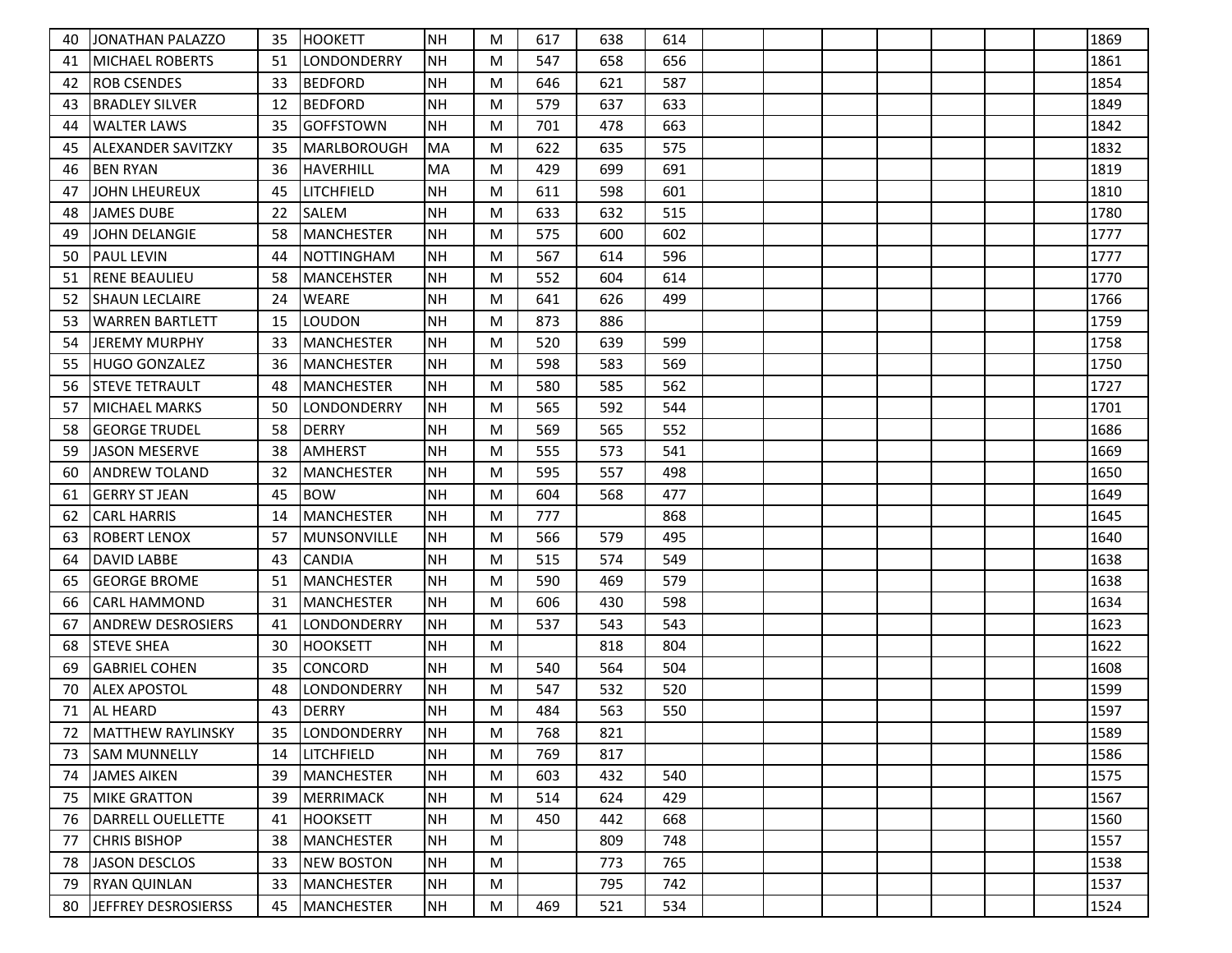| 81  | <b>IMARK VANNORT</b>     | 43 | <b>HOOKSETT</b>   | <b>NH</b> | M | 375 | 570 | 577 |  |  |  | 1522 |
|-----|--------------------------|----|-------------------|-----------|---|-----|-----|-----|--|--|--|------|
| 82  | VINCENT LENOX            | 44 | <b>MANCHESTER</b> | <b>NH</b> | M |     | 768 | 742 |  |  |  | 1510 |
| 83  | <b>GARY VINCENT</b>      | 58 | <b>LITCHFIELD</b> | <b>NH</b> | M | 514 | 502 | 486 |  |  |  | 1502 |
| 84  | <b>PETER CRAPSEY JR</b>  | 9  | <b>HAVERHILL</b>  | <b>MA</b> | M | 741 | 761 |     |  |  |  | 1502 |
| 85  | <b>BOB SUROWIEC</b>      | 60 | CANTERBURY        | <b>NH</b> | M | 495 | 509 | 494 |  |  |  | 1498 |
| 86  | <b>DEANE BEMAN</b>       | 42 | <b>ROCHESTER</b>  | <b>NH</b> | M | 516 | 492 | 488 |  |  |  | 1496 |
| 87  | ARMAND AUGER             | 65 | <b>MANCHESTER</b> | <b>NH</b> | M | 492 | 503 | 500 |  |  |  | 1495 |
| 88  | <b>ANDREW WARBY</b>      | 41 | <b>QUINCY</b>     | MA        | M | 742 |     | 752 |  |  |  | 1494 |
| 89  | EDWARD WALSH             | 40 | <b>MANCHESTER</b> | <b>NH</b> | M | 517 | 520 | 444 |  |  |  | 1481 |
| 90  | <b>JOE MARCHILENA</b>    | 31 | <b>NASHUA</b>     | <b>NH</b> | M | 485 | 503 | 476 |  |  |  | 1464 |
| 91  | <b>JOE WELLINGTON</b>    | 48 | <b>MANCHESTER</b> | <b>NH</b> | M | 494 | 497 | 473 |  |  |  | 1464 |
| 92  | <b>KEVIN GRAY</b>        | 34 | MANCHESTER        | NH        | M |     | 764 | 697 |  |  |  | 1461 |
| 93  | <b>SCOTT HARRIS</b>      | 50 | <b>MANCHESTER</b> | <b>NH</b> | M | 736 |     | 725 |  |  |  | 1461 |
| 94  | <b>ALAN LABRANCHE</b>    | 64 | LONDONDERRY       | <b>NH</b> | M | 449 | 504 | 502 |  |  |  | 1455 |
| 95  | IMICHAEL LAFORTUNE       | 35 | <b>MANCHESTER</b> | NH        | M | 503 | 482 | 466 |  |  |  | 1451 |
| 96  | <b>CARLOS TURNER</b>     | 14 | <b>DUNBARTON</b>  | <b>NH</b> | M | 685 |     | 755 |  |  |  | 1440 |
| 97  | <b>GREGG LARKIN</b>      | 58 | <b>NOTTINGHAM</b> | <b>NH</b> | M | 458 | 521 | 453 |  |  |  | 1432 |
| 98  | KEVIN ROUKEY             | 48 | <b>MANCHESTER</b> | <b>NH</b> | M | 499 | 497 | 435 |  |  |  | 1431 |
| 99  | <b>SHON REESE</b>        | 45 | <b>EPPING</b>     | <b>NH</b> | M | 506 | 461 | 457 |  |  |  | 1424 |
| 100 | <b>JACOB DESROSIERS</b>  | 12 | <b>MANCHESTER</b> | <b>NH</b> | M | 471 | 496 | 449 |  |  |  | 1416 |
| 101 | ADAM LORDAN              | 36 | NASHUA            | <b>NH</b> | M |     | 700 | 714 |  |  |  | 1414 |
| 102 | <b>MIKE ROBERTS</b>      | 23 | LONDONDERRY       | <b>NH</b> | M |     | 733 | 677 |  |  |  | 1410 |
| 103 | <b>GRAHAM BACHELLER</b>  | 31 | <b>HAMPSTEAD</b>  | <b>NH</b> | M | 469 | 475 | 459 |  |  |  | 1403 |
| 104 | <b>MARK DOYLE</b>        | 52 | MERRIMACK         | <b>NH</b> | M |     | 704 | 699 |  |  |  | 1403 |
| 105 | MICHAEL GLAESER          | 26 | <b>DERRY</b>      | <b>NH</b> | M | 748 |     | 654 |  |  |  | 1402 |
| 106 | <b>IGARY GIROLIMON</b>   | 59 | <b>BEDFORD</b>    | <b>NH</b> | M | 355 | 509 | 535 |  |  |  | 1399 |
| 107 | <b>TIMOTHY LANTZ</b>     | 41 | <b>GREENLAND</b>  | <b>NH</b> | M | 359 | 438 | 594 |  |  |  | 1391 |
| 108 | <b>JONATHAN BREEN</b>    | 38 | <b>BEDFORD</b>    | <b>NH</b> | M |     | 713 | 672 |  |  |  | 1385 |
| 109 | GEORGE TOSATTI           | 76 | MANCHESTER        | <b>NH</b> | M | 449 | 471 | 460 |  |  |  | 1380 |
| 110 | <b>ALEX RANA</b>         | 46 | <b>MERRIMACK</b>  | <b>NH</b> | M | 484 | 473 | 419 |  |  |  | 1376 |
| 111 | <b>KEVIN KRAFT</b>       | 38 | <b>NEWPORT</b>    | <b>NH</b> | M | 675 | 701 |     |  |  |  | 1376 |
| 112 | <b>CHASE POIRIER</b>     | 16 | <b>BEDFORD</b>    | <b>NH</b> | M | 667 | 700 |     |  |  |  | 1367 |
|     | 113 CHAD WHEELER         | 40 | <b>IMERRIMACK</b> | NH        | M | 508 | 372 | 486 |  |  |  | 1366 |
| 114 | <b>WRYAN FEIL</b>        | 36 | <b>BEDFORD</b>    | <b>NH</b> | M | 691 | 674 |     |  |  |  | 1365 |
| 115 | <b>ERIC BEAUREGARD</b>   | 41 | <b>MERRIMACK</b>  | <b>NH</b> | M | 662 | 696 |     |  |  |  | 1358 |
|     | 116 CHET BROWN           | 47 | MANCHESTER        | <b>NH</b> | M |     | 697 | 660 |  |  |  | 1357 |
| 117 | <b>WILLIAM BOTHWELL</b>  | 44 | <b>HOOKSETT</b>   | <b>NH</b> | M |     | 695 | 653 |  |  |  | 1348 |
| 118 | <b>IMARTIN JANOSCHEK</b> | 46 | <b>EPPING</b>     | <b>NH</b> | M | 651 | 689 |     |  |  |  | 1340 |
|     | 119   NEAL MILLER-GRANT  | 53 | MASON             | <b>NH</b> | M | 665 | 674 |     |  |  |  | 1339 |
|     | 120 BENJAMIN DOYLE       | 34 | MERRIMACK         | NH        | M |     | 691 | 645 |  |  |  | 1336 |
|     | 121 ED CLIFFORD          | 47 | RAYMOND           | <b>NH</b> | M |     | 517 | 814 |  |  |  | 1331 |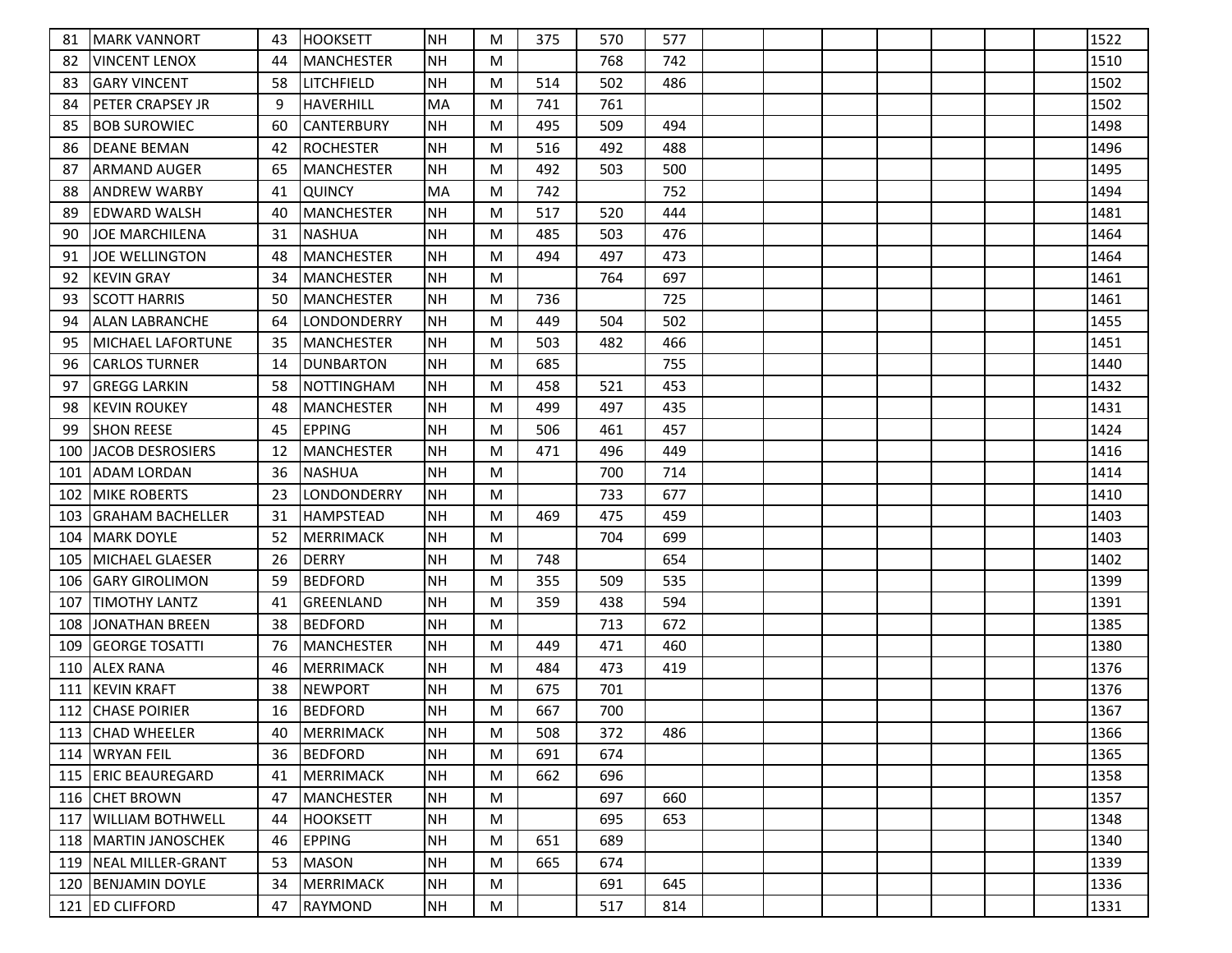| 122 | <b>VINCENT SYLVIA</b>    | 50  | <b>WAKEFIELD</b>        | <b>MA</b> | M | 559 | 769 |     |  |  |  | 1328 |
|-----|--------------------------|-----|-------------------------|-----------|---|-----|-----|-----|--|--|--|------|
| 123 | <b>ITIMOTHY SUGRUE</b>   | 37  | <b>DERRY</b>            | <b>NH</b> | M | 649 | 677 |     |  |  |  | 1326 |
| 124 | CHRIS BOROVICKA          | 39  | LONDONDERRY             | <b>NH</b> | M | 684 | 640 |     |  |  |  | 1324 |
| 125 | <b>BRENDAN CURRAN</b>    | 22  | MANCHESTER              | <b>NH</b> | M | 658 | 665 |     |  |  |  | 1323 |
| 126 | <b>JAMIE STATON</b>      | 45  | MANCHESTER              | <b>NH</b> | M | 657 | 662 |     |  |  |  | 1319 |
| 127 | IERIC EASTMAN            | 42  | MERRIMACK               | <b>NH</b> | M |     | 713 | 595 |  |  |  | 1308 |
| 128 | MIGUEL UGARTE            | 41  | <b>NASHUA</b>           | <b>NH</b> | M | 670 | 636 |     |  |  |  | 1306 |
| 129 | JARED BEAUREGARD         | -10 | <b>MERRIMACK</b>        | <b>NH</b> | M | 426 | 460 | 413 |  |  |  | 1299 |
| 130 | <b>JOHN BURKE</b>        | 42  | <b>DUNBARTON</b>        | <b>NH</b> | M |     | 678 | 621 |  |  |  | 1299 |
| 131 | <b>SCOTT KELLY</b>       | 41  | <b>MANCHESTER</b>       | <b>NH</b> | M |     | 629 | 669 |  |  |  | 1298 |
| 132 | <b>IRICHARD ADAMS</b>    | 43  | MANCHESTER              | <b>NH</b> | M | 388 | 468 | 439 |  |  |  | 1295 |
| 133 | IRYAN OCONNOR            | 30  | MERRIMACK               | <b>NH</b> | M |     | 667 | 623 |  |  |  | 1290 |
| 134 | IPHILIP ANDREWS          | 27  | <b>NEW IPSWICH</b>      | <b>NH</b> | M | 475 | 281 | 533 |  |  |  | 1289 |
| 135 | <b>CHRIS UDINA</b>       | 37  | <b>HOOKSETT</b>         | <b>NH</b> | M | 257 | 524 | 507 |  |  |  | 1288 |
| 136 | <b>IGEORGE TOMSIC</b>    | 44  | <b>MANCHESTER</b>       | <b>NH</b> | M |     | 617 | 671 |  |  |  | 1288 |
| 137 | <b>JOHN MIRABELLO</b>    | 51  | <b>BELMONT</b>          | NΗ        | M | 662 |     | 624 |  |  |  | 1286 |
| 138 | <b>DILLON MCCARTHY</b>   | 11  | <b>PENACOOK</b>         | <b>NH</b> | M | 613 | 669 |     |  |  |  | 1282 |
| 139 | <b>PETER ROOS</b>        | 39  | DUNBARTON               | NH        | M |     | 650 | 628 |  |  |  | 1278 |
| 140 | <b>JOEL CONNOLLY</b>     | 36  | <b>MANCHESTER</b>       | <b>NH</b> | M |     | 637 | 639 |  |  |  | 1276 |
| 141 | <b>GIOVANNY ARGUELLO</b> | 44  | <b>MANCHESTER</b>       | <b>NH</b> | M | 622 | 651 |     |  |  |  | 1273 |
| 142 | lseth stoddard           | 30  | <b>DERRY</b>            | <b>NH</b> | M | 624 | 648 |     |  |  |  | 1272 |
| 143 | DAVE CREMONE             | 27  | <b>MANCHESTER</b>       | <b>NH</b> | M |     | 664 | 598 |  |  |  | 1262 |
| 144 | <b>TYLER BANNISTER</b>   | 12  | <b>MERRIMACK</b>        | <b>NH</b> | M | 659 | 603 |     |  |  |  | 1262 |
| 145 | <b>EDWARD FORD</b>       | 41  | <b>NORTH CHELMSFORD</b> | <b>MA</b> | M | 611 |     | 646 |  |  |  | 1257 |
| 146 | <b>JUSTIN TONNE</b>      | 31  | <b>NEW BOSTON</b>       | <b>NH</b> | M |     | 585 | 671 |  |  |  | 1256 |
| 147 | <b>DANIEL DUFOURNY</b>   | 23  | <b>CANDIA</b>           | <b>NH</b> | M |     | 646 | 609 |  |  |  | 1255 |
| 148 | <b>STAN LUMBRA</b>       | 29  | CONCORD                 | <b>NH</b> | M |     | 597 | 658 |  |  |  | 1255 |
| 149 | <b>MIKE ARNOLD</b>       | 38  | <b>FRANKLIN</b>         | <b>NH</b> | M |     | 654 | 600 |  |  |  | 1254 |
| 150 | <b>ITRENT HENRICH</b>    | 13  | <b>CANDIA</b>           | <b>NH</b> | M | 619 | 635 |     |  |  |  | 1254 |
| 151 | <b>STEPHEN CHEN</b>      | 66  | LONDONDERRY             | <b>NH</b> | M | 412 | 409 | 432 |  |  |  | 1253 |
| 152 | <b>JEFFREY LEBEL</b>     | 35  | <b>GOFFSTOWN</b>        | <b>NH</b> | M |     | 634 | 615 |  |  |  | 1249 |
| 153 | <b>JOHN MORAN</b>        | 56  | <b>MANCHESTER</b>       | <b>NH</b> | M |     | 601 | 647 |  |  |  | 1248 |
|     | 154 BRANDON POITRAS      | 29  | <b>IDERRY</b>           | NH        | M | 643 | 603 |     |  |  |  | 1246 |
|     | 155 AL PARISE            | 25  | <b>CHELMSFORD</b>       | MA        | M | 633 | 611 |     |  |  |  | 1244 |
|     | 156 JJOHN MILLER         | 42  | MANCHESTER              | <b>NH</b> | M | 686 | 558 |     |  |  |  | 1244 |
|     | 157 CLAYTON MORRIS       | 39  | <b>LAWRENCE</b>         | MA        | M | 412 | 434 | 396 |  |  |  | 1242 |
|     | 158 JJAMES WOODMANSEE    | 17  | <b>EPPING</b>           | <b>NH</b> | M | 682 | 558 |     |  |  |  | 1240 |
|     | 159 JEFF DAIGLE          | 56  | LACONIA                 | <b>NH</b> | M | 612 | 627 |     |  |  |  | 1239 |
|     | 160 DAVID BROWN          | 40  | DERRY                   | <b>NH</b> | M |     | 613 | 622 |  |  |  | 1235 |
|     | 161 THOMAS SHEPHERD      | 40  | <b>HOOKSETT</b>         | <b>NH</b> | M | 602 | 623 |     |  |  |  | 1225 |
|     | 162   DAVID CAYOT        | 33  | MERRIMACK               | <b>NH</b> | M |     | 513 | 701 |  |  |  | 1214 |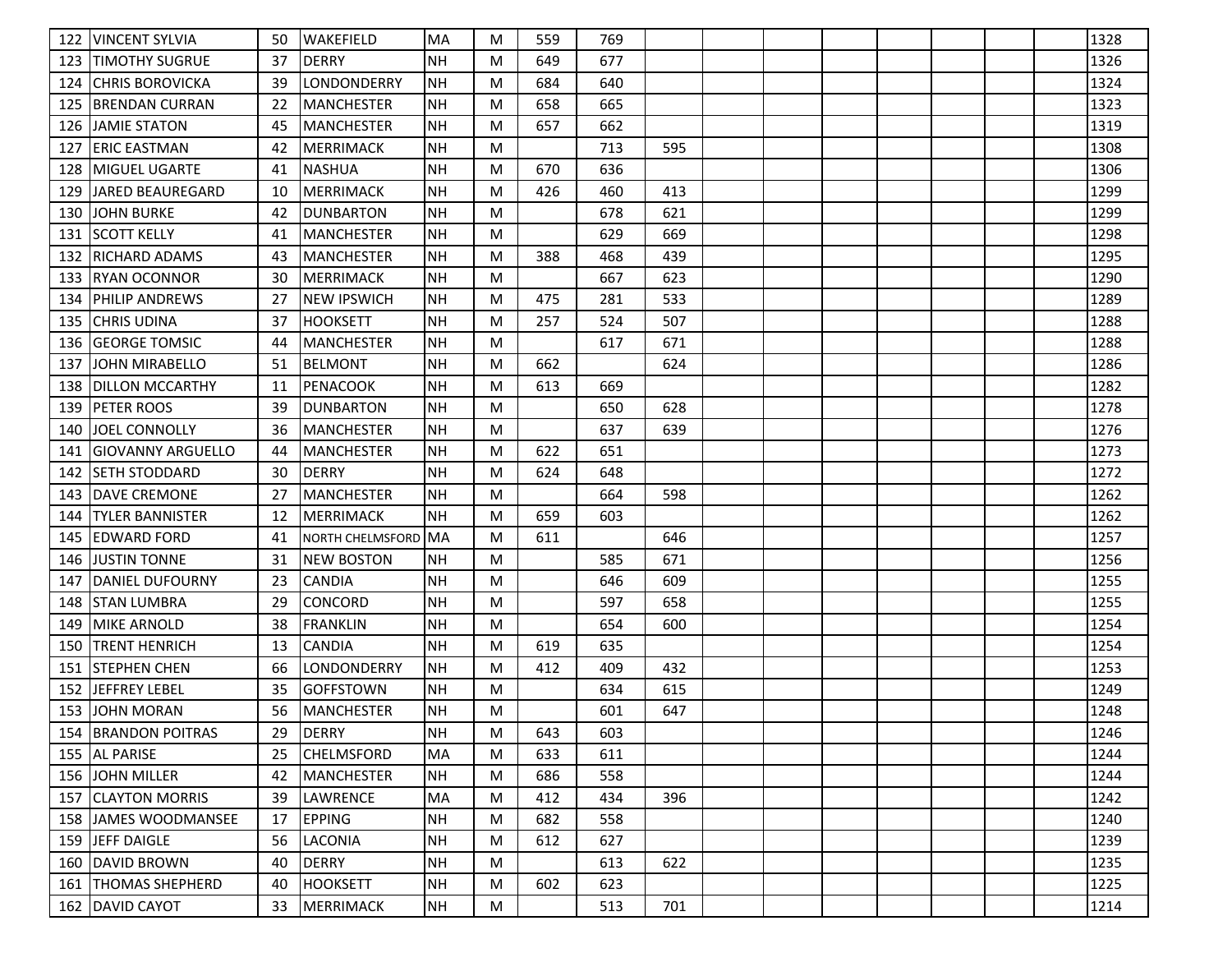| 163 | <b>RYAN TALAVERA</b>       | 38  | <b>IMANCHESTER</b>  | <b>NH</b> | M |     | 574 | 633 |  |  |  | 1207 |
|-----|----------------------------|-----|---------------------|-----------|---|-----|-----|-----|--|--|--|------|
| 164 | <b>JAMES PORTER</b>        | 39  | <b>MANCHESTER</b>   | <b>NH</b> | M | 382 | 823 |     |  |  |  | 1205 |
| 165 | <b>BOB HAYES</b>           | 56  | <b>MERRIMACK</b>    | <b>NH</b> | M |     | 622 | 582 |  |  |  | 1204 |
| 166 | <b>NORM GILL</b>           | 59  | <b>HOOKSETT</b>     | <b>NH</b> | M |     | 590 | 612 |  |  |  | 1202 |
| 167 | <b>IRICHARD ADAMS</b>      | 45  | <b>HOOKSETT</b>     | <b>NH</b> | M |     | 553 | 647 |  |  |  | 1200 |
| 168 | IAIDEN DUROCHER            | 22  | <b>DURHAM</b>       | <b>NH</b> | M | 626 |     | 572 |  |  |  | 1198 |
| 169 | JONATHAN MICHELIZZA        | 16  | <b>MANCHESTER</b>   | <b>NH</b> | M | 485 | 376 | 337 |  |  |  | 1198 |
| 170 | <b>GABRIEL DEMANCHE</b>    | 10  | <b>CANDIA</b>       | <b>NH</b> | M | 580 | 615 |     |  |  |  | 1195 |
| 171 | ALLAN MEUNIER              | 50  | LONDONDERRY         | <b>NH</b> | M | 582 | 612 |     |  |  |  | 1194 |
| 172 | JEFFREY PERRAULT           | 26  | <b>HOOKSETT</b>     | <b>NH</b> | M |     | 599 | 595 |  |  |  | 1194 |
| 173 | <b>SCOTT HOULE</b>         | 38  | MANCHESTER          | <b>NH</b> | M |     | 578 | 616 |  |  |  | 1194 |
| 174 | <b>JACK LANCASTER</b>      | 8   | <b>HAVERHILL</b>    | MA        | M | 564 | 620 |     |  |  |  | 1184 |
| 175 | <b>HUNTER MACK</b>         | 11  | <b>MERRIMACK</b>    | <b>NH</b> | M |     | 605 | 577 |  |  |  | 1182 |
| 176 | <b>HENRY PERRY</b>         | 49  | WAKEFIELD           | MA        | M | 593 |     | 587 |  |  |  | 1180 |
| 177 | <b>ISTEW GREGORY</b>       | 33  | <b>PEMBROKE</b>     | <b>NH</b> | M |     | 590 | 590 |  |  |  | 1180 |
| 178 | <b>THOMAS TARR</b>         | 26  | MANCHESTER          | <b>NH</b> | M |     | 473 | 706 |  |  |  | 1179 |
| 179 | <b>STEVE PROVENCHER</b>    | 46  | MERRIMACK           | <b>NH</b> | M | 597 |     | 581 |  |  |  | 1178 |
| 180 | <b>IKENT BUSHAW</b>        | 53  | <b>LYNDEBOROUGH</b> | NH        | M | 564 | 609 |     |  |  |  | 1173 |
| 181 | CORMAC MCCARTHY            | 13  | <b>BEDFORD</b>      | <b>NH</b> | M | 571 | 596 |     |  |  |  | 1167 |
| 182 | <b>TY LANCASTER</b>        | -10 | <b>HAVERHILL</b>    | <b>MA</b> | M | 508 | 658 |     |  |  |  | 1166 |
| 183 | <b>INICHOLAS COTE</b>      | 11  | LONDONDERRY         | <b>NH</b> | M | 568 | 596 |     |  |  |  | 1164 |
| 184 | <b>SHAUN FIFIELD</b>       | -7  | <b>DEERFIELD</b>    | <b>NH</b> | M | 570 | 594 |     |  |  |  | 1164 |
| 185 | JOHN FIFIELD               | 43  | <b>DEERFIELD</b>    | <b>NH</b> | M | 569 | 594 |     |  |  |  | 1163 |
| 186 | <b>DAVID HERN</b>          | 55  | SALEM               | <b>NH</b> | M |     | 579 | 582 |  |  |  | 1161 |
| 187 | <b>DOUGLAS BLAY</b>        | 44  | <b>RAYMOND</b>      | <b>NH</b> | M |     | 573 | 588 |  |  |  | 1161 |
| 188 | ISHAWN HAGGART             | 35  | <b>DERRY</b>        | <b>NH</b> | M | 623 | 538 |     |  |  |  | 1161 |
| 189 | <b> GILLIGAN PATRICK</b>   | 31  | <b>NASHUA</b>       | <b>NH</b> | M |     | 635 | 521 |  |  |  | 1156 |
| 190 | JASON BLANCHETTE           | 41  | <b>MANCHESTER</b>   | <b>NH</b> | M | 567 | 585 |     |  |  |  | 1152 |
| 191 | JASON BRIGGAMAN            | 38  | <b>MANCHESTER</b>   | <b>NH</b> | M | 454 | 697 |     |  |  |  | 1151 |
| 192 | JEFF CLARK JR              | 23  | <b>HOOKSETT</b>     | <b>NH</b> | M | 573 |     | 577 |  |  |  | 1150 |
| 193 | WADE ANDERSON              | 42  | LONDONDERRY         | <b>NH</b> | M |     | 605 | 544 |  |  |  | 1149 |
| 194 | DOUGLAS WALKER             | 27  | METHUEN             | MA        | M |     | 611 | 532 |  |  |  | 1143 |
|     | 195 BEN BISKOVICH          | 39  | <b>AMHERST</b>      | NH        | M |     | 407 | 735 |  |  |  | 1142 |
|     | 196   MATTHEW KILLIAN      | 13  | <b>WINDHAM</b>      | <b>NH</b> | M |     | 547 | 592 |  |  |  | 1139 |
| 197 | <b>PETER AGRI</b>          | 51  | DERRY               | <b>NH</b> | M | 567 |     | 572 |  |  |  | 1139 |
|     | 198   PETER TANGUAY        | 41  | <b>HOOKSETT</b>     | <b>NH</b> | M | 379 | 759 |     |  |  |  | 1138 |
| 199 | <b>IDENNIS CHENETTE</b>    | 29  | MANCHESTER          | <b>NH</b> | M |     | 573 | 564 |  |  |  | 1137 |
| 200 | <b>IMICHAEL MUNJONE</b>    | 40  | MANCHESTER          | <b>NH</b> | M | 562 | 566 |     |  |  |  | 1128 |
| 201 | <b>PHILIP PARCELL SR.</b>  | 56  | NASHUA              | <b>NH</b> | M | 582 | 545 |     |  |  |  | 1127 |
| 202 | <b>CHRISTOPHER PROVOST</b> | 42  | NASHUA              | <b>NH</b> | M | 592 | 534 |     |  |  |  | 1126 |
|     | 203 ERIC ROMERO            | 46  | <b>BEDFORD</b>      | <b>NH</b> | M |     | 478 | 646 |  |  |  | 1124 |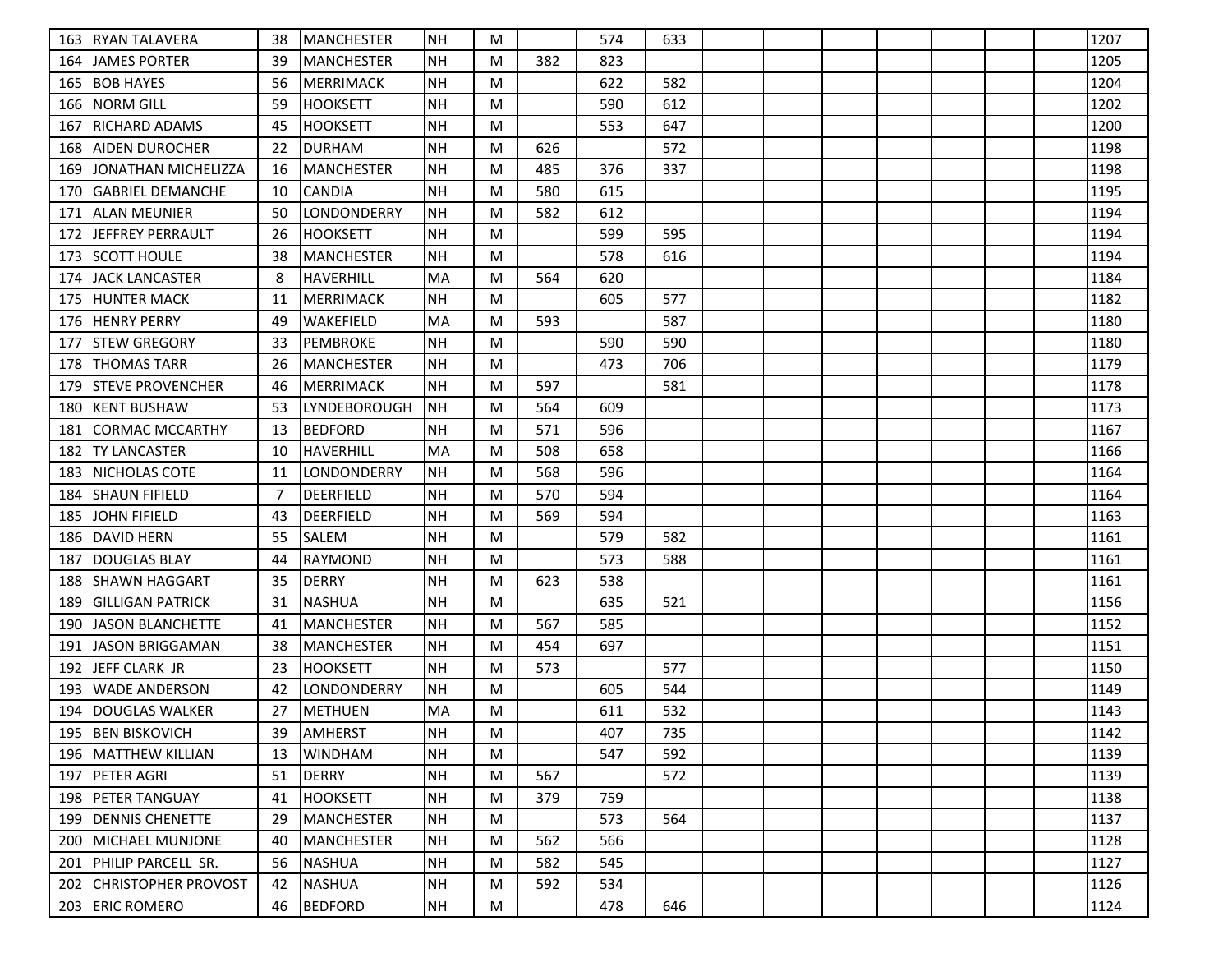| 204 | <b>MICHAEL HURLEY</b>   | 52 | <b>IMANCHESTER</b>  | <b>NH</b>  | M |     | 564 | 557 |  |  |  | 1121 |
|-----|-------------------------|----|---------------------|------------|---|-----|-----|-----|--|--|--|------|
| 205 | JON PALMER              | 38 | <b>MILFORD</b>      | <b>NH</b>  | M |     | 556 | 560 |  |  |  | 1116 |
| 206 | <b>ROB HIGGINS</b>      | 49 | CONCORD             | <b>NH</b>  | M | 613 | 503 |     |  |  |  | 1116 |
| 207 | MATTHEW AUGER           | 35 | NORTHFIELD          | <b>NH</b>  | M | 542 | 571 |     |  |  |  | 1113 |
| 208 | <b>THOMAS DEROSA</b>    | 27 | <b>MANCHESTER</b>   | <b>NH</b>  | M | 605 | 505 |     |  |  |  | 1110 |
| 209 | Ikeith Robinson         | 56 | <b>HILLSBORO</b>    | <b>NH</b>  | M | 556 | 551 |     |  |  |  | 1107 |
| 210 | COLE BOROVICKA          | 8  | LONDONDERRY         | <b>NH</b>  | M | 575 | 531 |     |  |  |  | 1106 |
| 211 | JOSHUA MICHELIZZA       | 10 | MANCHESTER          | <b>NH</b>  | M | 368 | 401 | 337 |  |  |  | 1106 |
| 212 | ISHAWN BRETON           | 40 | <b>HILLSBOROUGH</b> | <b>INH</b> | M |     | 515 | 588 |  |  |  | 1103 |
| 213 | <b>IKEVIN GREGOIRE</b>  | 39 | LONDONDERRY         | <b>NH</b>  | M | 511 | 590 |     |  |  |  | 1101 |
| 214 | <b>STEVE STREET</b>     | 43 | LONDONDERRY         | <b>NH</b>  | M | 527 | 574 |     |  |  |  | 1101 |
| 215 | <b>ISULLIVAN STREET</b> | 8  | LONDONDERRY         | <b>NH</b>  | M | 527 | 574 |     |  |  |  | 1101 |
| 216 | <b>GRAEME LAMB</b>      | 49 | <b>BEDFORD</b>      | <b>NH</b>  | M |     | 610 | 490 |  |  |  | 1100 |
| 217 | MICHAEL PROVOST         | 9  | <b>NASHUA</b>       | <b>NH</b>  | M | 561 | 534 |     |  |  |  | 1095 |
| 218 | <b>CAL SYLVIA</b>       | 14 | <b>WAKEFIELD</b>    | MA         | M | 559 | 530 |     |  |  |  | 1089 |
| 219 | ISTEPHEN PORTER         | 13 | <b>AUBURN</b>       | <b>NH</b>  | M | 553 |     | 523 |  |  |  | 1076 |
| 220 | <b>JIM CONNER</b>       | 57 | LONDONDERRY         | <b>NH</b>  | M | 524 | 545 |     |  |  |  | 1069 |
| 221 | MATTHEW ANDERSON        | 10 | LONDONDERRY         | NH         | M | 519 | 550 |     |  |  |  | 1069 |
| 222 | <b>RICH DESHAIES</b>    | 39 | WINDHAM             | <b>NH</b>  | M |     | 463 | 606 |  |  |  | 1069 |
| 223 | WALTER SLOZAK           | 62 | LONDONDERRY         | <b>NH</b>  | M | 518 | 549 |     |  |  |  | 1067 |
| 224 | <b>SAM STREET</b>       | 9  | LONDONDERRY         | NH         | M | 515 | 550 |     |  |  |  | 1065 |
| 225 | <b>IGREGG STEPHENS</b>  | 47 | <b>MANCHESTER</b>   | <b>NH</b>  | M |     | 552 | 511 |  |  |  | 1063 |
| 226 | <b>IPETER LOGUE</b>     | 44 | <b>MANCHESTER</b>   | <b>NH</b>  | M | 554 | 506 |     |  |  |  | 1060 |
| 227 | ISHAWN PARKER           | 9  | <b>MANCHESTER</b>   | NH         | M | 547 | 512 |     |  |  |  | 1059 |
| 228 | KEVIN PAIGE             | 43 | <b>MANCHESTER</b>   | <b>NH</b>  | M | 259 | 350 | 447 |  |  |  | 1056 |
| 229 | <b>GEOFF HUDSON</b>     | 41 | <b>MANCHESTER</b>   | <b>NH</b>  | M | 540 | 515 |     |  |  |  | 1055 |
| 230 | <b> GRIFFIN LOGUE</b>   | 9  | <b>MANCHESTER</b>   | NH         | M | 544 | 507 |     |  |  |  | 1051 |
| 231 | <b>BARRY GUERTIN</b>    | 44 | <b>BOW</b>          | <b>NH</b>  | M | 566 | 481 |     |  |  |  | 1047 |
| 232 | <b>TYLER KRAFT</b>      | 9  | LONDONDERRY         | <b>NH</b>  | M | 519 | 527 |     |  |  |  | 1046 |
| 233 | <b>DANIEL BERGEN</b>    | 39 | <b>MERRIMACK</b>    | <b>NH</b>  | M |     | 516 | 529 |  |  |  | 1045 |
| 234 | LUCIEN TRUDEAU          | 72 | <b>MANCHESTER</b>   | <b>NH</b>  | M | 513 | 530 |     |  |  |  | 1043 |
| 235 | <b>CARTER BROWN</b>     | 37 | <b>NEW BOSTON</b>   | <b>NH</b>  | M | 466 | 576 |     |  |  |  | 1042 |
|     | 236 BILL VAN BEUSICHEM  | 56 | <b>LONDONDERRY</b>  | NH         | M | 505 | 536 |     |  |  |  | 1041 |
| 237 | <b>SHAUN OPAROWSKI</b>  | 44 | <b>BEDFORD</b>      | <b>NH</b>  | M | 517 | 521 |     |  |  |  | 1038 |
|     | 238 RICHIE BLACK        | -7 | <b>BEDFORD</b>      | <b>NH</b>  | M | 487 | 550 |     |  |  |  | 1037 |
|     | 239 DYLAN GIALLONGO     | 13 | AUBURN              | <b>NH</b>  | M | 509 | 527 |     |  |  |  | 1036 |
| 240 | <b>SCOTT LAFRANCE</b>   | 46 | <b>WOBURN</b>       | MA         | M |     | 661 | 375 |  |  |  | 1036 |
| 241 | <b>SEAN BARNETT</b>     | 47 | LONDONDERRY         | <b>NH</b>  | M | 518 | 513 |     |  |  |  | 1031 |
| 242 | JACK HUDSON             | 11 | MANCHESTER          | <b>NH</b>  | M | 486 | 538 |     |  |  |  | 1024 |
| 243 | <b>WAYNE ROBINSON</b>   | 54 | GOFFSTOWN           | NH         | M |     | 456 | 566 |  |  |  | 1022 |
|     | 244 CHRISTOPHER AHERN   | 35 | <b>CONCORD</b>      | NH         | M |     | 409 | 610 |  |  |  | 1019 |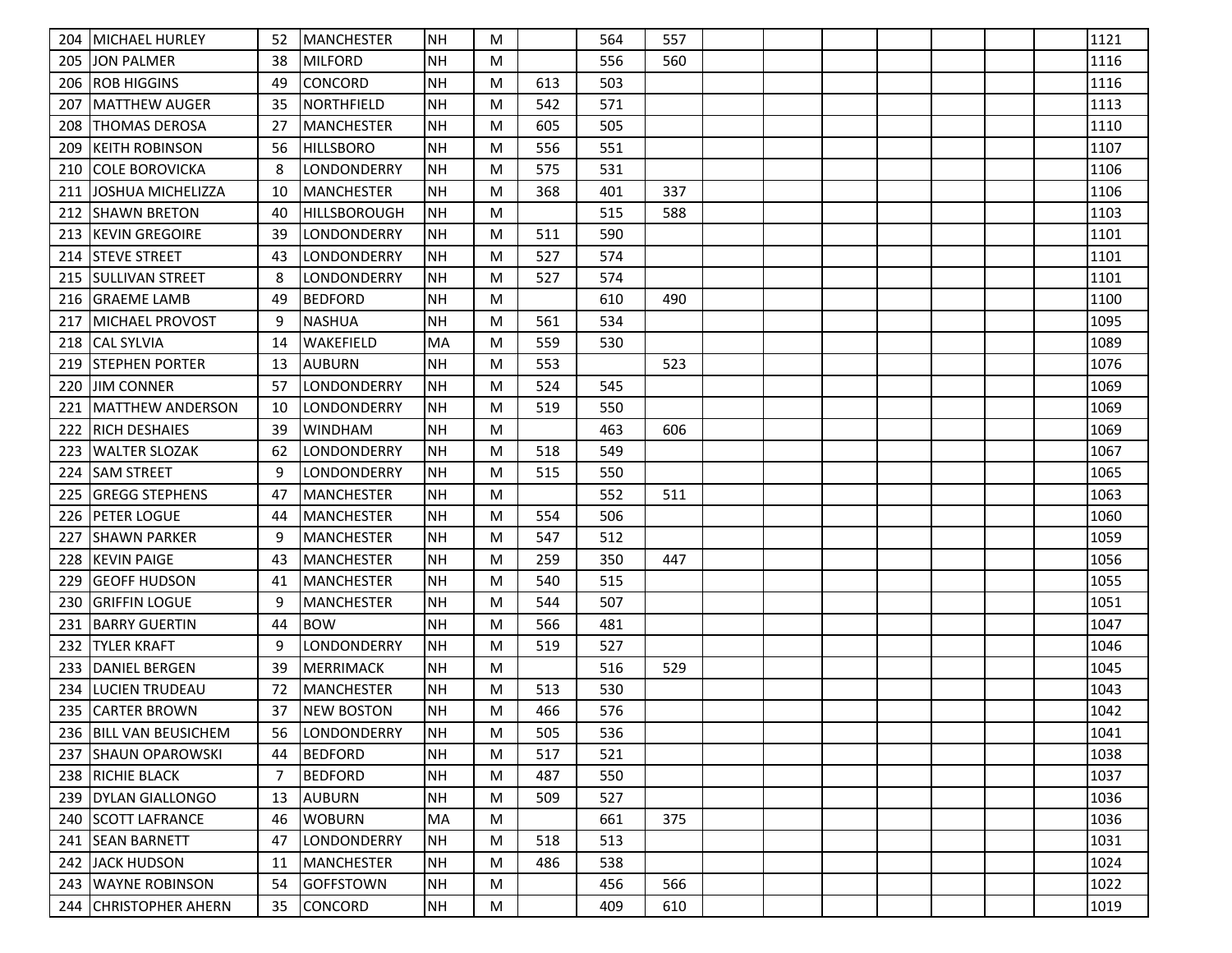| 245 | DALLAS KASTENS           | 12 | NASHUA                | <b>NH</b> | M | 541  | 471 |     |  |  |  | 1012 |
|-----|--------------------------|----|-----------------------|-----------|---|------|-----|-----|--|--|--|------|
| 246 | IMATT LEAVITT            | 43 | <b>DERRY</b>          | <b>NH</b> | M | 461  |     | 546 |  |  |  | 1007 |
| 247 | <b>RICK NOLAN</b>        | 49 | <b>DERRY</b>          | <b>NH</b> | M | 505  | 500 |     |  |  |  | 1005 |
| 248 | <b>LIAM MCINTYRE</b>     | 10 | LONDONDERRY           | <b>NH</b> | M | 498  | 505 |     |  |  |  | 1003 |
| 249 | <b>ROGER RAMIREZ</b>     | 38 | MANCHESTER            | <b>NH</b> | M | 483  |     | 518 |  |  |  | 1001 |
| 250 | <b>DYLAN BLACK</b>       | 9  | <b>BEDFORD</b>        | <b>NH</b> | M | 450  | 550 |     |  |  |  | 1000 |
| 251 | MAKOPA RUGABIRWA         | 21 | <b>CONCORD</b>        | <b>NH</b> | M | 1000 |     |     |  |  |  | 1000 |
| 252 | <b>KEVIN HARTMANN</b>    | 33 | MANCHESTER            | <b>NH</b> | M |      | 560 | 439 |  |  |  | 999  |
| 253 | IANTOINE GISORE          | 23 | <b>RINDGE</b>         | <b>NH</b> | M | 997  |     |     |  |  |  | 997  |
| 254 | DANIEL STEVENSON         | -7 | HAVERHILL             | <b>MA</b> | M | 459  | 535 |     |  |  |  | 994  |
| 255 | <b>GRIFFIN GAGNON</b>    | 18 | <b>HOLLIS</b>         | <b>NH</b> | M |      | 993 |     |  |  |  | 993  |
| 256 | <b>CHRIS RODON</b>       | 29 | MERRIMACK             | <b>NH</b> | M |      | 489 | 503 |  |  |  | 992  |
| 257 | ITHOMAS DARISSE          | 8  | <b>HAVERHILL</b>      | MA        | M | 457  | 535 |     |  |  |  | 992  |
| 258 | <b>IMICHAEL WOLF</b>     | 51 | <b>NASHUA</b>         | <b>NH</b> | M |      | 527 | 456 |  |  |  | 983  |
| 259 | <b>CREEDON CAROTHERS</b> | 54 | <b>GOFFSTOWN</b>      | NH        | M | 316  | 323 | 342 |  |  |  | 981  |
| 260 | <b>LEE SPERRY</b>        | 39 | <b>GOFFSTOWN</b>      | <b>NH</b> | M |      | 551 | 430 |  |  |  | 981  |
| 261 | <b>ALEX HADDAD</b>       | 11 | MANCHESTER            | <b>NH</b> | M | 483  | 497 |     |  |  |  | 980  |
| 262 | <b>SHAWN MONAHAN</b>     | 43 | <b>NASHUA</b>         | <b>NH</b> | M |      | 511 | 466 |  |  |  | 977  |
| 263 | <b>STEPHEN PARKER</b>    | 44 | <b>MANCHESTER</b>     | <b>NH</b> | M | 492  | 485 |     |  |  |  | 977  |
| 264 | AARON YODER              | 27 | <b>LINDSBORG</b>      | <b>KS</b> | M | 976  |     |     |  |  |  | 976  |
| 265 | AIDAN CARRILLO           | 8  | MERRIMACK             | <b>NH</b> | M | 517  | 456 |     |  |  |  | 973  |
| 266 | <b>RUSSELL JEWELL JR</b> | 49 | <b>WILMOT</b>         | <b>NH</b> | M |      | 558 | 415 |  |  |  | 973  |
| 267 | <b>EUELL DEJESUS</b>     | 38 | MERRIMACK             | <b>NH</b> | M |      | 334 | 636 |  |  |  | 970  |
| 268 | IINDIO WAGGONER          | 10 | <b>MANCHESTER</b>     | <b>NH</b> | M | 468  | 501 |     |  |  |  | 969  |
| 269 | <b>RICK GAMACHE</b>      | 43 | LITCHFIELD            | <b>NH</b> | M | 431  | 530 |     |  |  |  | 961  |
| 270 | <b>CONOR KRAFT</b>       | 3  | LONDONDERRY           | <b>NH</b> | M | 444  | 513 |     |  |  |  | 957  |
| 271 | CONNOR ROSE              | 23 | <b>SOMERVILLE</b>     | MA        | M |      |     | 953 |  |  |  | 953  |
| 272 | IBILL LUCIUS             | 45 | <b>CONCORD</b>        | <b>NH</b> | M | 484  | 465 |     |  |  |  | 949  |
| 273 | DOUGLAS OSTERHOUDT       | 29 | NORTHFIELD            | <b>NH</b> | M |      | 472 | 477 |  |  |  | 949  |
| 274 | <b>DYLAN LAFOND</b>      | 19 | MOUNT OLIVE COLLEG NC |           | M | 949  |     |     |  |  |  | 949  |
| 275 | <b>BEN FINNIGAN</b>      | 16 | <b>DOVER</b>          | <b>NH</b> | M |      |     | 947 |  |  |  | 947  |
| 276 | <b>CHRIS HAYES</b>       | 28 | <b>MEDFORD</b>        | MA        | M |      | 479 | 467 |  |  |  | 946  |
|     | 277 GREG HAMMETT         | 35 | <b>CHESTERFIELD</b>   | NH        | M | 946  |     |     |  |  |  | 946  |
| 278 | JONATHAN INGALLS         | 40 | <b>DERRY</b>          | <b>NH</b> | M | 538  | 407 |     |  |  |  | 945  |
|     | 279 KEVIN FINNERTY       | 31 | <b>LEOMINSTER</b>     | MA        | M |      | 471 | 470 |  |  |  | 941  |
| 280 | <b>BENJAMIN ANDERSON</b> | -7 | LONDONDERRY           | <b>NH</b> | M | 455  | 484 |     |  |  |  | 939  |
| 281 | <b>JOWEN GUERTIN</b>     | 8  | <b>BOW</b>            | <b>NH</b> | M | 512  | 425 |     |  |  |  | 937  |
| 282 | IRICHARD FIJALKOWSKI     | 45 | <b>TYNGSBORO</b>      | MA        | M | 346  | 589 |     |  |  |  | 935  |
| 283 | <b>ERIC GOODWIN</b>      | 8  | <b>HOOKSETT</b>       | <b>NH</b> | M | 432  | 501 |     |  |  |  | 933  |
|     | 284   RICHARD CARTER     | 55 | LONDONDERRY           | NH        | M | 466  | 463 |     |  |  |  | 929  |
|     | 285 COLTON HAM           | 18 | <b>WEBSTER</b>        | <b>NH</b> | M | 928  |     |     |  |  |  | 928  |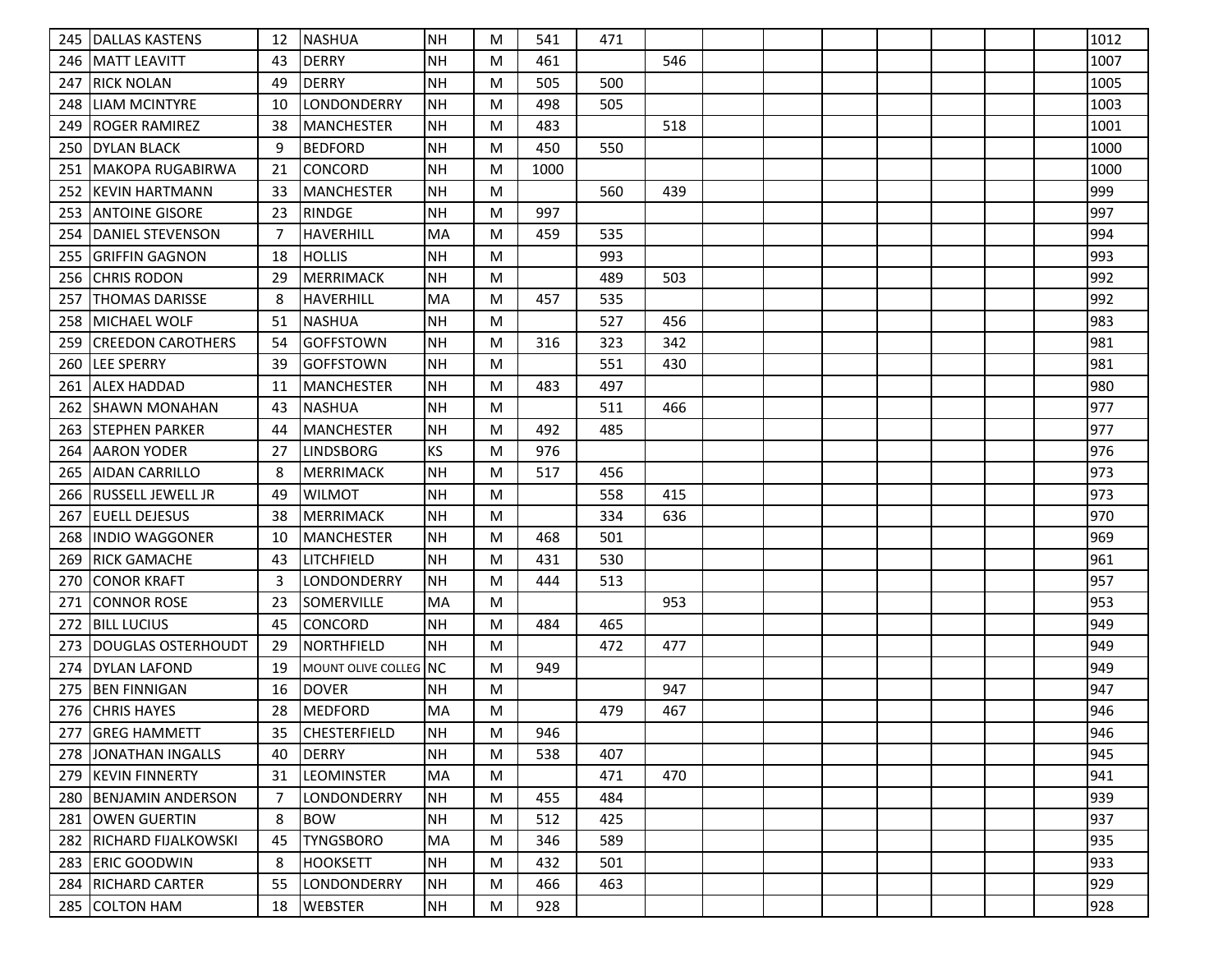|     | 286 STEPHEN FORTIN       | 18 | <b>GOFFSTOWN</b>       | NH        | M | 928 |     |     |  |  |  | 928 |
|-----|--------------------------|----|------------------------|-----------|---|-----|-----|-----|--|--|--|-----|
| 287 | <b>ISTEVEN HENRY</b>     | 38 | <b>CANTERBURY</b>      | <b>NH</b> | M |     | 506 | 420 |  |  |  | 926 |
| 288 | IJEFF AUPREY             | 29 | MANCHESTER             | <b>NH</b> | M |     | 318 | 607 |  |  |  | 925 |
| 289 | <b>TYLER COTE</b>        | 10 | ILONDONDERRY           | NH        | M | 430 | 494 |     |  |  |  | 924 |
| 290 | B.J. SMITH               | 18 | <b>CONCORD</b>         | <b>NH</b> | M | 923 |     |     |  |  |  | 923 |
| 291 | <b>IJEFFREY PORTER</b>   | 52 | <b>AUBURN</b>          | <b>NH</b> | M | 432 |     | 490 |  |  |  | 922 |
| 292 | IBOB FELTON              | 57 | <b>MANCHESTER</b>      | <b>NH</b> | M |     | 470 | 450 |  |  |  | 920 |
| 293 | <b>THERRIN ALLEN</b>     | 39 | LONDONDERRY            | <b>NH</b> | M | 383 | 537 |     |  |  |  | 920 |
| 294 | <b>ALEX EVANS</b>        | 18 | <b>BOW</b>             | <b>NH</b> | M | 915 |     |     |  |  |  | 915 |
| 295 | IROBERT DESISTO          | 17 | <b>WESTFORD</b>        | MA        | M |     | 915 |     |  |  |  | 915 |
| 296 | <b>PHILLIP DEMERS</b>    | 16 | <b>HUDSON</b>          | <b>NH</b> | M | 912 |     |     |  |  |  | 912 |
| 297 | <b>SPENCER SASS</b>      | 23 | ILITCHFIELD            | <b>CT</b> | M | 912 |     |     |  |  |  | 912 |
| 298 | PETER MALLETT            | 29 | MANCHESTER             | <b>NH</b> | M | 909 |     |     |  |  |  | 909 |
| 299 | <b>JOHN YOUNG</b>        | 47 | <b>LONDONDERRY</b>     | <b>NH</b> | M | 443 | 463 |     |  |  |  | 906 |
| 300 | <b>IGUBBY MORONNA</b>    | 19 | <b>MADBURY</b>         | NH        | M | 904 |     |     |  |  |  | 904 |
| 301 | IDREW TURNER             | 18 | <b>HOPE VALLEY</b>     | RI        | M | 903 |     |     |  |  |  | 903 |
| 302 | INATHAN BEAUREGARD       | 8  | <b>MERRIMACK</b>       | <b>NH</b> | M | 426 | 477 |     |  |  |  | 903 |
| 303 | IBRENDAN TOWNSEND        | 28 | <b>IMANCHESTER</b>     | NH        | M | 450 | 448 |     |  |  |  | 898 |
| 304 | <b>PATRICK CHABOT</b>    | 17 | <b>DERRY</b>           | <b>NH</b> | M | 898 |     |     |  |  |  | 898 |
| 305 | BRIAN BRADFORD           | 31 | <b>MANCHESTER</b>      | <b>NH</b> | M | 372 | 520 |     |  |  |  | 892 |
| 306 | <b>RYAN LUCZKO</b>       | 8  | <b>HOOKSETT</b>        | <b>NH</b> | M | 450 | 442 |     |  |  |  | 892 |
| 307 | <b>JOSHUA LEAHY</b>      | 17 | LONDONDERRY            | <b>NH</b> | M | 888 |     |     |  |  |  | 888 |
| 308 | MATT GALLUZZO            | 23 | <b>CAMBRIDGE</b>       | MA        | M | 888 |     |     |  |  |  | 888 |
| 309 | IROBERT FAUST            | 40 | RAYMOND                | <b>NH</b> | M | 431 |     | 455 |  |  |  | 886 |
| 310 | <b>MIKE FRAPPIER</b>     | 18 | CONCORD                | <b>NH</b> | M | 883 |     |     |  |  |  | 883 |
| 311 | <b>MIKE HADDAD</b>       | 45 | MANCHESTER             | NH        | M | 415 | 467 |     |  |  |  | 882 |
| 312 | <b>MATT LANE</b>         | 35 | <b>HOPKINTON</b>       | <b>NH</b> | M |     |     | 881 |  |  |  | 881 |
| 313 | lMAX LUKEMAN             | 9  | <b>HOOKSETT</b>        | <b>NH</b> | M | 437 | 444 |     |  |  |  | 881 |
| 314 | <b>CHRISTOPHER BUSBY</b> | 19 | <b>IMERRIMACK</b>      | <b>NH</b> | M |     |     | 880 |  |  |  | 880 |
| 315 | <b>RYAN CARR</b>         | 6  | <b>HIGHLANDS RANCH</b> | lco       | M | 441 | 437 |     |  |  |  | 878 |
| 316 | MATTHEW OBRIEN           | 18 | <b>NORTH READING</b>   | MA        | M | 877 |     |     |  |  |  | 877 |
| 317 | <b>MIKE DOOLEY</b>       | 52 | <b>LEAST DERRY</b>     | <b>NH</b> | M |     | 422 | 455 |  |  |  | 877 |
|     | 318   RODNEY BUCKLEY     | 58 | MERRIMACK              | NH        | M | 385 | 492 |     |  |  |  | 877 |
|     | 319 JACOB KACZANOWSKI    | 6  | <b>BEDFORD</b>         | <b>NH</b> | M | 430 | 444 |     |  |  |  | 874 |
|     | 320 JJACOB WORMALD       | 17 | PELHAM                 | <b>NH</b> | M | 874 |     |     |  |  |  | 874 |
|     | 321 CHARLES COTE         | 44 | LONDONDERRY            | <b>NH</b> | M | 437 | 435 |     |  |  |  | 872 |
| 322 | JAMES BUSI               | 15 | PLAISTOW               | NH        | M | 871 |     |     |  |  |  | 871 |
| 323 | <b>MICHAEL ONEILL</b>    | 46 | <b>GOFFSTOWN</b>       | <b>NH</b> | M |     | 419 | 451 |  |  |  | 870 |
|     | 324   MARK LEO           | 41 | MERRIMACK              | <b>NH</b> | M | 397 | 458 |     |  |  |  | 855 |
|     | 325 STIGERIK MCELHINNEY  | 17 | <b>DRACUT</b>          | MA        | M | 853 |     |     |  |  |  | 853 |
|     | 326 ANDREAS GEIGER       | 18 | LONDONDERRY            | NH        | M | 852 |     |     |  |  |  | 852 |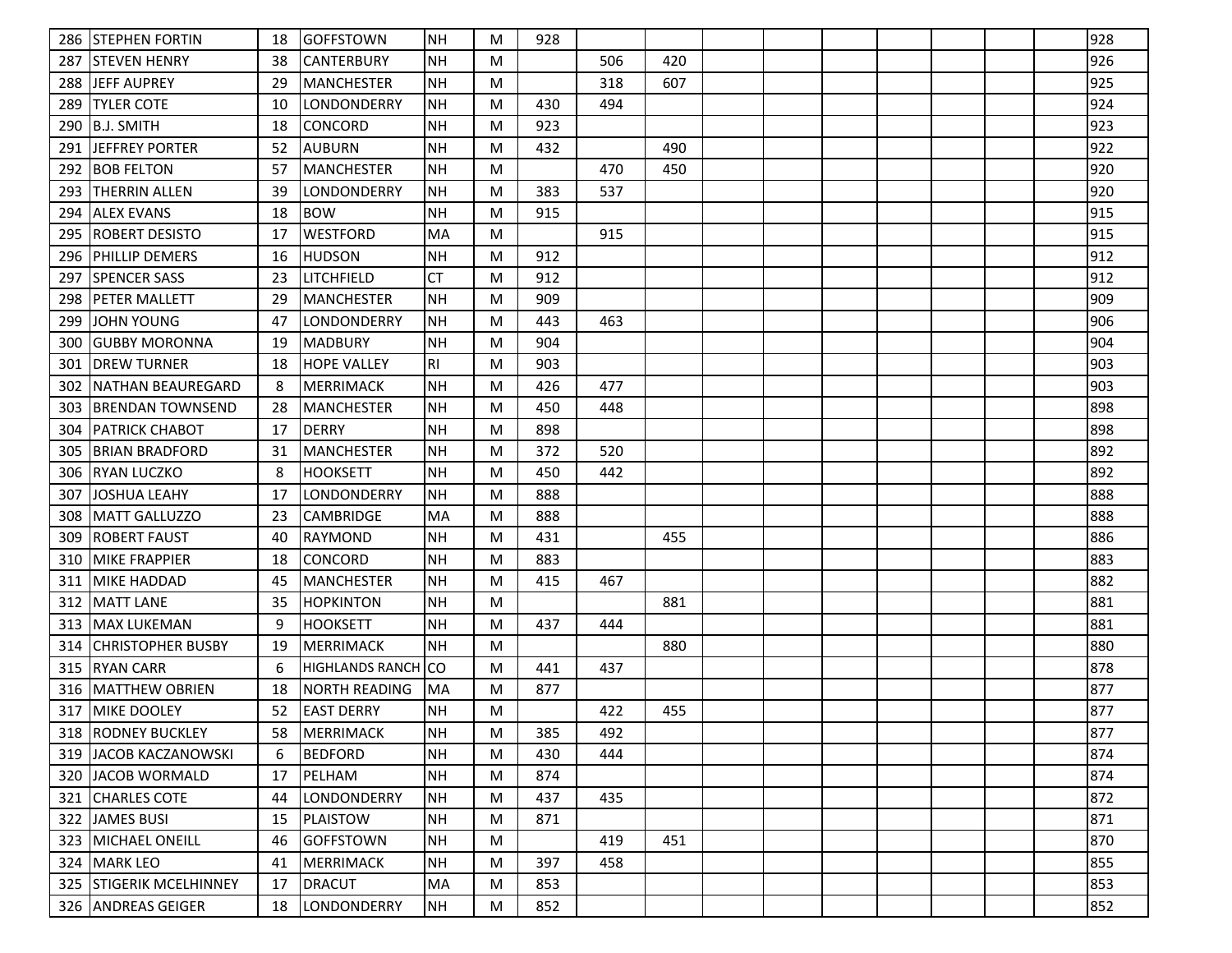| 327 | JONATHAN WILK            | 33 | llowell            | MA             | M |     |     | 852 |  |  |  | 852 |
|-----|--------------------------|----|--------------------|----------------|---|-----|-----|-----|--|--|--|-----|
| 328 | IJD LAVALLEE             | 25 | <b>BEDFORD</b>     | <b>NH</b>      | M | 850 |     |     |  |  |  | 850 |
| 329 | <b>MIKE HAAS</b>         | 40 | <b>CHELMSFORD</b>  | MA             | M |     | 850 |     |  |  |  | 850 |
| 330 | <b>STEFAN DESHAZO</b>    | 16 | <b>MONT VERNON</b> | <b>NH</b>      | M |     | 850 |     |  |  |  | 850 |
| 331 | <b>JOSH DOLAN</b>        | 21 | <b>AYER</b>        | MA             | M |     | 417 | 432 |  |  |  | 849 |
| 332 | <b>JOE CIPOLETTI</b>     | 14 | LONDONDERRY        | <b>NH</b>      | M | 518 | 330 |     |  |  |  | 848 |
| 333 | <b>PETER GILLIS</b>      | 39 | <b>MANCHESTER</b>  | <b>NH</b>      | M |     |     | 847 |  |  |  | 847 |
| 334 | <b>DAN DIPIRO</b>        | 47 | <b>BEDFORD</b>     | <b>NH</b>      | M |     |     | 846 |  |  |  | 846 |
| 335 | <b>STEVE KAVALEK</b>     | 29 | <b>MANCHESTER</b>  | <b>NH</b>      | M |     | 377 | 469 |  |  |  | 846 |
| 336 | IMARTIN TIGHE            | 54 | <b>PROVIDENCE</b>  | R <sub>l</sub> | M | 842 |     |     |  |  |  | 842 |
| 337 | <b>MIKE OHARA</b>        | 21 | <b>DERRY</b>       | <b>NH</b>      | M |     |     | 842 |  |  |  | 842 |
| 338 | <b>ISAM RICHMOND</b>     | 15 | <b>BEDFORD</b>     | <b>NH</b>      | M |     | 840 |     |  |  |  | 840 |
| 339 | DANE GIALLONGO           | 15 | <b>AUBURN</b>      | <b>NH</b>      | M | 464 | 374 |     |  |  |  | 838 |
| 340 | <b>JIM SULLIVAN</b>      | 52 | MILFORD            | <b>NH</b>      | M |     |     | 837 |  |  |  | 837 |
| 341 | <b>ITIMOTHY WALTER</b>   | 27 | <b>CHICHESTER</b>  | <b>NH</b>      | M | 443 | 394 |     |  |  |  | 837 |
| 342 | IHENRY MACGIBBON         | 19 | <b>GOFFSTOWN</b>   | <b>NH</b>      | M | 834 |     |     |  |  |  | 834 |
| 343 | <b>KARTER KRAFT</b>      | 8  | <b>NEWPORT</b>     | <b>NH</b>      | M | 365 | 469 |     |  |  |  | 834 |
| 344 | <b>MARK HECOX</b>        | 48 | <b>HENNIKER</b>    | <b>NH</b>      | M | 831 |     |     |  |  |  | 831 |
| 345 | <b>MARK RILEY</b>        | 36 | CONCORD            | <b>NH</b>      | M | 344 | 485 |     |  |  |  | 829 |
| 346 | <b>ERIC FLECK</b>        | 35 | <b>JAFFREY</b>     | <b>NH</b>      | M |     | 450 | 378 |  |  |  | 828 |
| 347 | JOHN SANBORN             | 15 | <b>CHICHESTER</b>  | NH             | M |     | 826 |     |  |  |  | 826 |
| 348 | MICHAEL SULLIVAN         | 25 | <b>GOFFSTOWN</b>   | <b>NH</b>      | M |     | 826 |     |  |  |  | 826 |
| 349 | <b>ROB COOLE</b>         | 30 | <b>MERRIMACK</b>   | <b>NH</b>      | M | 424 |     | 402 |  |  |  | 826 |
| 350 | <b>CAMERON SKINNER</b>   | 17 | <b>ITEWKSBURY</b>  | MA             | M | 825 |     |     |  |  |  | 825 |
| 351 | <b>DANIEL HELIE</b>      | 30 | <b>MANCHESTER</b>  | <b>NH</b>      | M |     | 823 |     |  |  |  | 823 |
| 352 | <b>ALBERT WONG</b>       | 25 | <b>MERRIMACK</b>   | <b>NH</b>      | M |     |     | 822 |  |  |  | 822 |
| 353 | <b>MICHAEL MANTEGARI</b> | 42 | LONDONDERRY        | <b>NH</b>      | M | 240 | 582 |     |  |  |  | 822 |
| 354 | <b>MICHAEL PORTER</b>    | 43 | HILLSBOROUGH       | <b>NJ</b>      | M |     | 816 |     |  |  |  | 816 |
| 355 | <b>BEN EVANS</b>         | 18 | <b>BOW</b>         | <b>NH</b>      | M | 814 |     |     |  |  |  | 814 |
| 356 | <b>RUDY OGDEN</b>        | 32 | <b>HOOKSETT</b>    | <b>NH</b>      | M | 362 | 449 |     |  |  |  | 811 |
| 357 | <b>BRANDON O'DONNELL</b> | 18 | SANDOWN            | <b>NH</b>      | M | 809 |     |     |  |  |  | 809 |
|     | 358 KRIS BOUTIN          | 44 | <b>MONT VERNON</b> | <b>NH</b>      | M |     | 432 | 375 |  |  |  | 807 |
|     | 359 BRAYDON KRAFT        | 10 | <b>INEWPORT</b>    | NH             | M | 365 | 441 |     |  |  |  | 806 |
| 360 | <b>MICHAEL BURLESON</b>  | 27 | <b>NEW BOSTON</b>  | <b>NH</b>      | M | 803 |     |     |  |  |  | 803 |
|     | 361 KURT GERGLER         | 46 | SUNAPEE            | <b>NH</b>      | M |     | 799 |     |  |  |  | 799 |
|     | 362 KEN CAIN             | 41 | ANDOVER            | MA             | M | 797 |     |     |  |  |  | 797 |
| 363 | SHAWN ALLARD             | 41 | <b>ST. ALBANS</b>  | VT             | M |     | 797 |     |  |  |  | 797 |
| 364 | <b>ETHAN LANTZ</b>       | 7  | <b>GREENLAND</b>   | NH             | M | 358 | 438 |     |  |  |  | 796 |
| 365 | <b>BRIAN WHITON</b>      | 41 | MERRIMACK          | <b>NH</b>      | M |     | 335 | 460 |  |  |  | 795 |
|     | 366 BYRNE CRONIN         | 16 | GOFFSTOWN          | NH             | M |     |     | 795 |  |  |  | 795 |
|     | 367 BLAKE TANGUAY        | 6  | <b>HOOKSETT</b>    | NH             | M | 379 | 415 |     |  |  |  | 794 |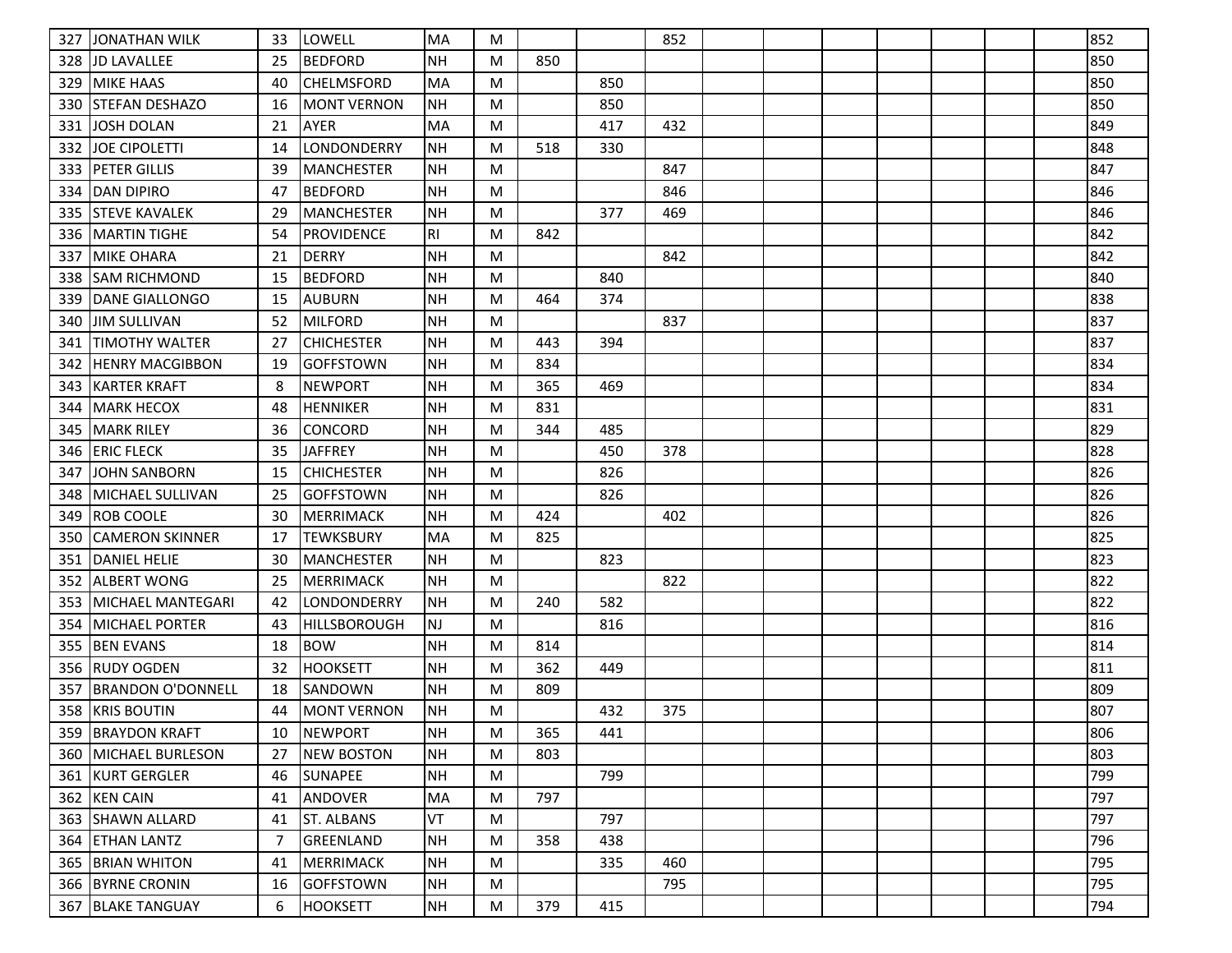| 368 | <b>CHRIS SLAVIN</b>        | 42 | MANCHESTER        | NH        | M |     | 308 | 486 |  |  |  | 794 |
|-----|----------------------------|----|-------------------|-----------|---|-----|-----|-----|--|--|--|-----|
| 369 | <b>IDON ARSENAULT III</b>  | 17 | <b>DERRY</b>      | <b>NH</b> | M |     | 441 | 352 |  |  |  | 793 |
| 370 | <b>ROB CAMPBELL</b>        | 47 | MANCHESTER        | <b>NH</b> | M | 793 |     |     |  |  |  | 793 |
| 371 | <b>IAN GRACE</b>           | 8  | <b>MANCHESTER</b> | NH        | M | 374 | 417 |     |  |  |  | 791 |
| 372 | <b>IROBERT BOZEK</b>       | 36 | <b>BEDFORD</b>    | <b>NH</b> | M | 790 |     |     |  |  |  | 790 |
| 373 | <b>JOHN WOLFE</b>          | 41 | GRANTHAM          | <b>NH</b> | M | 789 |     |     |  |  |  | 789 |
| 374 | JOSEPH GAGNON              | 12 | <b>HOOKSETT</b>   | <b>NH</b> | M | 788 |     |     |  |  |  | 788 |
| 375 | <b>STEPHEN ROULEAU</b>     | 34 | <b>NASHUA</b>     | <b>NH</b> | M |     |     | 788 |  |  |  | 788 |
| 376 | <b>SCOTT MILNE</b>         | 43 | <b>MANCHESTER</b> | <b>NH</b> | M | 787 |     |     |  |  |  | 787 |
| 377 | <b>JOSEPH ROGERS</b>       | 32 | <b>DERRY</b>      | <b>NH</b> | M | 785 |     |     |  |  |  | 785 |
| 378 | <b>JAY MARTIN</b>          | 46 | <b>MERRIMACK</b>  | <b>NH</b> | M |     |     | 783 |  |  |  | 783 |
| 379 | JEFFREY POZZ               | 49 | <b>BOXBOROUGH</b> | MA        | M |     | 783 |     |  |  |  | 783 |
| 380 | BRANDON STUMPF             | 36 | MANCHESTER        | <b>NH</b> | M |     |     | 782 |  |  |  | 782 |
| 381 | <b>DECLAN HOTTER</b>       | 13 | LONDONDERRY       | <b>NH</b> | M | 782 |     |     |  |  |  | 782 |
| 382 | <b>KYLE ADAMS</b>          | 22 | <b>DERRY</b>      | NH        | M |     | 782 |     |  |  |  | 782 |
| 383 | ANTHONY FERRARA            | 18 | LONDONDERRY       | <b>NH</b> | M | 781 |     |     |  |  |  | 781 |
| 384 | <b>DAVID DARON</b>         | 42 | LONDONDERRY       | <b>NH</b> | M | 360 | 420 |     |  |  |  | 780 |
| 385 | <b>NICHOLAS LEACH</b>      | 15 | LONDONDERRY       | NH        | M |     | 779 |     |  |  |  | 779 |
| 386 | RICHARD WILLIAMS           | 38 | <b>ANDOVER</b>    | MA        | M | 779 |     |     |  |  |  | 779 |
| 387 | <b>JOSEPH STEVENS</b>      | 75 | PELHAM            | <b>NH</b> | M | 375 | 402 |     |  |  |  | 777 |
| 388 | <b>ALAN BARRETT</b>        | 50 | <b>ALTON</b>      | NH        | M | 776 |     |     |  |  |  | 776 |
| 389 | <b>DAN HELIE</b>           | 31 | <b>MANCHESTER</b> | <b>NH</b> | M |     |     | 773 |  |  |  | 773 |
| 390 | <b>IDONNIE WILLIAMS</b>    | 41 | <b>NEW BOSTON</b> | <b>NH</b> | M |     | 773 |     |  |  |  | 773 |
| 391 | <b>JEFF BUTLER</b>         | 32 | MANCHESTER        | NH        | M |     |     | 772 |  |  |  | 772 |
| 392 | <b>MICHAEL WHELTON</b>     | 19 | LONDONDERRY       | <b>NH</b> | M | 772 |     |     |  |  |  | 772 |
| 393 | <b>BEN WHITTAKER</b>       | 32 | <b>NASHUA</b>     | <b>NH</b> | M |     | 771 |     |  |  |  | 771 |
| 394 | <b>BRIAN REYNOLDS</b>      | 43 | <b>ANDOVER</b>    | <b>NH</b> | M | 771 |     |     |  |  |  | 771 |
| 395 | <b>DON CATINO</b>          | 42 | <b>RYE</b>        | <b>NH</b> | M |     |     | 771 |  |  |  | 771 |
| 396 | <b>DYLAN LHEUREUX</b>      | 18 | MANCHESTER        | NH        | M | 771 |     |     |  |  |  | 771 |
| 397 | WILLIAM R MCELROY JR       | 36 | PORTSMOUTH        | <b>NH</b> | M |     | 771 |     |  |  |  | 771 |
| 398 | <b>ICHRISTOPHER BRIGGS</b> | 16 | <b>BEDFORD</b>    | <b>NH</b> | M | 770 |     |     |  |  |  | 770 |
| 399 | <b>AUSTIN BANNISTER</b>    | 15 | MERRIMACK         | <b>NH</b> | M | 769 |     |     |  |  |  | 769 |
|     | 400 JJOHN BORY             | 16 | <b>MERRIMACK</b>  | NH        | M |     |     | 769 |  |  |  | 769 |
| 401 | <b>PERRY SEAGROVES</b>     | 60 | <b>CONCORD</b>    | <b>NH</b> | M |     |     | 768 |  |  |  | 768 |
| 402 | <b>IDENNIS DEMARS</b>      | 50 | MANCHESTER        | NH        | M |     | 371 | 393 |  |  |  | 764 |
| 403 | <b>SAMUEL MUNNELLY</b>     | 15 | <b>LITCHFIELD</b> | NH        | M |     |     | 764 |  |  |  | 764 |
| 404 | <b>IDEVON RUITER</b>       | 15 | <b>HUDSON</b>     | <b>NH</b> | M | 763 |     |     |  |  |  | 763 |
| 405 | MATT TEECE                 | 32 | PORTSMOUTH        | NH        | M |     | 763 |     |  |  |  | 763 |
| 406 | <b>CALVIN SKINNER</b>      | 16 | <b>TEWKSBURY</b>  | MA        | M | 762 |     |     |  |  |  | 762 |
| 407 | <b>MARK BARBEE</b>         | 51 | <b>BOSTONN</b>    | MA        | M | 762 |     |     |  |  |  | 762 |
|     | 408   BRENT KILEY          | 36 | MANCHESTER        | NH        | M |     | 761 |     |  |  |  | 761 |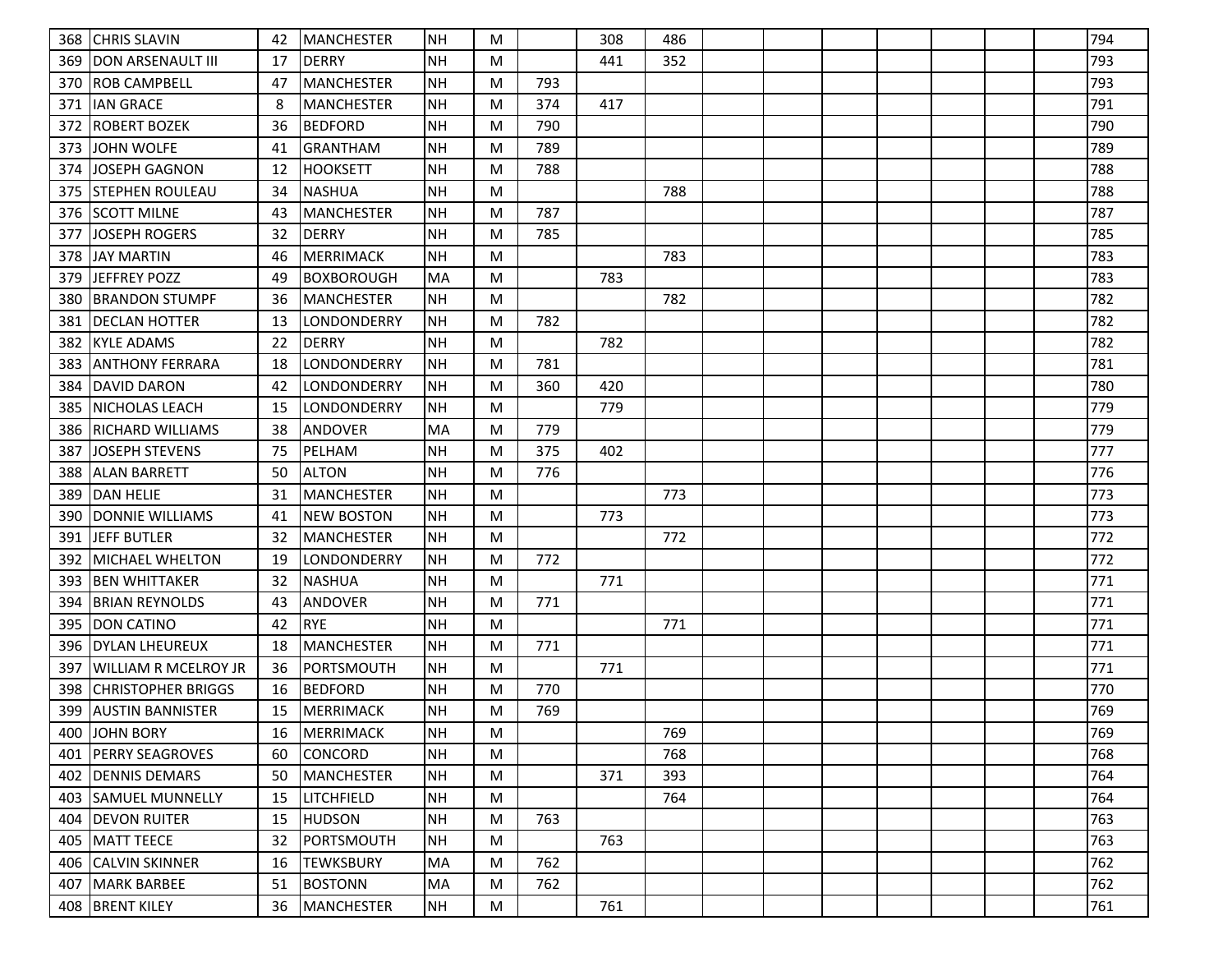|     | 409   DEVEREUX GEIGER    | 18 | <b>LONDONDERRY</b>       | <b>NH</b>  | M | 759 |     |     |  |  |  | 759 |
|-----|--------------------------|----|--------------------------|------------|---|-----|-----|-----|--|--|--|-----|
| 410 | <b>JEFF SWANA</b>        | 28 | <b>SHREWSBURY</b>        | <b>MA</b>  | M |     | 757 |     |  |  |  | 757 |
| 411 | <b>IPAUL LEAHY</b>       | 54 | LONDONDERRY              | ΝH         | M | 755 |     |     |  |  |  | 755 |
| 412 | <b>CONNOR LYONS</b>      | 13 | <b>MANCHESTER</b>        | <b>NH</b>  | M | 754 |     |     |  |  |  | 754 |
|     | 413   DAVID SALOIS       | 44 | SANDOWN                  | <b>NH</b>  | M | 754 |     |     |  |  |  | 754 |
| 414 | <b>TAYLOR HART</b>       | 37 | <b>BOSTON</b>            | MA         | M | 754 |     |     |  |  |  | 754 |
| 415 | CODY ROGERS              | 20 | <b>HINSDALE</b>          | <b>NH</b>  | M | 752 |     |     |  |  |  | 752 |
|     | 416 LOREN MORSE          | 34 | <b>NASHUA</b>            | <b>NH</b>  | M |     |     | 752 |  |  |  | 752 |
| 417 | <b>IBRETT PREVOST</b>    | 28 | <b>BOSTON</b>            | MA         | M |     |     | 750 |  |  |  | 750 |
| 418 | <b>ITHOMAS COOK</b>      | 27 | <b>MANCHESTER</b>        | <b>NH</b>  | M |     |     | 749 |  |  |  | 749 |
| 419 | <b>FOREST MACKENZIE</b>  | 11 | <b>DEERFIELD</b>         | <b>NH</b>  | M | 747 |     |     |  |  |  | 747 |
| 420 | <b>MICHAEL ROBERTS</b>   | 22 | LONDONDERRY              | <b>NH</b>  | M | 747 |     |     |  |  |  | 747 |
| 421 | DAVID LAWRENCE           | 46 | <b>DEERFIELD</b>         | ΝH         | M |     | 746 |     |  |  |  | 746 |
| 422 | JEREMY DARISSE           | 11 | HAVERHILL                | MA         | M |     | 746 |     |  |  |  | 746 |
| 423 | <b>JANDREW LAW</b>       | 5  | LONDONDERRY              | <b>NH</b>  | M | 319 | 426 |     |  |  |  | 745 |
| 424 | FRED SCHMUHL             | 48 | <b>HAMPTON</b>           | <b>NH</b>  | M |     |     | 745 |  |  |  | 745 |
| 425 | <b>JEFF NERO</b>         | 63 | <b>HOPEWELL JUNCTION</b> | INY        | M | 743 |     |     |  |  |  | 743 |
| 426 | <b>BRUCE CAMPBELL</b>    | 50 | <b>LONDONDERRY</b>       | <b>NH</b>  | M |     | 396 | 346 |  |  |  | 742 |
| 427 | <b>GREG FERDINANDO</b>   | 48 | <b>MANCHESTER</b>        | <b>NH</b>  | M |     |     | 741 |  |  |  | 741 |
| 428 | <b>IRICHARD DAGENAIS</b> | 34 | <b>BILLERICA</b>         | MA         | M | 741 |     |     |  |  |  | 741 |
| 429 | <b>BRANDON RICH</b>      | 17 | <b>MANCHESTER</b>        | <b>NH</b>  | M |     | 737 |     |  |  |  | 737 |
| 430 | <b>JACOB TRULL</b>       | 37 | <b>MANCHESTER</b>        | <b>NH</b>  | M |     | 737 |     |  |  |  | 737 |
| 431 | <b>DAN ZIRLEN</b>        | 25 | <b>MANCHESTER</b>        | <b>NH</b>  | M |     |     | 736 |  |  |  | 736 |
| 432 | <b>JARTHUR PEREZ</b>     | 40 | <b>JACKSONVILLE</b>      | FL.        | M |     |     | 735 |  |  |  | 735 |
| 433 | <b>RYAN JUNEAU</b>       | 18 | <b>MANCHESTER</b>        | <b>NH</b>  | M | 735 |     |     |  |  |  | 735 |
| 434 | MATTHEW SMITH            | 38 | <b>MONT VERNON</b>       | <b>NH</b>  | M |     |     | 734 |  |  |  | 734 |
| 435 | <b>ROB STEWART</b>       | 28 | <b>MANCHESTER</b>        | <b>NH</b>  | M |     | 734 |     |  |  |  | 734 |
| 436 | JONATHAN YOUNG           | 17 | LONDONDERRY              | NΗ         | M | 733 |     |     |  |  |  | 733 |
| 437 | lMARK HUELSMANN          | 34 | <b>MANCHESTER</b>        | <b>NH</b>  | M | 325 | 408 |     |  |  |  | 733 |
| 438 | <b>BOB MUSIL</b>         | 64 | <b>BEDFORD</b>           | <b>NH</b>  | M |     | 732 |     |  |  |  | 732 |
| 439 | <b>CHARLES EASTER</b>    | 50 | <b>MERRIMACK</b>         | <b>NH</b>  | M |     |     | 732 |  |  |  | 732 |
| 440 | MATTHEW HEINZ            | 27 | <b>NASHUA</b>            | <b>NH</b>  | M |     |     | 732 |  |  |  | 732 |
|     | 441 MIKE GILLIS          | 56 | MIDDLESEX                | <b>IVT</b> | M | 732 |     |     |  |  |  | 732 |
|     | 442 JOE VETANZE          | 38 | <b>CONCORD</b>           | <b>NH</b>  | M |     | 730 |     |  |  |  | 730 |
|     | 443 JOEY MATTSON         | 30 | <b>MANCHESTER</b>        | <b>NH</b>  | M | 730 |     |     |  |  |  | 730 |
|     | 444 EDWARD FERRIS III    | 35 | <b>MANCHESTER</b>        | <b>NH</b>  | M |     | 728 |     |  |  |  | 728 |
|     | 445   MASON ROBBINS      | 18 | <b>NASHUA</b>            | <b>NH</b>  | M | 728 |     |     |  |  |  | 728 |
|     | 446 DONALD GROW          | 62 | <b>CENTER OSSIPEE</b>    | <b>NH</b>  | M |     | 339 | 388 |  |  |  | 727 |
| 447 | <b>TIM ZEPF</b>          | 14 | LONDONDERRY              | <b>NH</b>  | M |     | 727 |     |  |  |  | 727 |
|     | 448   WAYNE BRAKE        | 44 | SALEM                    | <b>NH</b>  | M |     |     | 727 |  |  |  | 727 |
|     | 449 CURTIS COMRIE        | 12 | <b>DEERFIELD</b>         | <b>NH</b>  | M | 726 |     |     |  |  |  | 726 |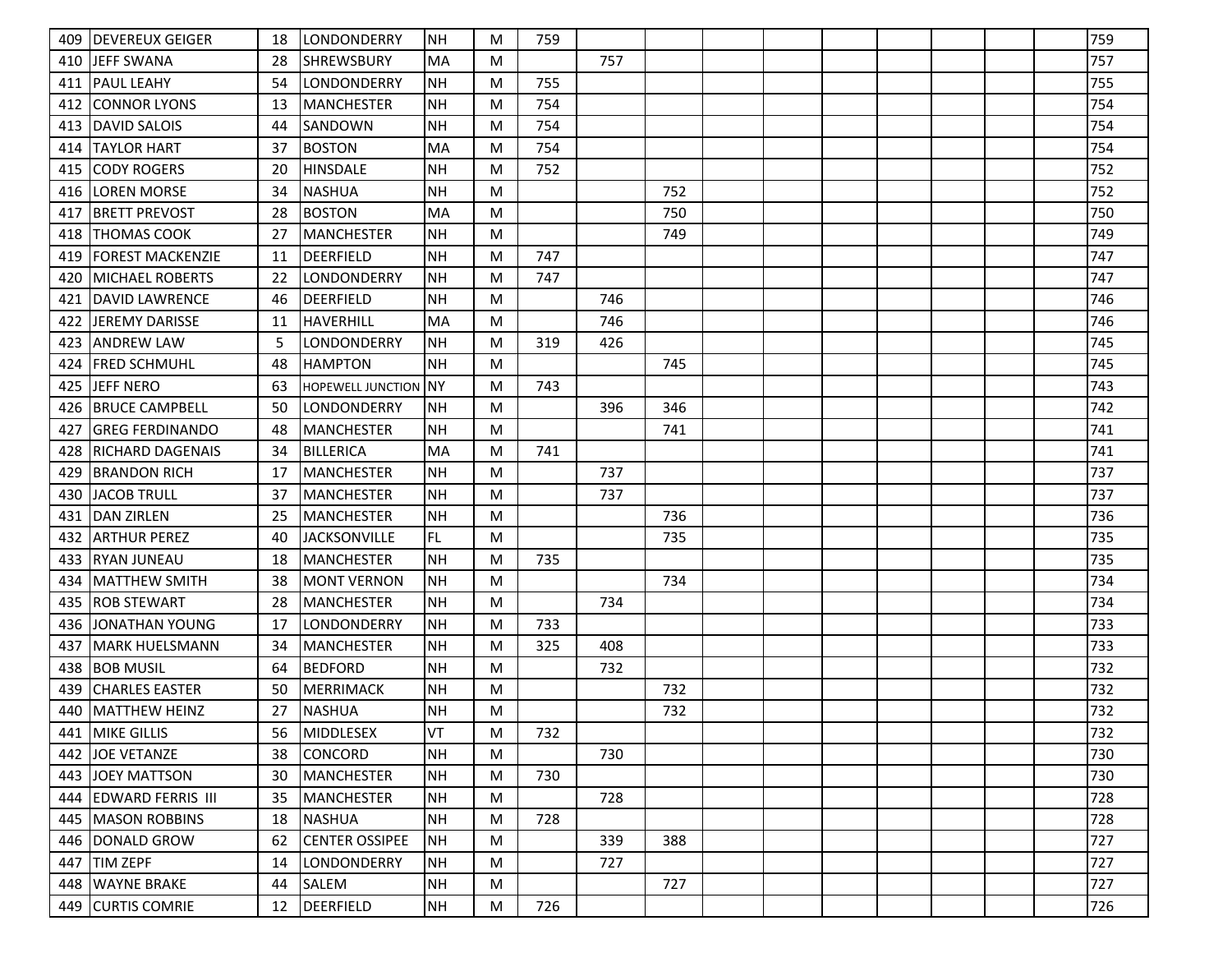| 450 | <b>IMATTHEW BROWN</b>   | 25 | MANCHESTER          | NH        | M |     | 726 |     |  |  |  | 726 |
|-----|-------------------------|----|---------------------|-----------|---|-----|-----|-----|--|--|--|-----|
| 451 | ITIMOTHY MILLER         | 26 | <b>SOMERVILLE</b>   | MA        | M |     |     | 726 |  |  |  | 726 |
| 452 | <b>NATE SMILEY</b>      | 37 | <b>NASHUA</b>       | <b>NH</b> | M |     |     | 725 |  |  |  | 725 |
| 453 | <b>ROBERT MUSIL</b>     | 65 | <b>BEDFORD</b>      | <b>NH</b> | M |     |     | 725 |  |  |  | 725 |
| 454 | <b>BRIAN FISHER</b>     | 46 | <b>DEERFIELD</b>    | <b>NH</b> | M |     |     | 723 |  |  |  | 723 |
| 455 | ROBERT DESISTO          | 47 | WESTFORD            | MA        | M |     | 722 |     |  |  |  | 722 |
| 456 | <b>BRIAN COATES</b>     | 43 | <b>MILFORD</b>      | <b>NH</b> | M |     |     | 721 |  |  |  | 721 |
| 457 | JOHN POKIGO             | 47 | <b>HOOKSETT</b>     | <b>NH</b> | M |     |     | 721 |  |  |  | 721 |
| 458 | <b>JIM BURNETT</b>      | 62 | CANAAN              | <b>NH</b> | M | 720 |     |     |  |  |  | 720 |
| 459 | IJOHN WHEELER           | 43 | <b>DERRY</b>        | <b>NH</b> | M |     | 719 |     |  |  |  | 719 |
| 460 | <b>RICHARD CROWLEY</b>  | 40 | <b>FRANKLIN</b>     | <b>NH</b> | M |     |     | 718 |  |  |  | 718 |
| 461 | <b>BILL LAWS</b>        | 40 | <b>WINDHAM</b>      | <b>NH</b> | M | 717 |     |     |  |  |  | 717 |
| 462 | MICHAEL DILLON          | 35 | WARNER              | <b>NH</b> | M |     |     | 717 |  |  |  | 717 |
| 463 | <b>RON JOBIN</b>        | 53 | MANCHESTER          | <b>NH</b> | M | 428 | 289 |     |  |  |  | 717 |
| 464 | <b>CHARLIE SIGGINS</b>  | 26 | <b>WHITEFIELD</b>   | NH        | M | 715 |     |     |  |  |  | 715 |
| 465 | JOHN GRIFFIN            | 47 | <b>TYNGSBORO</b>    | MA        | M |     | 715 |     |  |  |  | 715 |
| 466 | <b>TERRY CONNELLY</b>   | 61 | <b>ELIOT</b>        | ME        | M |     |     | 715 |  |  |  | 715 |
| 467 | <b>CHAD CORRELL</b>     | 35 | <b>MANCHESTER</b>   | NH        | M |     |     | 713 |  |  |  | 713 |
| 468 | <b>COLUM CREED</b>      | 54 | LONDONDERRY         | <b>NH</b> | M | 711 |     |     |  |  |  | 711 |
| 469 | <b>JACK GRIFFIN</b>     | 47 | <b>TYNGSBOROUGH</b> | MA        | M |     |     | 710 |  |  |  | 710 |
| 470 | <b>BILL CARPENTER</b>   | 45 | <b>WOBURN</b>       | MA        | M |     | 708 |     |  |  |  | 708 |
| 471 | JONATHAN DEMERS         | 24 | <b>RAYMOND</b>      | <b>NH</b> | M |     | 708 |     |  |  |  | 708 |
| 472 | <b>MICHAEL CARLSON</b>  | 37 | <b>MERRIMACK</b>    | <b>NH</b> | M |     |     | 708 |  |  |  | 708 |
| 473 | <b>NICHOLAS EATON</b>   | 28 | <b>CHESTER</b>      | <b>NH</b> | M |     |     | 708 |  |  |  | 708 |
| 474 | <b>TANNER STARMER</b>   | 24 | <b>HENNIKER</b>     | <b>NH</b> | M |     | 708 |     |  |  |  | 708 |
| 475 | <b>AARON FLETT</b>      | 40 | <b>MERRIMACK</b>    | <b>NH</b> | M |     |     | 707 |  |  |  | 707 |
| 476 | <b>PETER AMES</b>       | 34 | <b>LITCHFIELD</b>   | <b>NH</b> | M |     |     | 707 |  |  |  | 707 |
| 477 | <b>RON CHEVRETTE</b>    | 49 | HOOKSETT            | <b>NH</b> | M |     | 707 |     |  |  |  | 707 |
| 478 | <b>GUY CHABOT</b>       | 51 | <b>MANCHESTER</b>   | NH        | M |     | 706 |     |  |  |  | 706 |
| 479 | JASON LINDBERG          | 30 | <b>WINDHAM</b>      | <b>NH</b> | M |     |     | 706 |  |  |  | 706 |
| 480 | <b>JOHN BERRIO</b>      | 26 | <b>NASHUA</b>       | <b>NH</b> | M |     |     | 706 |  |  |  | 706 |
| 481 | <b>TIM HOGAN</b>        | 54 | <b>GOFFSTOWN</b>    | <b>NH</b> | M |     |     | 706 |  |  |  | 706 |
|     | 482 ANDREW GAUTHIER     | 23 | BRIGHTON            | MA        | M |     |     | 705 |  |  |  | 705 |
|     | 483 JAY PEDONE          | 39 | MANCHESTER          | NH        | M |     |     | 705 |  |  |  | 705 |
|     | 484   MAUREEN ROY       | 53 | MANCHESTER          | NH        | M |     | 389 | 316 |  |  |  | 705 |
|     | 485 ALEX WEINMAN        | 11 | GRANTHAM            | <b>NH</b> | M | 703 |     |     |  |  |  | 703 |
|     | 486 JULES SPILL         | 54 | MANCHESTER          | NH        | M |     | 703 |     |  |  |  | 703 |
| 487 | <b>ZACH SEAVEY</b>      | 33 | <b>MANCHESTER</b>   | NH        | M |     |     | 703 |  |  |  | 703 |
|     | 488 TANNER ZITO         | 19 | <b>WEARE</b>        | <b>NH</b> | M |     |     | 702 |  |  |  | 702 |
|     | 489 CHRISTOPHER FISCHER | 14 | NASHUA              | NH        | M | 701 |     |     |  |  |  | 701 |
|     | 490   ISAAC CHABOT      | 35 | MANCHESTER          | NH        | M |     |     | 701 |  |  |  | 701 |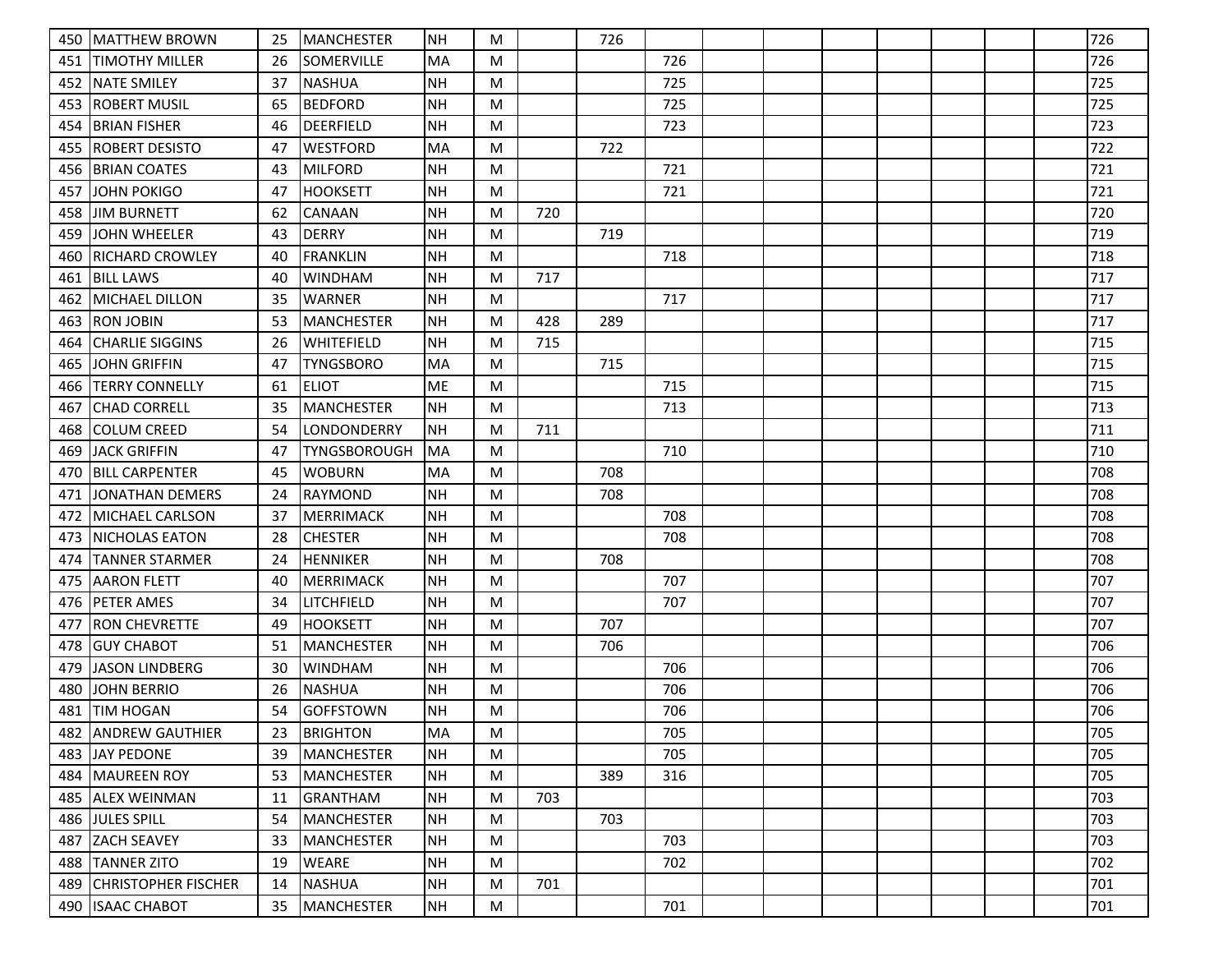| 491 | <b>MICHAEL FILLIPON</b> | 23 | <b>SALEM</b>      | NH        | M |     |     | 701 |  |  |  | 701 |
|-----|-------------------------|----|-------------------|-----------|---|-----|-----|-----|--|--|--|-----|
| 492 | <b>JOE EASLEY</b>       | 47 | <b>MERRIMACK</b>  | <b>NH</b> | M |     |     | 700 |  |  |  | 700 |
| 493 | <b>MILTON CANOTAS</b>   | 43 | <b>MANCHESTER</b> | <b>NH</b> | M |     |     | 700 |  |  |  | 700 |
| 494 | <b>SHAWN ZITO</b>       | 53 | <b>WEARE</b>      | <b>NH</b> | M |     |     | 700 |  |  |  | 700 |
| 495 | <b>ICULLEN MADDEN</b>   | 24 | <b>MANCHESTER</b> | <b>NH</b> | M | 699 |     |     |  |  |  | 699 |
| 496 | IDAVID WITHEE           | 45 | <b>BEDFORD</b>    | <b>NH</b> | M |     |     | 698 |  |  |  | 698 |
| 497 | <b>DAREN BOUCHER</b>    | 44 | <b>AMHERST</b>    | <b>NH</b> | M |     |     | 697 |  |  |  | 697 |
| 498 | JOHN LARAMEE            | 53 | <b>WEARE</b>      | <b>NH</b> | M |     |     | 697 |  |  |  | 697 |
| 499 | <b>JOEY BAXTER</b>      | 14 | <b>MERRIMACK</b>  | <b>NH</b> | M |     |     | 696 |  |  |  | 696 |
| 500 | lJOSEPH NTENGERI        | 10 | <b>NASHUA</b>     | <b>NH</b> | M | 696 |     |     |  |  |  | 696 |
| 501 | <b>JEFF MAISTROSKY</b>  | 32 | <b>HUDSON</b>     | <b>NH</b> | M |     |     | 695 |  |  |  | 695 |
| 502 | <b>JESSE TURIEL</b>     | 24 | <b>NASHUA</b>     | <b>NH</b> | M |     |     | 695 |  |  |  | 695 |
| 503 | <b>ROGER WEBB</b>       | 49 | LONDONDERRY       | <b>NH</b> | M | 695 |     |     |  |  |  | 695 |
| 504 | <b>GREG MORTON</b>      | 36 | <b>HOOKSETT</b>   | <b>NH</b> | M |     | 694 |     |  |  |  | 694 |
| 505 | <b>NATHAN SEELEY</b>    | 12 | LONDONDERRY       | NH        | M | 694 |     |     |  |  |  | 694 |
| 506 | IKAYDEN BAILLARGEON     | 13 | <b>DERRY</b>      | <b>NH</b> | M |     |     | 693 |  |  |  | 693 |
| 507 | MICHAEL LAPSLEY         | 51 | <b>NASHUA</b>     | <b>NH</b> | M |     |     | 693 |  |  |  | 693 |
| 508 | <b>MATTHEW SALOIS</b>   | 14 | SANDOWN           | <b>NH</b> | M | 692 |     |     |  |  |  | 692 |
| 509 | <b>RICK CESATI</b>      | 39 | PEPPERELL         | MA        | M |     |     | 692 |  |  |  | 692 |
| 510 | <b>PATRICK REYNOLDS</b> | 25 | <b>NASHUA</b>     | <b>NH</b> | M |     |     | 691 |  |  |  | 691 |
| 511 | <b>JBEN GUERTIN</b>     | 13 | <b>BOW</b>        | <b>NH</b> | M | 690 |     |     |  |  |  | 690 |
| 512 | <b>BRYAN THERRIEN</b>   | 16 | <b>AUBURN</b>     | <b>NH</b> | M |     |     | 690 |  |  |  | 690 |
| 513 | <b>DJ LEMMO</b>         | 31 | <b>HOOKSETT</b>   | <b>NH</b> | M |     |     | 690 |  |  |  | 690 |
| 514 | IRYAN YOUNG             | 9  | LONDONDERRY       | NH        | M | 690 |     |     |  |  |  | 690 |
| 515 | <b>FREDDIE ALVES</b>    | 23 | <b>BRADFORD</b>   | MA        | M |     |     | 689 |  |  |  | 689 |
| 516 | JAKE AQUINO             | 32 | LOWELL            | MA        | M |     | 689 |     |  |  |  | 689 |
| 517 | <b>MICHAEL LECUYER</b>  | 55 | <b>BEDFORD</b>    | <b>NH</b> | M |     | 689 |     |  |  |  | 689 |
| 518 | <b>IRAY MIGNAULT</b>    | 46 | <b>DERRY</b>      | <b>NH</b> | M |     |     | 689 |  |  |  | 689 |
| 519 | <b>RICHARD SNELLING</b> | 47 | <b>BETHLEHEM</b>  | NH        | M |     | 689 |     |  |  |  | 689 |
| 520 | DAVID FOLLANSBEE        | 37 | <b>GOFFSTOWN</b>  | NH        | M | 347 | 341 |     |  |  |  | 688 |
| 521 | <b>DREW FOLLANSBEE</b>  | 5  | <b>GOFFSTOWN</b>  | <b>NH</b> | M | 347 | 341 |     |  |  |  | 688 |
| 522 | <b>DANIEL HANNA</b>     | 28 | <b>CONCORD</b>    | <b>NH</b> | M |     | 687 |     |  |  |  | 687 |
|     | 523 RYAN WARREN         | 26 | BEDFORD           | NH        | M |     |     | 687 |  |  |  | 687 |
| 524 | <b>KENNETH MCCLURE</b>  | 27 | MELROSE           | MA        | M |     | 686 |     |  |  |  | 686 |
|     | 525 TANNER BECK         | 15 | GOFFSTOWN         | NH        | M |     | 685 |     |  |  |  | 685 |
|     | 526 JULES BURGO         | 44 | MILFORD           | <b>NH</b> | M |     |     | 684 |  |  |  | 684 |
| 527 | <b>PETER KELLY</b>      | 47 | NEWTON            | MA        | M | 684 |     |     |  |  |  | 684 |
| 528 | <b>TYLER ALMAVIST</b>   | 20 | LONDONDERRY       | NH        | M | 684 |     |     |  |  |  | 684 |
|     | 529 MICHAEL SKLADONY    | 25 | MANCHESTER        | <b>NH</b> | M |     | 681 |     |  |  |  | 681 |
|     | 530   MICHAEL GUARRERA  | 36 | AMHERST           | NH        | M |     |     | 680 |  |  |  | 680 |
|     | 531 JIM FURLONG         | 43 | LONDONDERRY       | NH        | M | 679 |     |     |  |  |  | 679 |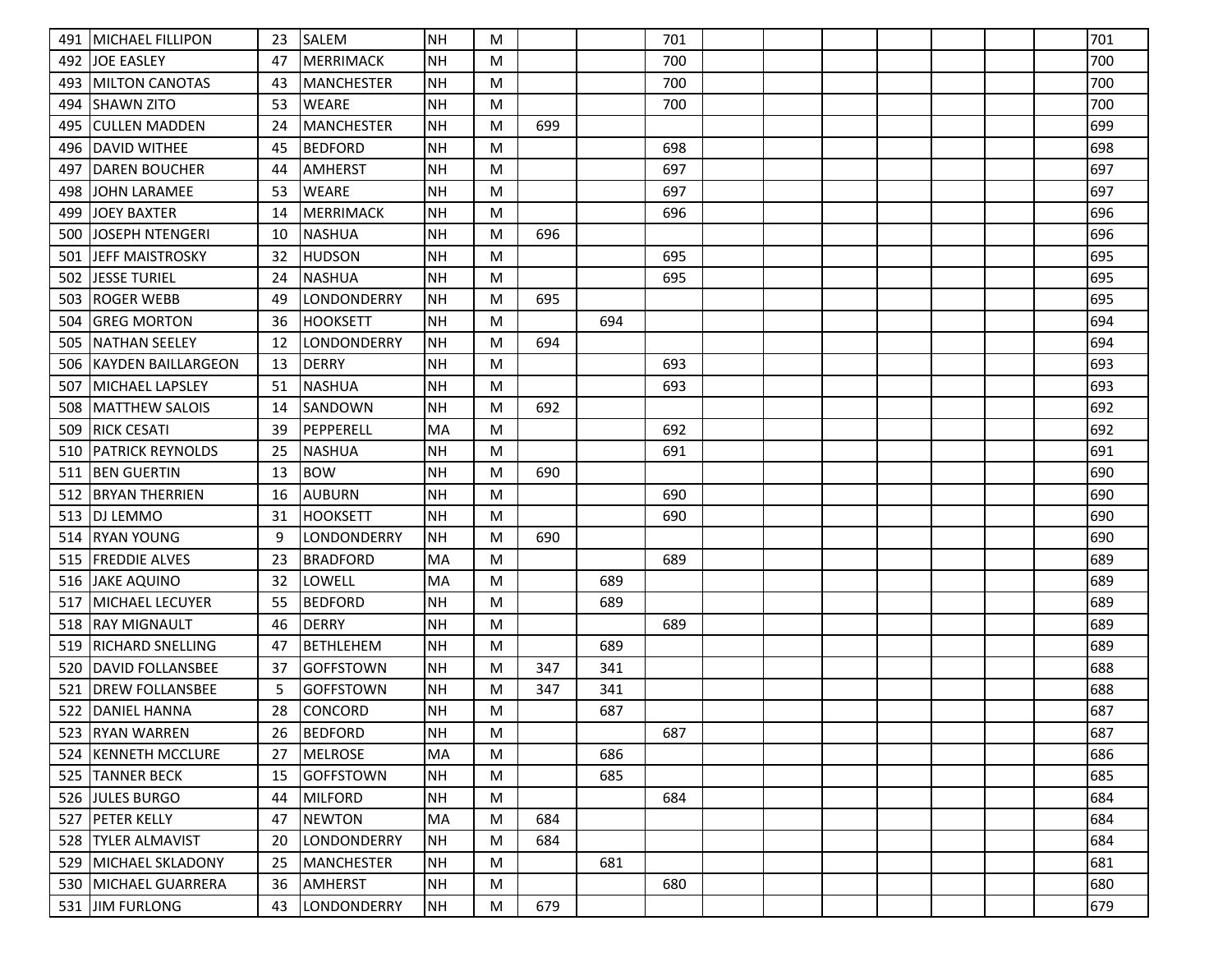| 532 | <b>HILARY LEE</b>         | 25  | NASHUA            | <b>NH</b> | M         |     |     | 678 |  |  |  | 678 |
|-----|---------------------------|-----|-------------------|-----------|-----------|-----|-----|-----|--|--|--|-----|
| 533 | IROBERT PEIFFER III       | 27  | <b>NASHUA</b>     | <b>NH</b> | M         |     |     | 678 |  |  |  | 678 |
| 534 | NATHANIEL GOONAN          | -12 | <b>MANCHESTER</b> | <b>NH</b> | M         |     | 677 |     |  |  |  | 677 |
| 535 | <b>TONY FORBES</b>        | 32  | <b>DERRY</b>      | <b>NH</b> | M         |     | 677 |     |  |  |  | 677 |
| 536 | lwalter lahair Jr.        | 39  | <b>CHICOPEE</b>   | <b>MA</b> | M         |     |     | 677 |  |  |  | 677 |
| 537 | ETHAN CARRILLO            | 4   | <b>MERRIMACK</b>  | <b>NH</b> | M         | 328 | 348 |     |  |  |  | 676 |
| 538 | <b>GARY TURGISS</b>       | 51  | <b>NASHUA</b>     | <b>NH</b> | M         |     | 676 |     |  |  |  | 676 |
| 539 | JONATHAN EATON            | 30  | <b>WILMINGTON</b> | <b>MA</b> | M         |     |     | 676 |  |  |  | 676 |
| 540 | <b>JOSH PHILLIPS</b>      | 32  | <b>NASHUA</b>     | <b>NH</b> | M         |     |     | 676 |  |  |  | 676 |
| 541 | KEITH LORD                | 42  | <b>WINDHAM</b>    | <b>NH</b> | M         |     | 676 |     |  |  |  | 676 |
| 542 | <b>TIM CHORMA</b>         | 35  | <b>BROOKLINE</b>  | <b>NH</b> | M         | 676 |     |     |  |  |  | 676 |
| 543 | <b>IERIC HUBERT</b>       | 40  | <b>TAUNTON</b>    | <b>MA</b> | M         |     |     | 675 |  |  |  | 675 |
| 544 | ANTHONY RINALDI           | 19  | LITCHFIELD        | <b>NH</b> | M         | 674 |     |     |  |  |  | 674 |
| 545 | <b>DARNELL SPRUELL</b>    | 26  | <b>HANOVER</b>    | MD        | M         |     |     | 674 |  |  |  | 674 |
| 546 | JEFFREY JORDAN            | 31  | <b>MANCHESTER</b> | <b>NH</b> | M         |     |     | 674 |  |  |  | 674 |
| 547 | JONATHAN DUFRESNE         | -11 | LONDONDERRY       | <b>NH</b> | M         | 674 |     |     |  |  |  | 674 |
| 548 | KEVIN LYSKAWA             | 12  | LONDONDERRY       | <b>NH</b> | M         | 674 |     |     |  |  |  | 674 |
| 549 | MICHAEL BLAIR             | 27  | <b>HUDSON</b>     | <b>NH</b> | M         |     |     | 674 |  |  |  | 674 |
| 550 | CHRISTOPHER KELLY         | 43  | <b>TEWKSBURY</b>  | MA        | M         |     |     | 673 |  |  |  | 673 |
| 551 | <b>JIM ECKE</b>           | 59  | <b>MERRIMACK</b>  | <b>NH</b> | M         |     |     | 673 |  |  |  | 673 |
| 552 | <b>ADAM MORRIS</b>        | 29  | lallenstown       | <b>NH</b> | M         |     | 672 |     |  |  |  | 672 |
| 553 | JOHN SAUNDERS             | 56  | <b>MERRIMACK</b>  | <b>NH</b> | M         |     |     | 672 |  |  |  | 672 |
| 554 | <b>BEVAN TIMM</b>         | 23  | <b>CONCORD</b>    | <b>NH</b> | M         |     | 671 |     |  |  |  | 671 |
| 555 | IBRIAN DONOVAN            | 38  | <b>RAYMOND</b>    | <b>NH</b> | M         |     |     | 671 |  |  |  | 671 |
| 556 | MATTHEW JOHNSON           | 25  | <b>NASHUA</b>     | <b>NH</b> | M         |     |     | 671 |  |  |  | 671 |
| 557 | IROBERT FERRARA           | 51  | LONDONDERRY       | <b>NH</b> | M         | 671 |     |     |  |  |  | 671 |
| 558 | KAMERON DUBOIS            | -11 | <b>GOFFSTOWN</b>  | <b>NH</b> | M         | 279 | 391 |     |  |  |  | 670 |
| 559 | ROGER LEBEL               | 51  | <b>WEARE</b>      | <b>NH</b> | M         |     | 670 |     |  |  |  | 670 |
| 560 | ANDREW DIMATTINA          | 34  | <b>HOOKSETT</b>   | <b>NH</b> | M         |     | 669 |     |  |  |  | 669 |
| 561 | <b>ANDREW LULA</b>        | 26  | <b>HOOKSETT</b>   | <b>NH</b> | M         |     |     | 669 |  |  |  | 669 |
| 562 | <b>KEITH KARWACKI</b>     | 61  | <b>MANCHESTER</b> | <b>NH</b> | M         | 377 | 292 |     |  |  |  | 669 |
| 563 | <b>GREG CARR</b>          | 44  | <b>NASHUA</b>     | <b>NH</b> | M         |     |     | 668 |  |  |  | 668 |
|     | 564 JEREMY BERGER         | 43  | BEDFORD           | <b>NH</b> | M         |     |     | 668 |  |  |  | 668 |
|     | 565 RYAN DEVINE           | 11  | <b>DEERFIELD</b>  | <b>NH</b> | M         | 668 |     |     |  |  |  | 668 |
|     | 566 CHARLES PEAK          | 58  | <b>NEW BOSTON</b> | <b>NH</b> | M         |     | 667 |     |  |  |  | 667 |
| 567 | <b>CHRISTOPHER PERONT</b> | 13  | MANCHESTER        | <b>NH</b> | ${\sf M}$ | 667 |     |     |  |  |  | 667 |
|     | 568 STEVE WESTERDAHL      | 55  | <b>KEENE</b>      | <b>NH</b> | M         |     | 667 |     |  |  |  | 667 |
|     | 569 DARRIN BOSQUET        | 45  | <b>BROOKLINE</b>  | <b>NH</b> | M         |     |     | 666 |  |  |  | 666 |
| 570 | JEFF DEMERS               | 28  | <b>HOPKINTON</b>  | <b>NH</b> | ${\sf M}$ |     |     | 666 |  |  |  | 666 |
| 571 | JON DOWST                 | 49  | <b>WEARE</b>      | <b>NH</b> | M         |     |     | 666 |  |  |  | 666 |
|     | 572 PAUL COOK             | 27  | <b>HOOD RIVER</b> | OR        | M         | 666 |     |     |  |  |  | 666 |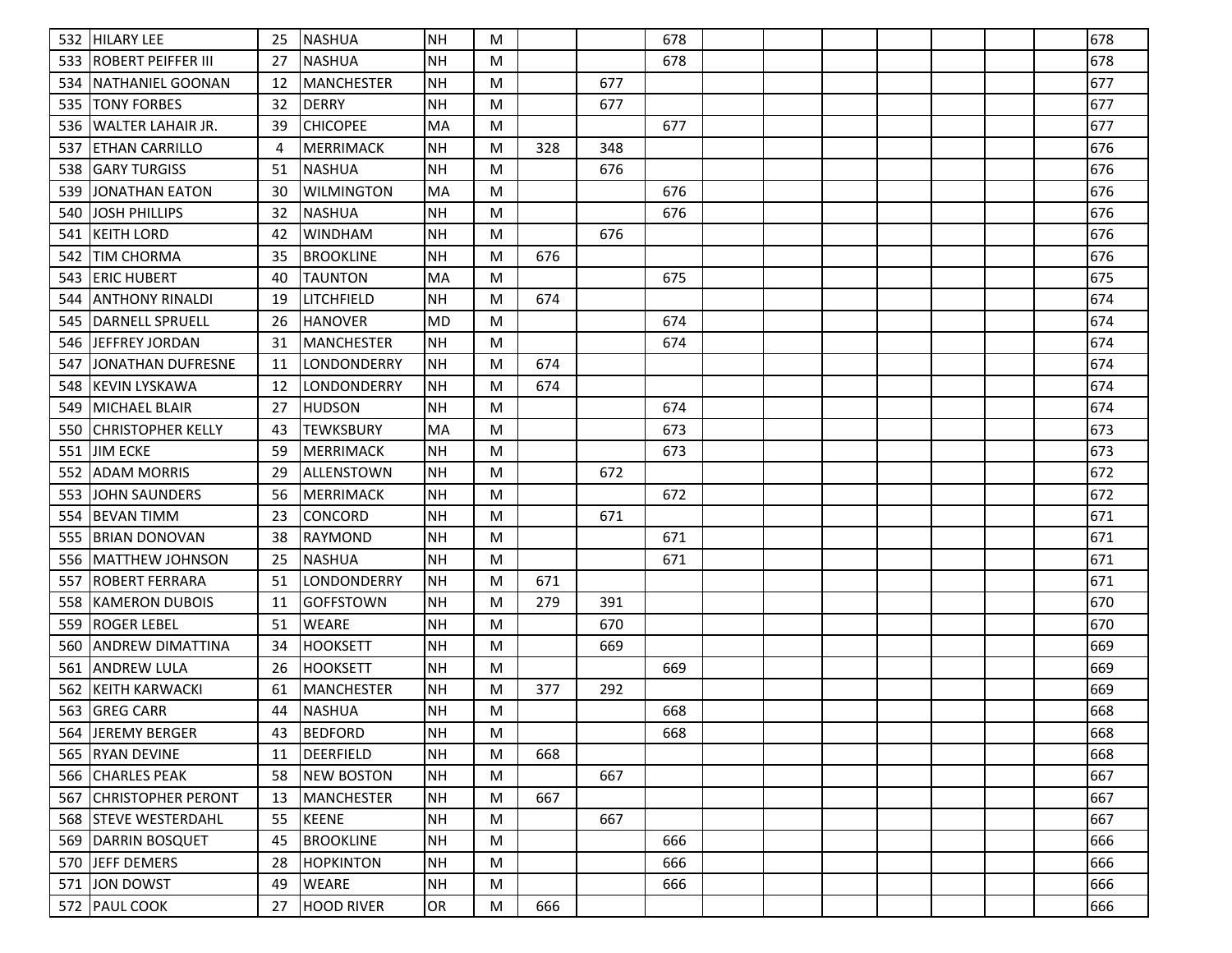| 573 | <b>TODD CAMPION</b>        | 39 | <b>MILFORD</b>          | NH         | M |     |     | 666 |  |  |  | 666 |
|-----|----------------------------|----|-------------------------|------------|---|-----|-----|-----|--|--|--|-----|
| 574 | IJOHN CROWLEY              | 58 | <b>MILFORD</b>          | <b>NH</b>  | M |     |     | 665 |  |  |  | 665 |
| 575 | IMATTHEW COLBY             | 61 | <b>MANCHESTER</b>       | <b>NH</b>  | M | 665 |     |     |  |  |  | 665 |
| 576 | <b>NICK HEISER</b>         | 29 | INASHUA                 | <b>NH</b>  | M |     |     | 665 |  |  |  | 665 |
| 577 | <b>EDWARD BURKINSHAW</b>   | 50 | <b>CLINTON</b>          | MA         | M | 664 |     |     |  |  |  | 664 |
| 578 | <b>IGLENN HAMMETT</b>      | 35 | <b>HINSDALE</b>         | <b>NH</b>  | M | 664 |     |     |  |  |  | 664 |
| 579 | <b>JASON WRIGHT</b>        | 33 | <b>MERRIMACK</b>        | <b>NH</b>  | M |     | 664 |     |  |  |  | 664 |
| 580 | MICHAEL MACIOROWSKI        | 38 | <b>NASHUA</b>           | <b>NH</b>  | M |     |     | 664 |  |  |  | 664 |
| 581 | <b>PETER TEBBENHOFF</b>    | 52 | <b>BEDFORD</b>          | <b>NH</b>  | M |     | 664 |     |  |  |  | 664 |
| 582 | <b>ROB MARIOTTI</b>        | 38 | NORTH HAMPTON NH        |            | M |     |     | 664 |  |  |  | 664 |
| 583 | <b>STEPHEN SEELEY</b>      | 43 | LONDONDERRY             | <b>NH</b>  | M | 663 |     |     |  |  |  | 663 |
| 584 | <b>COREY HAYES</b>         | 26 | MANCHESTER              | NH         | M |     |     | 662 |  |  |  | 662 |
| 585 | <b>DAVE BELIVEAU</b>       | 44 | <b>GOFFSTOWN</b>        | <b>NH</b>  | M |     | 662 |     |  |  |  | 662 |
| 586 | <b>KEITH KRAFT</b>         | 36 | <b>LONDONDERRY</b>      | <b>NH</b>  | M | 662 |     |     |  |  |  | 662 |
| 587 | <b>TIM AREL</b>            | 32 | MERRIMACK               | NH         | M |     |     | 662 |  |  |  | 662 |
| 588 | <b>TONY LENOX</b>          | 48 | ISTOW                   | MA         | M |     |     | 662 |  |  |  | 662 |
| 589 | <b>JON INGRAM</b>          | 45 | <b>PETERBOROUGH</b>     | <b>INH</b> | M |     |     | 661 |  |  |  | 661 |
| 590 | <b>MIKE SKINNER</b>        | 55 | <b>SOUTH BURLINGTON</b> | <b>VT</b>  | M | 661 |     |     |  |  |  | 661 |
| 591 | <b>ROBERT FOULIS</b>       | 35 | <b>MERRIMACK</b>        | <b>NH</b>  | M |     |     | 661 |  |  |  | 661 |
| 592 | IDAVID PARADIS             | 41 | <b>MANCHESTER</b>       | <b>NH</b>  | M |     | 660 |     |  |  |  | 660 |
| 593 | JEFFREY ALLISON            | 37 | <b>HUDSON</b>           | <b>NH</b>  | M |     |     | 660 |  |  |  | 660 |
| 594 | <b>TIMOTHY SHAUGHNESSY</b> | 27 | <b>MANCHESTER</b>       | <b>NH</b>  | M |     |     | 660 |  |  |  | 660 |
| 595 | <b>ANDREW LANG</b>         | 25 | <b>ESSEX</b>            | VT         | M |     |     | 659 |  |  |  | 659 |
| 596 | JORDAN PARKINSON           | 22 | <b>PORTSMOUTH</b>       | <b>NH</b>  | M |     |     | 659 |  |  |  | 659 |
| 597 | <b>MATT KALISH</b>         | 31 | <b>HINGHAM</b>          | MA         | M |     |     | 659 |  |  |  | 659 |
| 598 | <b>RAY BROUILLETTE</b>     | 51 | <b>BEDFORD</b>          | <b>NH</b>  | M |     |     | 659 |  |  |  | 659 |
| 599 | ANDREW DUNHOM              | 12 | <b>NASHUA</b>           | <b>NH</b>  | M |     |     | 658 |  |  |  | 658 |
| 600 | <b>JON WAGGONER</b>        | 37 | <b>MANCHESTER</b>       | <b>NH</b>  | M | 309 | 349 |     |  |  |  | 658 |
| 601 | <b>MITCHELL LYNCH</b>      | -8 | <b>NASHUA</b>           | <b>NH</b>  | M |     | 658 |     |  |  |  | 658 |
| 602 | <b>NICHOLAS MCKEE</b>      | 21 | <b>ROCHESTER</b>        | <b>NH</b>  | M |     | 658 |     |  |  |  | 658 |
| 603 | <b>TIM HICKEY</b>          | 27 | <b>NASHUA</b>           | <b>NH</b>  | M |     | 658 |     |  |  |  | 658 |
| 604 | <b>BRYAN DUGGAN</b>        | 27 | <b>DRACUT</b>           | MA         | M |     |     | 657 |  |  |  | 657 |
|     | 605 JJONATHAN WESTON       | 37 | PELHAM                  | NH         | M |     | 657 |     |  |  |  | 657 |
|     | 606 QUINN MULLANEY         | 16 | <b>CHESTER</b>          | <b>NH</b>  | M |     | 657 |     |  |  |  | 657 |
| 607 | <b>ITHOMAS DUFF</b>        | 22 | MILFORD                 | <b>NH</b>  | M |     |     | 657 |  |  |  | 657 |
|     | 608 ANDY HAWES             | 14 | <b>CANDIA</b>           | <b>NH</b>  | M | 656 |     |     |  |  |  | 656 |
|     | 609 BRANDON METIVIER       | 9  | NASHUA                  | NH         | M |     | 656 |     |  |  |  | 656 |
| 610 | <b>JANTHONY MARINO</b>     | 55 | LONDONDERRY             | <b>NH</b>  | M | 655 |     |     |  |  |  | 655 |
| 611 | <b>BEN BEAUDET</b>         | 35 | MANCHESTER              | <b>NH</b>  | M |     |     | 655 |  |  |  | 655 |
|     | 612 BRENDAN HORAN          | 36 | <b>LONDONDERRY</b>      | NH         | M |     |     | 655 |  |  |  | 655 |
|     | 613 JUSTIN FROST           | 25 | MANCHESTER NH NH        |            | M |     | 655 |     |  |  |  | 655 |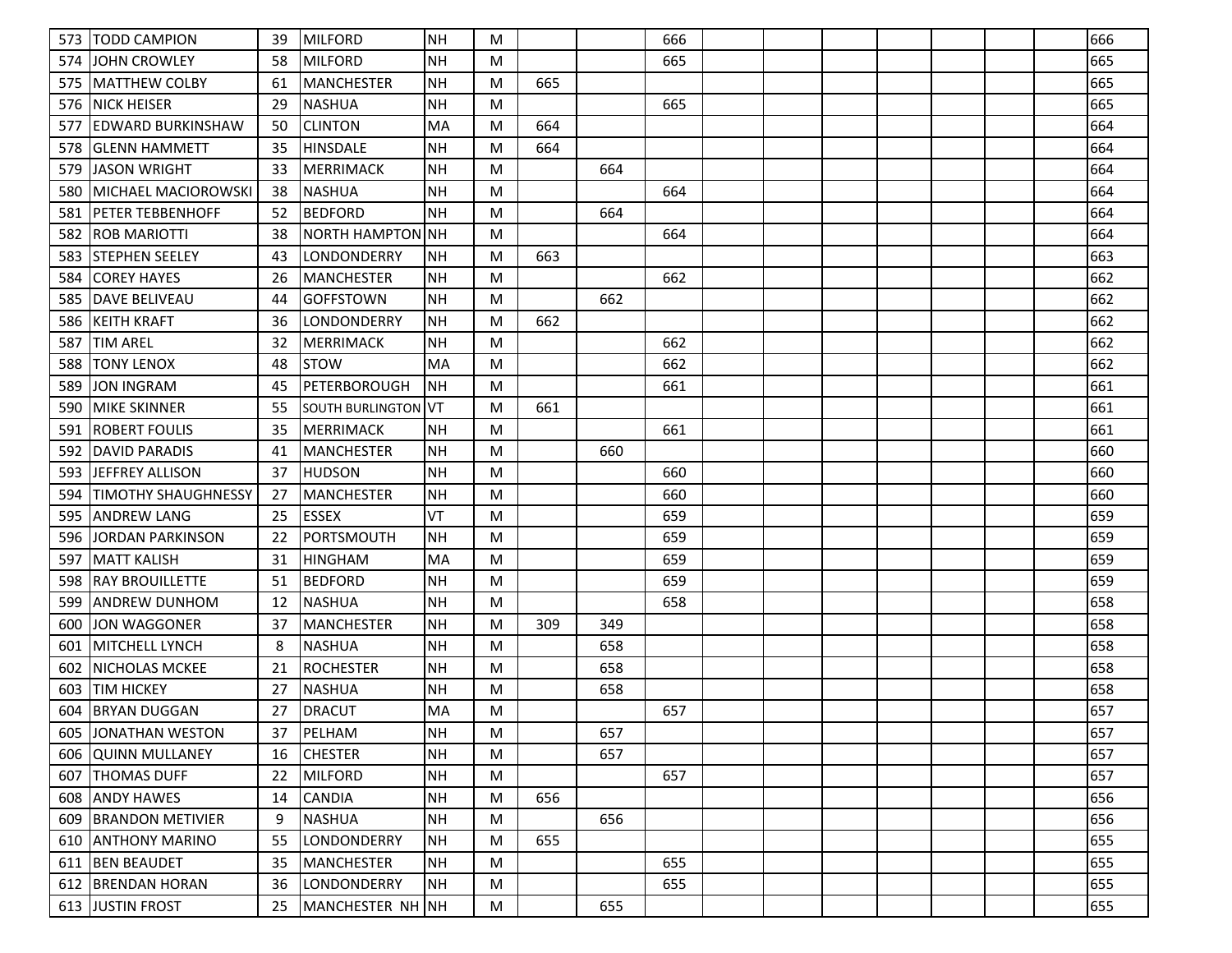|     | 614   KEITH MARSHALL     | 45 | <b>CHESTER</b>     | <b>NH</b> | M |     | 655 |     |  |  |  | 655 |
|-----|--------------------------|----|--------------------|-----------|---|-----|-----|-----|--|--|--|-----|
| 615 | <b>IDAVID AUDET JR.</b>  | 15 | <b>HOOKSETT</b>    | ΝH        | M |     | 654 |     |  |  |  | 654 |
| 616 | <b>JOE PROULX</b>        | 33 | <b>BEDFORD</b>     | <b>NH</b> | M |     |     | 654 |  |  |  | 654 |
| 617 | JUAN PAYAN-LOPEZ         | 22 | <b>HOOKSETT</b>    | <b>NH</b> | M |     | 653 |     |  |  |  | 653 |
|     | 618 BILL SPENCER         | 76 | LITCHFIELD         | <b>NH</b> | M | 652 |     |     |  |  |  | 652 |
| 619 | lJEFFREY JACKSON         | 32 | <b>NASHUA</b>      | <b>NH</b> | M |     |     | 652 |  |  |  | 652 |
| 620 | <b>ISTRYRER COYLE</b>    | 13 | <b>DERRY</b>       | <b>NH</b> | M | 652 |     |     |  |  |  | 652 |
| 621 | <b>MIKE HAWES</b>        | 16 | <b>CANDIA</b>      | <b>NH</b> | M | 651 |     |     |  |  |  | 651 |
| 622 | IMIKE KING               | 48 | <b>DEERFIELD</b>   | <b>NH</b> | M |     | 651 |     |  |  |  | 651 |
| 623 | <b>SCOTT QUALLS</b>      | 47 | <b>EPPING</b>      | <b>NH</b> | M | 651 |     |     |  |  |  | 651 |
| 624 | <b>DAN HICKEY</b>        | 32 | <b>NASHUA</b>      | <b>NH</b> | M |     | 650 |     |  |  |  | 650 |
| 625 | <b>IDAVE LEWIS</b>       | 51 | <b>HANCOCK</b>     | <b>NH</b> | M | 650 |     |     |  |  |  | 650 |
| 626 | <b>JDONALD PALMER II</b> | 50 | NORTH HAMPTON NH   |           | M |     |     | 650 |  |  |  | 650 |
| 627 | LUKE MAHER               | 22 | <b>PATTERSON</b>   | <b>NY</b> | M |     |     | 650 |  |  |  | 650 |
| 628 | <b>ZACK ALLEN</b>        | 10 | <b>NEW IPSWICH</b> | <b>NH</b> | M | 650 |     |     |  |  |  | 650 |
| 629 | ITED WEISMANN            | 43 | <b>BROOKLINE</b>   | ΝH        | M |     |     | 649 |  |  |  | 649 |
| 630 | <b>HARRY WARD</b>        | 58 | <b>NASHUA</b>      | <b>NH</b> | M |     |     | 648 |  |  |  | 648 |
| 631 | <b>IGARY GOYETTE</b>     | 48 | PELHAM             | <b>NH</b> | M | 647 |     |     |  |  |  | 647 |
| 632 | JAMES SULLIVAN           | -9 | <b>BRENTWOOD</b>   | <b>NH</b> | M | 647 |     |     |  |  |  | 647 |
| 633 | <b>IMAX LAWRENCE</b>     | 21 | <b>MANCHESTER</b>  | <b>NH</b> | M |     | 647 |     |  |  |  | 647 |
| 634 | <b>IMICHAEL GAGNON</b>   | 37 | <b>GOFFSTOWN</b>   | <b>NH</b> | M |     | 647 |     |  |  |  | 647 |
| 635 | <b>PADRAIC SPAIN</b>     | 45 | <b>GOFFSTOWN</b>   | <b>NH</b> | M |     |     | 647 |  |  |  | 647 |
| 636 | <b>CONNOR KEELEY</b>     | 13 | LONDONDERRY        | <b>NH</b> | M | 646 |     |     |  |  |  | 646 |
| 637 | <b>JJAKE DONNELLY</b>    | 12 | LONDONDERRY        | <b>NH</b> | M | 646 |     |     |  |  |  | 646 |
| 638 | <b>RYAN PICARD</b>       | 18 | SANDOWN            | <b>NH</b> | M |     | 646 |     |  |  |  | 646 |
| 639 | <b>TIM TROY</b>          | 33 | <b>MERRIMACK</b>   | <b>NH</b> | M |     |     | 646 |  |  |  | 646 |
| 640 | ITHOM FLYNN              | 61 | <b>STRAFFORD</b>   | <b>NH</b> | M |     |     | 645 |  |  |  | 645 |
| 641 | CALEB RUSSELL            | 13 | <b>BROOKLINE</b>   | <b>NH</b> | M |     | 644 |     |  |  |  | 644 |
| 642 | <b>CONNOR RUSSELL</b>    | 11 | <b>BROOKLINE</b>   | <b>NH</b> | M |     | 644 |     |  |  |  | 644 |
| 643 | <b>DANIEL FINK</b>       | 32 | <b>BEDFORD</b>     | <b>NH</b> | M |     |     | 644 |  |  |  | 644 |
| 644 | <b>JAKE AQUINO</b>       | 32 | <b>DERRY</b>       | <b>NH</b> | M |     |     | 644 |  |  |  | 644 |
| 645 | <b>MARTIN MURPHY</b>     | 56 | LONDONDERRY        | <b>NH</b> | M |     |     | 644 |  |  |  | 644 |
|     | 646   MIKE PASCUCCI      | 40 | AMHERST            | NH        | M | 644 |     |     |  |  |  | 644 |
|     | 647   YVERSON ALCIDE     | 32 | <b>WEARE</b>       | <b>NH</b> | M |     |     | 644 |  |  |  | 644 |
|     | 648   BRAD SCHMITT       | 48 | <b>BEDFORD</b>     | <b>NH</b> | M |     |     | 643 |  |  |  | 643 |
|     | 649 MATTHEW FOSSUM       | 34 | <b>BOW</b>         | <b>NH</b> | M |     |     | 643 |  |  |  | 643 |
|     | 650 JJAY DUNIGAN         | 50 | LONDONDERRY        | <b>NH</b> | M | 642 |     |     |  |  |  | 642 |
| 651 | <b>JOHN MCBRIDE</b>      | 25 | <b>MANCHESTER</b>  | <b>CT</b> | M |     |     | 642 |  |  |  | 642 |
| 652 | JOSHUA CHABOT            | 22 | <b>MANCHESTER</b>  | <b>NH</b> | M |     | 642 |     |  |  |  | 642 |
|     | 653 KYLE PALMER          | 22 | NORTH HAMPTON NH   |           | M |     |     | 642 |  |  |  | 642 |
|     | 654 JOSEPH GUSTITUS      | 25 | <b>NASHUA</b>      | <b>NH</b> | M |     | 641 |     |  |  |  | 641 |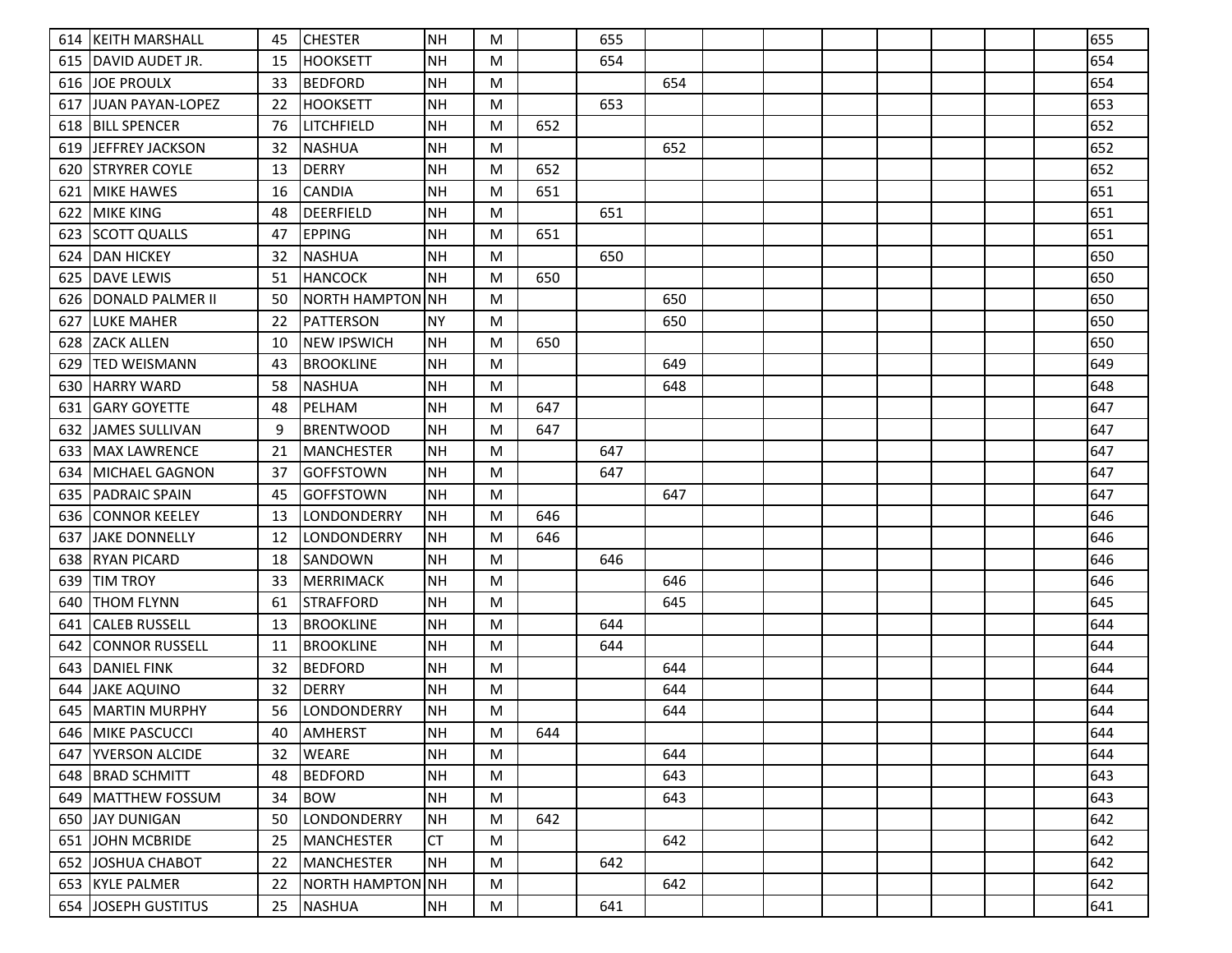| 655 | <b>CURT WEEDEN</b>       | 44 | <b>AMHERST</b>         | <b>NH</b> | M         |     |     | 640 |  |  |  | 640 |
|-----|--------------------------|----|------------------------|-----------|-----------|-----|-----|-----|--|--|--|-----|
| 656 | IERIC WALKER             | 32 | <b>HULLS COVE</b>      | ME        | M         |     |     | 640 |  |  |  | 640 |
| 657 | <b>LON SEVIGNY</b>       | 44 | <b>HOOKSETT</b>        | <b>NH</b> | M         |     |     | 640 |  |  |  | 640 |
| 658 | JACK DOWST               | 20 | <b>WEARE</b>           | <b>NH</b> | M         |     |     | 639 |  |  |  | 639 |
| 659 | IROBBIE DOWST            | 13 | <b>WEARE</b>           | <b>NH</b> | M         |     |     | 639 |  |  |  | 639 |
| 660 | AJ LABRECQUE             | 23 | <b>TYNGSBORO</b>       | MA        | M         |     | 638 |     |  |  |  | 638 |
| 661 | <b>IERIC BEISWENGER</b>  | 23 | <b>HOOKSETT</b>        | <b>NH</b> | M         |     |     | 638 |  |  |  | 638 |
| 662 | JASON BEISWENGER         | 25 | <b>WESTFORD</b>        | <b>MA</b> | M         |     |     | 638 |  |  |  | 638 |
| 663 | IPAUL HELLINGS           | 45 | <b>DEERFIELD</b>       | <b>NH</b> | M         |     | 638 |     |  |  |  | 638 |
| 664 | <b>TYLER SHAW</b>        | 31 | <b>GILMANTON</b>       | <b>NH</b> | M         |     | 638 |     |  |  |  | 638 |
| 665 | IDOUG ROGERS             | 49 | <b>MANCHESTER</b>      | <b>NH</b> | M         | 637 |     |     |  |  |  | 637 |
| 666 | IMARK JACKSON            | 44 | <b>METHUEN</b>         | <b>MA</b> | M         |     |     | 637 |  |  |  | 637 |
| 667 | <b>TRAVIS HODGDON</b>    | 41 | <b>NEWPORT</b>         | <b>NH</b> | M         |     |     | 637 |  |  |  | 637 |
| 668 | CHAD SULLIVAN            | 34 | <b>WESTFORD</b>        | MA        | M         |     |     | 636 |  |  |  | 636 |
| 669 | <b>IDENNIS HENNESSEY</b> | 37 | <b>NORTH BILLERICA</b> | MA        | M         |     |     | 636 |  |  |  | 636 |
| 670 | IDWAYNE DUPREY           | 38 | <b>HUDSON</b>          | <b>NH</b> | M         |     |     | 636 |  |  |  | 636 |
| 671 | JASON LANCASTER          | 32 | <b>MERRIMACK</b>       | <b>NH</b> | M         |     |     | 636 |  |  |  | 636 |
| 672 | IMICHAEL FERRAGAMO       | 39 | <b>WOBURN</b>          | <b>MA</b> | M         |     |     | 636 |  |  |  | 636 |
| 673 | MICHAEL ROBIE            | 51 | LONDONDERRY            | <b>NH</b> | M         |     | 636 |     |  |  |  | 636 |
| 674 | <b>CARL MORRISON</b>     | 27 | <b>MERRIMACK</b>       | <b>NH</b> | M         |     | 635 |     |  |  |  | 635 |
| 675 | CHRISTOPHER FINNEGAN     | 41 | RAYMOND                | <b>NH</b> | M         |     |     | 635 |  |  |  | 635 |
| 676 | JOHN CHITALIA            | 43 | <b>MANCHESTER</b>      | <b>NH</b> | M         |     | 635 |     |  |  |  | 635 |
| 677 | IMICHAEL MCPHEE          | 39 | <b>WEBSTER</b>         | <b>MA</b> | M         |     | 635 |     |  |  |  | 635 |
| 678 | ICHRISTOPHER DROUIN      | 49 | <b>PEMBROKE</b>        | <b>NH</b> | M         |     |     | 634 |  |  |  | 634 |
| 679 | JONATHAN FURLONG         | 14 | LONDONDERRY            | <b>NH</b> | M         | 634 |     |     |  |  |  | 634 |
| 680 | IMASON BARCHARD          | 14 | <b>DERRY</b>           | <b>NH</b> | M         |     | 634 |     |  |  |  | 634 |
| 681 | ISCOTT SANGILLO          | 43 | <b>15 ACORN DRIVE</b>  | <b>NH</b> | M         |     | 634 |     |  |  |  | 634 |
| 682 | <b>STEVEN TAU</b>        | 19 | <b>MANCHESTER</b>      | <b>NH</b> | M         | 634 |     |     |  |  |  | 634 |
| 683 | <b>CRAIG BECK</b>        | 43 | <b>GOFFSTOWN</b>       | <b>NH</b> | M         |     | 633 |     |  |  |  | 633 |
| 684 | IJ LINDHOLM              | 37 | LONDONDERRY            | <b>NH</b> | M         |     | 633 |     |  |  |  | 633 |
| 685 | ISCOTT MCCURDY           | 54 | <b>MANCHESTER</b>      | <b>NH</b> | M         |     | 633 |     |  |  |  | 633 |
| 686 | <b>JEREMY HINTON</b>     | 38 | <b>BEDFORD</b>         | <b>NH</b> | M         |     |     | 632 |  |  |  | 632 |
|     | 687   NATHAN LESSARD     | 10 | <b>WINNISQUAM</b>      | NH        | M         | 632 |     |     |  |  |  | 632 |
|     | 688 BRUCE DYKE           | 46 | <b>CHICHESTER</b>      | <b>NH</b> | M         |     | 631 |     |  |  |  | 631 |
|     | 689 MATT SAWYER          | 26 | <b>HOOKSETT</b>        | <b>NH</b> | M         |     | 631 |     |  |  |  | 631 |
|     | 690   TOM JOHNSON        | 29 | MANCHESTER             | <b>NH</b> | ${\sf M}$ |     | 631 |     |  |  |  | 631 |
| 691 | JAMES SOUCIE             | 30 | <b>HOOKSETT</b>        | <b>NH</b> | M         | 630 |     |     |  |  |  | 630 |
| 692 | JOHN GALT                | 45 | <b>NASHUA</b>          | <b>NH</b> | M         | 630 |     |     |  |  |  | 630 |
| 693 | <b>CARL CHAMBERLIN</b>   | 29 | <b>SOMERSWORTH</b>     | <b>NH</b> | ${\sf M}$ |     |     | 629 |  |  |  | 629 |
| 694 | <b>SAMUEL BERUBE</b>     | 12 | <b>BOW</b>             | <b>NH</b> | M         |     | 629 |     |  |  |  | 629 |
|     | 695 CHRISTOPHER TALBOT   | 34 | <b>DERRY</b>           | <b>NH</b> | M         |     | 628 |     |  |  |  | 628 |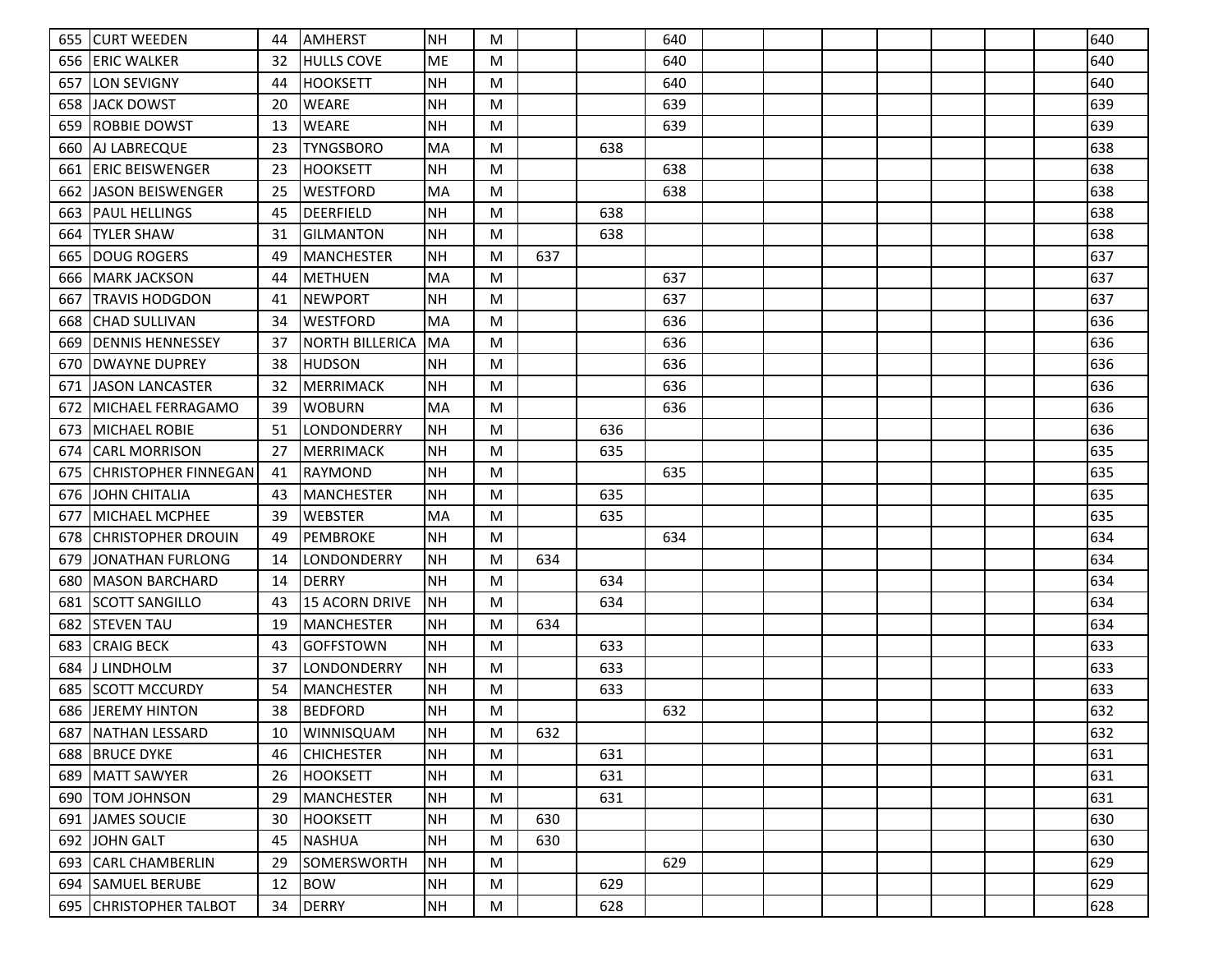| 696 | <b>CRAIG BOWEN</b>       | 29 | SIDNEY               | MT              | M | 628 |     |     |  |  |  | 628 |
|-----|--------------------------|----|----------------------|-----------------|---|-----|-----|-----|--|--|--|-----|
| 697 | IMATT SEITZ              | 27 | <b>WALTHAM</b>       | MA              | M |     | 628 |     |  |  |  | 628 |
| 698 | IRUSSELL MAY             | 54 | <b>LONDONDERRY</b>   | <b>NH</b>       | M | 628 |     |     |  |  |  | 628 |
| 699 | <b>SCOTT GOLDEN</b>      | 40 | MERRIMACK            | NH              | M |     |     | 628 |  |  |  | 628 |
| 700 | <b>PETE CAFARO</b>       | 51 | LONDONDERRY          | <b>NH</b>       | M | 627 |     |     |  |  |  | 627 |
| 701 | <b>DENNIS WIENERS</b>    | 44 | LONDONDERRY          | <b>NH</b>       | M |     |     | 626 |  |  |  | 626 |
| 702 | IJASON DENNIS            | 31 | CONCORD              | <b>NH</b>       | M |     |     | 626 |  |  |  | 626 |
| 703 | <b>WILLIAM GUINN</b>     | 41 | <b>CONCORD</b>       | <b>NH</b>       | M |     | 625 |     |  |  |  | 625 |
| 704 | <b>DEVIN LEBLANC</b>     | 13 | DERRY                | <b>NH</b>       | M |     |     | 624 |  |  |  | 624 |
| 705 | lkyle hoglund            | 11 | LONDONDERRY          | <b>NH</b>       | M | 624 |     |     |  |  |  | 624 |
| 706 | MICHAEL MCCOY            | 48 | <b>HOOKSETT</b>      | <b>NH</b>       | M |     | 624 |     |  |  |  | 624 |
| 707 | MICHAEL NEAL             | 43 | <b>BEDFORD</b>       | <b>NH</b>       | M |     |     | 624 |  |  |  | 624 |
| 708 | <b>NOAH PAYEUR</b>       | 11 | LONDONDERRY          | <b>NH</b>       | M | 624 |     |     |  |  |  | 624 |
| 709 | <b>ROBERT SMALLEY</b>    | 35 | <b>HUDSON</b>        | <b>NH</b>       | M |     |     | 624 |  |  |  | 624 |
| 710 | <b>ISTEVE LYNN</b>       | 38 | NASHUA               | NH              | M |     |     | 624 |  |  |  | 624 |
| 711 | IDAN NEWELL              | 26 | <b>DOVER</b>         | <b>NH</b>       | M | 623 |     |     |  |  |  | 623 |
| 712 | <b>ISTEVE MIGLIORE</b>   | 23 | <b>BEDFORD</b>       | <b>NH</b>       | M |     |     | 623 |  |  |  | 623 |
| 713 | <b>STEVEN SKINNER</b>    | 51 | <b>ITEWKSBURY</b>    | MA              | M | 623 |     |     |  |  |  | 623 |
| 714 | <b>TOM CASSETTY</b>      | 35 | <b>NASHUA</b>        | <b>NH</b>       | M |     |     | 623 |  |  |  | 623 |
| 715 | <b>GREG PAZMER</b>       | 45 | LONDONDERRY          | <b>NH</b>       | M | 622 |     |     |  |  |  | 622 |
| 716 | lJEFFREY DAIGLE          | 57 | LACONIA              | <b>NH</b>       | M |     |     | 622 |  |  |  | 622 |
| 717 | <b>MATHEW BOSE</b>       | 35 | <b>BOW</b>           | <b>NH</b>       | M |     |     | 620 |  |  |  | 620 |
| 718 | <b>PHILIP ST JOHN</b>    | 37 | <b>MANCHESTER</b>    | <b>NH</b>       | M |     | 620 |     |  |  |  | 620 |
| 719 | <b>ERIC GENNELL</b>      | 43 | LONDONDERRY          | <b>NH</b>       | M |     |     | 619 |  |  |  | 619 |
| 720 | <b>JOE GINGRAS</b>       | 45 | <b>TOWNSEND</b>      | MA              | M |     |     | 619 |  |  |  | 619 |
| 721 | JONATHAN CHARRON         | 39 | <b>MANCHESTER</b>    | <b>NH</b>       | M |     | 619 |     |  |  |  | 619 |
| 722 | NICHOLAS PADELLARO       | 23 | <b>NORTH ANDOVER</b> | MA              | M |     | 619 |     |  |  |  | 619 |
| 723 | IRICHARD BEAUDOIN        | 35 | <b>DAMARISCOTTA</b>  | ME              | M |     |     | 619 |  |  |  | 619 |
| 724 | <b>IRYAN BLEAKLEY</b>    | 12 | <b>BEDFORD</b>       | <b>NH</b>       | M |     |     | 619 |  |  |  | 619 |
| 725 | <b>TIMOTHY SCHLOEMER</b> | 51 | GREENFIELD           | <b>NH</b>       | M |     |     | 619 |  |  |  | 619 |
| 726 | <b>BENJAMIN DORIS</b>    | 11 | LONDONDERRY          | <b>NH</b>       | M | 618 |     |     |  |  |  | 618 |
| 727 | <b>BRIAN LEWIS</b>       | 41 | <b>GOFFSTOWN</b>     | <b>NH</b>       | M |     | 618 |     |  |  |  | 618 |
|     | 728 CHRISTOPHER TUTT     | 10 | LONDONDERRY          | NH              | M | 618 |     |     |  |  |  | 618 |
|     | 729 EVAN WEINBERG        | 22 | <b>ALLSTON</b>       | MA              | M |     |     | 618 |  |  |  | 618 |
|     | 730 JJAMES JONES         | 31 | SALEM                | <b>NH</b>       | M | 618 |     |     |  |  |  | 618 |
|     | 731 PHIL COTE            | 47 | GOFFSTOWN            | NH              | M |     | 618 |     |  |  |  | 618 |
| 732 | <b>ROBERT TUCK</b>       | 29 | GOFFSTOWN            | NH              | M |     | 618 |     |  |  |  | 618 |
| 733 | <b>ERIC LEKNES</b>       | 26 | MANCHESTER           | NH              | M |     | 617 |     |  |  |  | 617 |
| 734 | <b>ERIC NELSON</b>       | 31 | <b>HOOKSETT</b>      | <b>NH</b>       | M |     | 617 |     |  |  |  | 617 |
|     | 735 MICHAEL KIRKPATRICK  | 44 | <b>HOOKSETT</b>      | NH              | M |     |     | 617 |  |  |  | 617 |
|     | 736 NATHAN MARSHALL      | 11 | <b>CHESTER</b>       | $\mathsf{NH}{}$ | M |     | 617 |     |  |  |  | 617 |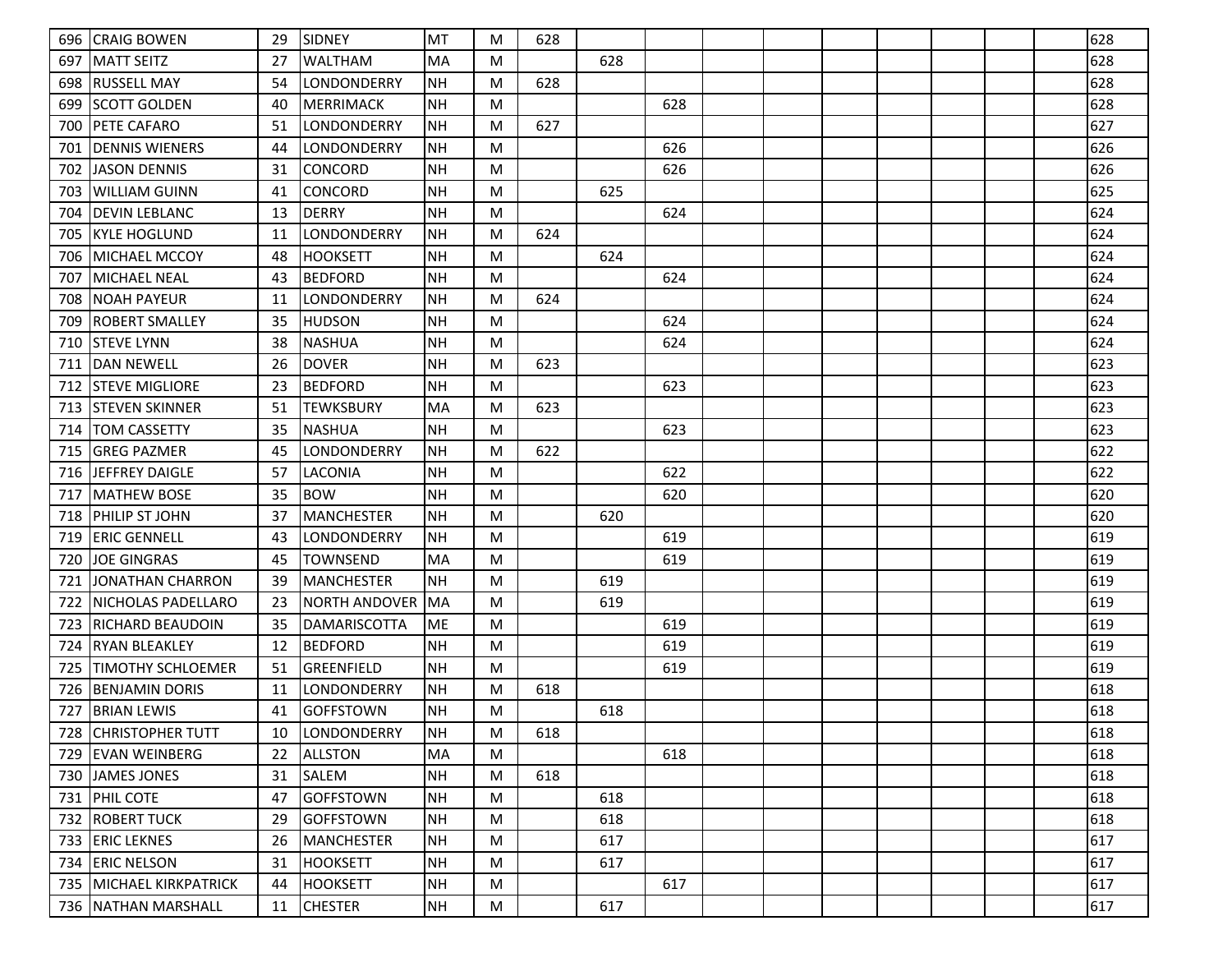| 737 | <b>IROWAN QUIMBY</b>     | 1  | MERRIMACK                  | <b>NH</b> | M | 280 | 337 |     |  |  |  | 617 |
|-----|--------------------------|----|----------------------------|-----------|---|-----|-----|-----|--|--|--|-----|
| 738 | ISCOTT BLACKANDGOLD      | 51 | <b>ANDOVER</b>             | MA        | M |     |     | 617 |  |  |  | 617 |
| 739 | <b>SETH QUIMBY</b>       | 37 | MERRIMACK                  | <b>NH</b> | M | 280 | 337 |     |  |  |  | 617 |
| 740 | <b>TIMOTHY PLANTE</b>    | 24 | ALEXANDRIA                 | VA        | M | 617 |     |     |  |  |  | 617 |
| 741 | <b>IZACHARY HICKEY</b>   | 13 | <b>HOOKSETT</b>            | <b>NH</b> | M |     | 617 |     |  |  |  | 617 |
| 742 | IMICHAEL PINARD          | 27 | <b>MANCHESTER</b>          | <b>NH</b> | M |     | 616 |     |  |  |  | 616 |
| 743 | <b>PAUL DAMIAN</b>       | 48 | <b>HOLLIS</b>              | <b>NH</b> | M |     |     | 616 |  |  |  | 616 |
| 744 | <b>ROBERT CAMPBELL</b>   | 42 | <b>MANCHESTER</b>          | <b>NH</b> | M |     | 616 |     |  |  |  | 616 |
| 745 | <b>JAY EVANS</b>         | 50 | <b>LONDONDERRY</b>         | <b>NH</b> | M |     |     | 615 |  |  |  | 615 |
| 746 | IOMAR MERCADO            | 32 | <b>MANCHESTER</b>          | NH        | M |     | 615 |     |  |  |  | 615 |
| 747 | <b>CHRIS GIBBS</b>       | 40 | <b>BEDFORD</b>             | <b>NH</b> | M |     |     | 614 |  |  |  | 614 |
| 748 | <b>DAN GAGNON</b>        | 42 | <b>CENTER BARNSTEAD NH</b> |           | M |     |     | 614 |  |  |  | 614 |
| 749 | IDAN LLOYD               | 43 | <b>BRADFORD</b>            | <b>NH</b> | M |     | 614 |     |  |  |  | 614 |
| 750 | <b>RICHARD LARIVIERE</b> | 43 | <b>NASHUA</b>              | <b>NH</b> | M |     |     | 614 |  |  |  | 614 |
| 751 | <b>RUSSELL PREVOST</b>   | 61 | <b>NASHUA</b>              | <b>NH</b> | M |     |     | 614 |  |  |  | 614 |
| 752 | ll. TURNER BROWN         | 11 | <b>BEDFOD</b>              | <b>NH</b> | M | 613 |     |     |  |  |  | 613 |
| 753 | <b>TODD MCGRAIN</b>      | 32 | <b>IMETHUEN</b>            | MA        | M |     |     | 613 |  |  |  | 613 |
| 754 | JOHN FORREST             | 41 | <b>BEDFORD</b>             | <b>NH</b> | M |     | 612 |     |  |  |  | 612 |
| 755 | <b>KEN SKIER</b>         | 59 | <b>LEXINGTON</b>           | MA        | M | 612 |     |     |  |  |  | 612 |
| 756 | <b>JONATHAN FAUTEUX</b>  | 24 | <b>GOFFSTOWN</b>           | <b>NH</b> | M |     |     | 611 |  |  |  | 611 |
| 757 | KEVIN COYLE              | 48 | <b>DERRY</b>               | NH        | M | 611 |     |     |  |  |  | 611 |
| 758 | <b>TIM JENNINGS</b>      | 16 | LONDONDERRY                | <b>NH</b> | M | 611 |     |     |  |  |  | 611 |
| 759 | <b>BILL TOLIOS</b>       | 28 | <b>HOOKSETT</b>            | <b>NH</b> | M |     | 610 |     |  |  |  | 610 |
| 760 | NICHOLAS MASELLA         | 16 | <b>MERRIMACK</b>           | NH        | M | 610 |     |     |  |  |  | 610 |
| 761 | <b>RICH MORRISSEY</b>    | 48 | <b>MERRIMACK</b>           | <b>NH</b> | M |     |     | 610 |  |  |  | 610 |
| 762 | <b>RICHARD DINOVO</b>    | 45 | CONCORD                    | <b>NH</b> | M | 610 |     |     |  |  |  | 610 |
| 763 | RYAN GLIDDEN             | 35 | <b>WHITEFIELD</b>          | NH        | M |     | 609 |     |  |  |  | 609 |
| 764 | <b>ANDREW DELOREY</b>    | 42 | LONDONDERRY                | <b>NH</b> | M | 608 |     |     |  |  |  | 608 |
| 765 | <b>ED BUDROE</b>         | 36 | <b>MANCHESTER</b>          | NH        | M |     | 608 |     |  |  |  | 608 |
| 766 | <b>ERIK GRAY</b>         | 41 | <b>TEWKSBURY</b>           | MA        | M |     |     | 608 |  |  |  | 608 |
| 767 | <b>JASON STONE</b>       | 33 | WAKEFIELD                  | MA        | M | 608 |     |     |  |  |  | 608 |
| 768 | JJONATHAN HENSON         | 30 | MERRIMACK                  | <b>NH</b> | M |     |     | 608 |  |  |  | 608 |
|     | 769   MICHAEL MATTE      | 53 | DRACUT                     | MA        | M |     |     | 608 |  |  |  | 608 |
|     | 770 MICHAEL THARP        | 15 | LONDONDERRY                | <b>NH</b> | M | 608 |     |     |  |  |  | 608 |
| 771 | <b>ISTEPHEN ARNOLD</b>   | 34 | <b>DERRY</b>               | <b>NH</b> | M |     |     | 608 |  |  |  | 608 |
| 772 | <b>BRIAN JANTAUSCH</b>   | 33 | <b>GOFFSTOWN</b>           | NH        | M |     | 607 |     |  |  |  | 607 |
|     | 773   DAMIAN MANGINI     | 48 | <b>BEDFORD</b>             | NH        | M |     | 607 |     |  |  |  | 607 |
| 774 | <b>RILEY TREANOE</b>     | 14 | LONDONDERRY                | NH        | M | 607 |     |     |  |  |  | 607 |
| 775 | JAY ROSSI                | 35 | <b>GOFFSTOWN</b>           | <b>NH</b> | M |     | 606 |     |  |  |  | 606 |
|     | 776   PAUL ROBINSON      | 40 | MERRIMACK                  | NH        | M |     | 262 | 344 |  |  |  | 606 |
|     | 777   RALPH ANTILUS      | 33 | <b>WALTHAM</b>             | MA        | M |     |     | 606 |  |  |  | 606 |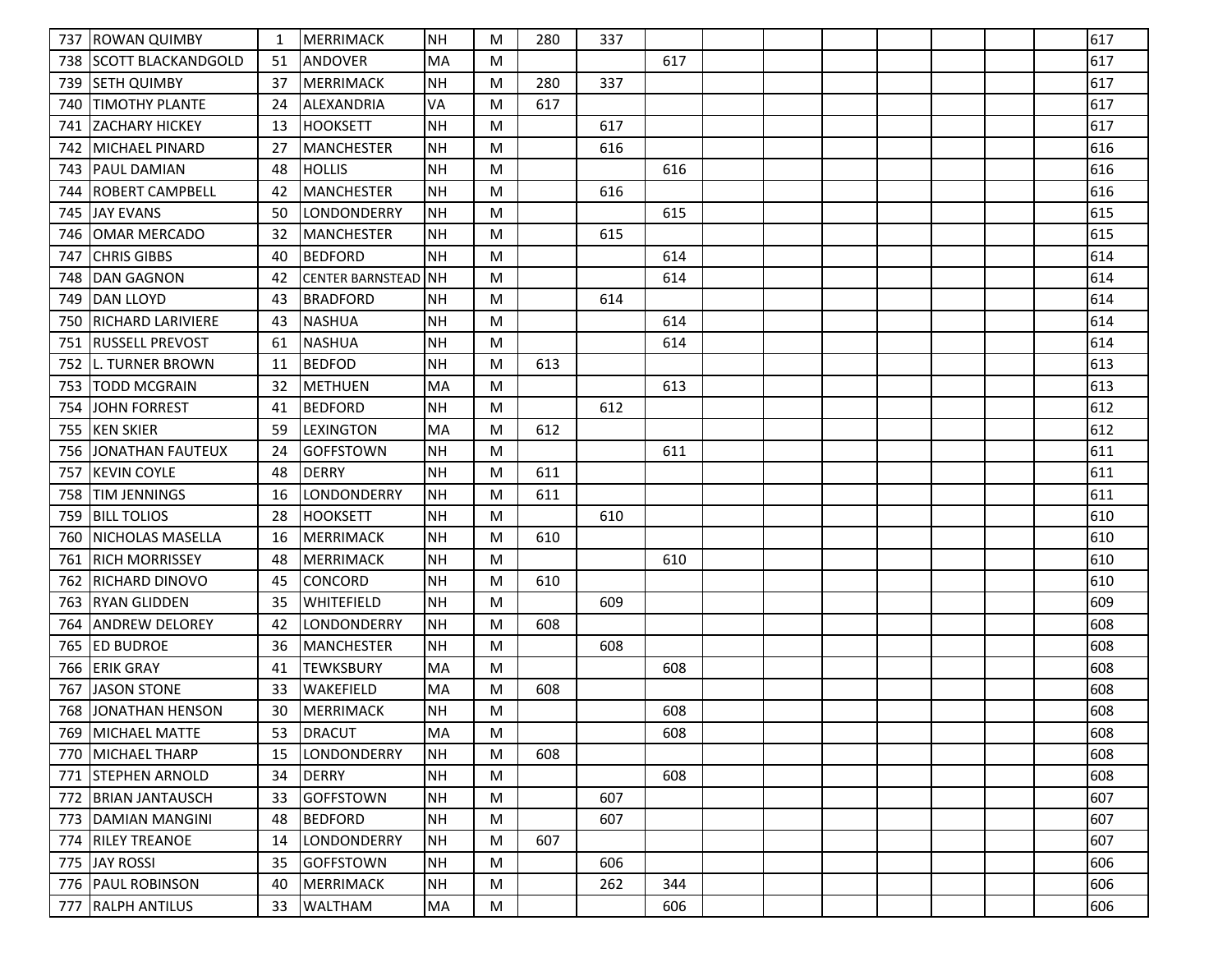| 778 | <b>RICH MCCARTHY</b>   | 55 | <b>RAYMOND</b>        | NH        | M |     | 606 |     |  |  |  | 606 |
|-----|------------------------|----|-----------------------|-----------|---|-----|-----|-----|--|--|--|-----|
| 779 | IAIDAN FOLEY           | 13 | <b>IMETHUEN</b>       | <b>MA</b> | M |     | 605 |     |  |  |  | 605 |
| 780 | ALLEX MACHAJEWSKI      | 23 | <b>EAST HAMPSTEAD</b> | <b>NH</b> | M |     | 605 |     |  |  |  | 605 |
| 781 | CORMAC CULLEN          | 41 | <b>HOLLIS</b>         | <b>NH</b> | M |     |     | 605 |  |  |  | 605 |
| 782 | <b>RUSS TOWERS</b>     | 53 | <b>BEDFORD</b>        | <b>NH</b> | M |     |     | 605 |  |  |  | 605 |
| 783 | <b>TYLER SEELEY</b>    | 12 | LONDONDERRY           | <b>NH</b> | M | 605 |     |     |  |  |  | 605 |
| 784 | <b>MARK BATTS</b>      | 39 | LONDONDERRY           | <b>NH</b> | M |     | 604 |     |  |  |  | 604 |
| 785 | <b>MIKE HARRINGTON</b> | 51 | <b>MANCHESTER</b>     | <b>NH</b> | M |     | 604 |     |  |  |  | 604 |
| 786 | <b>JIM HALL</b>        | 60 | <b>HOOKSETT</b>       | <b>NH</b> | M |     | 603 |     |  |  |  | 603 |
| 787 | JONATHAN DEMEIS        | 37 | MERRIMACK             | NH        | M |     |     | 603 |  |  |  | 603 |
| 788 | <b>LUCAS CROTEAU</b>   | 30 | MANCHESTER            | <b>NH</b> | M |     | 603 |     |  |  |  | 603 |
| 789 | <b>RICHARD BEAHM</b>   | 44 | <b>WEARE</b>          | NH        | M |     | 603 |     |  |  |  | 603 |
| 790 | IT.J. POTTER           | 49 | <b>BEDFORD</b>        | <b>NH</b> | M |     | 603 |     |  |  |  | 603 |
| 791 | <b>KENT LAVENTURE</b>  | 54 | <b>MANCHESTER</b>     | <b>NH</b> | M |     |     | 602 |  |  |  | 602 |
| 792 | <b>THOMAS NORFLEET</b> | 13 | <b>BEDFORD</b>        | NH        | M |     | 602 |     |  |  |  | 602 |
| 793 | <b>CONNOR KING</b>     | 20 | <b>DEERFIELD</b>      | <b>NH</b> | M |     | 601 |     |  |  |  | 601 |
| 794 | JOSHUA TEPLEY          | 31 | <b>MANCHESTER</b>     | <b>NH</b> | M |     |     | 601 |  |  |  | 601 |
| 795 | <b>MARK DARTNELL</b>   | 46 | <b>BOW</b>            | NH        | M |     | 601 |     |  |  |  | 601 |
| 796 | <b>MARK OFFICER</b>    | 55 | LONDONDERRY           | <b>NH</b> | M |     |     | 601 |  |  |  | 601 |
| 797 | AARON HOLT             | 34 | <b>PEMBROKE</b>       | <b>NH</b> | M |     |     | 600 |  |  |  | 600 |
| 798 | <b>RICK OKEEFE</b>     | 29 | <b>BURLINGTON</b>     | MA        | M |     | 600 |     |  |  |  | 600 |
| 799 | COREY OCONNOR          | 38 | <b>GILFORD</b>        | <b>NH</b> | M |     | 599 |     |  |  |  | 599 |
| 800 | DANIEL ANAIR           | 37 | <b>TEMPLE</b>         | <b>NH</b> | M |     |     | 599 |  |  |  | 599 |
| 801 | <b>PHIL KELAHAN</b>    | 49 | <b>HOOKSETT</b>       | <b>NH</b> | M |     |     | 599 |  |  |  | 599 |
| 802 | <b>CHASE PERRY</b>     | 10 | HAVERHILL             | MA        | M |     | 598 |     |  |  |  | 598 |
| 803 | JONATHAN MARTIN        | 32 | <b>MANCHESTER</b>     | NH        | M | 598 |     |     |  |  |  | 598 |
| 804 | <b>MICHAEL KOTRLIK</b> | 38 | <b>HOOKSETT</b>       | <b>NH</b> | M |     | 598 |     |  |  |  | 598 |
| 805 | <b>ISTEVEN GEORGE</b>  | 30 | <b>MANCHESTER</b>     | <b>NH</b> | M |     | 598 |     |  |  |  | 598 |
| 806 | ICORY BOUTIN           | 24 | HUDSON                | <b>NH</b> | M |     |     | 597 |  |  |  | 597 |
| 807 | MICHAEL O'REILLY       | 52 | <b>BOW</b>            | <b>NH</b> | M | 597 |     |     |  |  |  | 597 |
| 808 | <b>PATRICK TERRIO</b>  | 22 | PEPPERELL             | MA        | M |     |     | 597 |  |  |  | 597 |
| 809 | <b>PETER LINCOLN</b>   | 44 | LONDONDERRY           | <b>NH</b> | M | 597 |     |     |  |  |  | 597 |
|     | 810   MICHAEL RAICHE   | 34 | HOOKSETT              | NH        | M |     | 596 |     |  |  |  | 596 |
| 811 | NOLAN LINCOLN          | 10 | <b>LONDONDERRY</b>    | <b>NH</b> | M | 596 |     |     |  |  |  | 596 |
| 812 | <b>HEINZ LUDWIG</b>    | 39 | <b>BEDFORD</b>        | <b>NH</b> | M |     | 595 |     |  |  |  | 595 |
|     | 813  IAN BAUM          | 20 | LONDONDERRY           | NH        | M | 595 |     |     |  |  |  | 595 |
| 814 | JAMES TELLIER          | 54 | MANCHESTER            | NH        | M |     | 595 |     |  |  |  | 595 |
| 815 | <b>WARREN JENNINGS</b> | 49 | LONDONDERRY           | NH        | M | 595 |     |     |  |  |  | 595 |
|     | 816 HAO HOANG          | 25 | MANCHESTER            | <b>NH</b> | M |     |     | 594 |  |  |  | 594 |
| 817 | JOHNNY FIORENTINO      | 27 | MERRIMACK             | NH        | M |     | 594 |     |  |  |  | 594 |
|     | 818 ANDREW HILSON      | 34 | <b>BELMONT</b>        | NH        | M |     |     | 593 |  |  |  | 593 |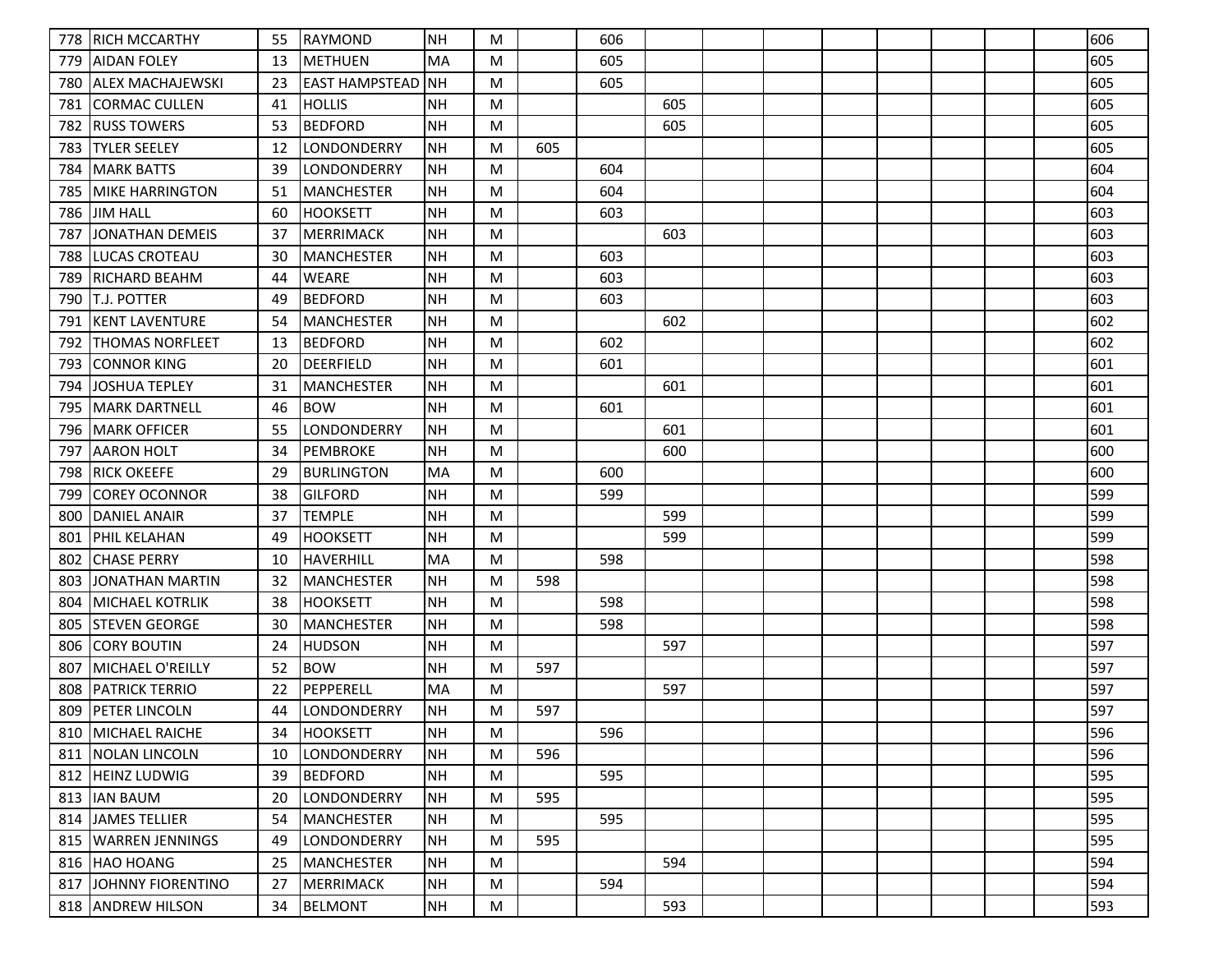| 819 | <b>BRIAN SCARGILL</b>  | 44 | <b>BROOKLINE</b>     | NH        | M | 593 |     |     |  |  |  | 593 |
|-----|------------------------|----|----------------------|-----------|---|-----|-----|-----|--|--|--|-----|
| 820 | IMIKE FARRELL          | 30 | MANCHESTER           | <b>NH</b> | M |     |     | 593 |  |  |  | 593 |
| 821 | IROBERT GOODWIN        | 29 | <b>IMANCHESTER</b>   | <b>NH</b> | M |     |     | 593 |  |  |  | 593 |
| 822 | <b>EDWIN SCOTT</b>     | 27 | MANCHESTER           | NH        | M |     | 592 |     |  |  |  | 592 |
| 823 | <b>KEVIN HASKELL</b>   | 41 | <b>NASHUA</b>        | <b>NH</b> | M |     |     | 592 |  |  |  | 592 |
| 824 | JEFFREY JEW            | 33 | <b>BROOKLINE</b>     | <b>NH</b> | M |     |     | 591 |  |  |  | 591 |
| 825 | IMATTHEW MICHAUD       | 12 | <b>NEW BOSTON</b>    | <b>NH</b> | M | 591 |     |     |  |  |  | 591 |
| 826 | <b>JACK KESTER</b>     | 10 | LONDONDERRY          | <b>NH</b> | M | 590 |     |     |  |  |  | 590 |
| 827 | ITOM HARTNER           | 48 | <b>PEPPERELL</b>     | <b>MA</b> | M |     |     | 590 |  |  |  | 590 |
| 828 | iwilliam dion          | 49 | <b>HUDSON</b>        | <b>NH</b> | M |     |     | 590 |  |  |  | 590 |
| 829 | <b>IDANIEL BREAULT</b> | 12 | <b>DUNBARTON</b>     | <b>NH</b> | M | 589 |     |     |  |  |  | 589 |
| 830 | IDARRELL WOZNIAK       | 32 | <b>RAYMOND</b>       | NH        | M |     |     | 589 |  |  |  | 589 |
| 831 | IDAVID BURDEN          | 10 | MANCHESTER           | <b>NH</b> | M |     | 589 |     |  |  |  | 589 |
| 832 | BOBBY DESMOND          | 16 | <b>MERRIMACK</b>     | <b>NH</b> | M |     | 588 |     |  |  |  | 588 |
| 833 | <b>HARRY SMITH</b>     | 34 | LONDONDERRY          | NH        | M |     | 588 |     |  |  |  | 588 |
| 834 | <b>IMARK HOLBROOK</b>  | 49 | AMHERST              | <b>NH</b> | M |     | 588 |     |  |  |  | 588 |
| 835 | <b>ITIMOTHY LYVER</b>  | 29 | <b>WOBURN</b>        | MA        | M |     | 588 |     |  |  |  | 588 |
| 836 | <b>SEAN HUSSEY</b>     | 36 | <b>ROCHESTER</b>     | NH        | M |     | 587 |     |  |  |  | 587 |
| 837 | <b>JON ALLAN</b>       | 42 | <b>CHESTER</b>       | <b>NH</b> | M |     | 586 |     |  |  |  | 586 |
| 838 | <b>IDREW GRUCHOT</b>   | 11 | LONDONDERRY          | <b>NH</b> | M | 585 |     |     |  |  |  | 585 |
| 839 | FRANK MCSORLEY         | 51 | <b>SOMERVILLE</b>    | MA        | M | 585 |     |     |  |  |  | 585 |
| 840 | JACK WOLBER            | 55 | <b>NASHUA</b>        | <b>NH</b> | M |     |     | 585 |  |  |  | 585 |
| 841 | <b>BRIAN BOWEN</b>     | 53 | <b>AUBURN</b>        | <b>NH</b> | M |     | 584 |     |  |  |  | 584 |
| 842 | IJOEL BERGERON         | 34 | MANCHESTER           | <b>NH</b> | M |     | 584 |     |  |  |  | 584 |
| 843 | <b>MATTHEW MORONEY</b> | 25 | <b>NASHUA</b>        |           | M |     | 584 |     |  |  |  | 584 |
| 844 | <b>PATRICK ZEPF</b>    | 12 | LONDONDERRY          | NH        | M |     | 584 |     |  |  |  | 584 |
| 845 | <b>DAVID ROBERGE</b>   | 51 | <b>HOPKINTON</b>     | <b>NH</b> | M |     | 583 |     |  |  |  | 583 |
| 846 | IMARK SWEENEY          | 36 | <b>EAST KINGSTON</b> | NH        | M |     |     | 583 |  |  |  | 583 |
| 847 | <b>PATRICK MALONE</b>  | 48 | <b>HOOKSETT</b>      | <b>NH</b> | M |     |     | 583 |  |  |  | 583 |
| 848 | <b>TANNER KENNEY</b>   | 10 | <b>BRENTWOOD</b>     | <b>NH</b> | M | 583 |     |     |  |  |  | 583 |
| 849 | ADAM OUELLETTE         | 35 | <b>HOOKSETT</b>      | <b>NH</b> | M |     |     | 582 |  |  |  | 582 |
| 850 | <b>CHRISTIAN LUND</b>  | 29 | CONCORD              | <b>NH</b> | M |     |     | 582 |  |  |  | 582 |
|     | 851   MARK BEAULIEU    | 50 | <b>MERRIMACK</b>     | NH        | M |     |     | 582 |  |  |  | 582 |
| 852 | <b>EMMETT BRADY</b>    | 12 | <b>GROTON</b>        | CT        | M |     | 581 |     |  |  |  | 581 |
| 853 | <b>INICHOLAS LEUCI</b> | 39 | WEARE                | NH        | M |     |     | 581 |  |  |  | 581 |
| 854 | JARRETT BEAULIEU       | 26 | MANCHESTER           | NH        | M |     | 580 |     |  |  |  | 580 |
|     | 855 JJON CHOUINARD     | 43 | <b>GOFFSTOWN</b>     | NH        | M |     | 580 |     |  |  |  | 580 |
| 856 | <b>MIKE MIGLIORE</b>   | 18 | <b>BEDFORD</b>       | <b>NH</b> | M |     |     | 580 |  |  |  | 580 |
| 857 | <b>NATHAN CUDWORTH</b> | 26 | <b>HOLLIS</b>        | <b>NH</b> | M |     |     | 580 |  |  |  | 580 |
|     | 858   TERRANCE COYLE   | 11 | DERRY                | NH        | M | 580 |     |     |  |  |  | 580 |
|     | 859 ADRIAN COLLINS     | 53 | MERRIMACK            | NH        | M |     |     | 579 |  |  |  | 579 |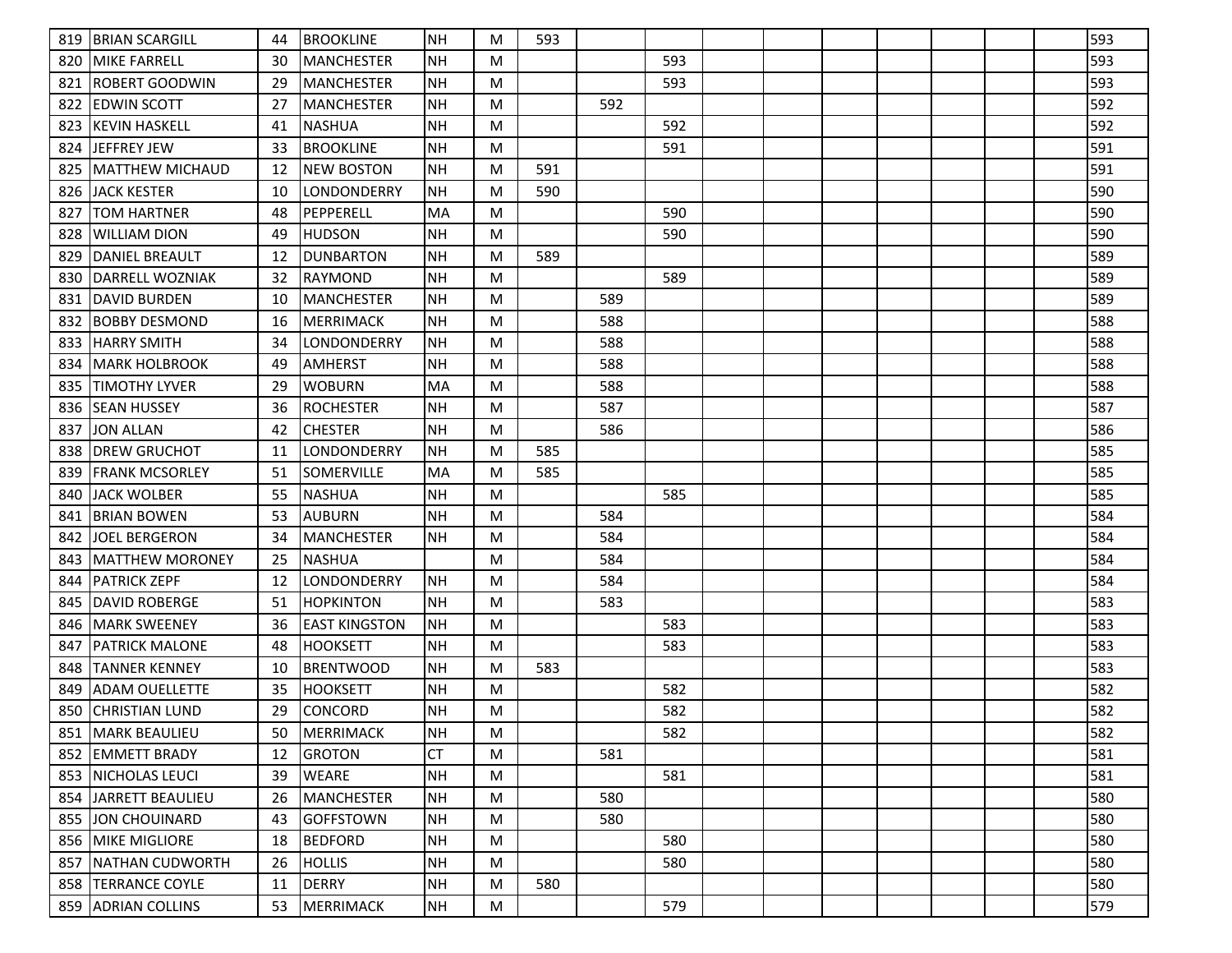| 860 | <b>JOE REILLY</b>          | 56 | <b>BEDFORD</b>       | <b>NH</b> | M         |     | 579 |     |  |  |  | 579 |
|-----|----------------------------|----|----------------------|-----------|-----------|-----|-----|-----|--|--|--|-----|
| 861 | ljohn niedzwiecki          | 24 | PELHAM               | <b>NH</b> | M         |     |     | 579 |  |  |  | 579 |
| 862 | KEVIN ARNDT                | 39 | <b>MANCHESTER</b>    | <b>NH</b> | M         |     | 579 |     |  |  |  | 579 |
| 863 | LUKE BERUBE                | 10 | <b>BOW</b>           | <b>NH</b> | M         |     | 579 |     |  |  |  | 579 |
| 864 | INATHAN RATER              | 26 | <b>MANCHESTER</b>    | <b>NH</b> | M         |     |     | 579 |  |  |  | 579 |
| 865 | IPETER BOWLER              | 57 | <b>GILFORD</b>       | <b>NH</b> | M         |     | 579 |     |  |  |  | 579 |
| 866 | BENJAMIN GUERTIN           | 13 | <b>BOW</b>           | <b>NH</b> | M         |     | 578 |     |  |  |  | 578 |
| 867 | <b>BILL TINKLER</b>        | 50 | LONDONDERRY          | <b>NH</b> | M         | 578 |     |     |  |  |  | 578 |
| 868 | IBRIAN LANDRY              | 34 | LITCHFIELD           | <b>NH</b> | M         |     | 578 |     |  |  |  | 578 |
| 869 | MARK CAPUANO               | 25 | <b>SALEM</b>         | <b>NH</b> | M         |     |     | 578 |  |  |  | 578 |
| 870 | ICARTER CHOUINARD          | 13 | <b>GOFFSTOWN</b>     | <b>NH</b> | M         |     | 577 |     |  |  |  | 577 |
| 871 | <b>CHRIS LAWLER</b>        | 38 | <b>MERRIMACK</b>     | <b>NH</b> | M         |     |     | 577 |  |  |  | 577 |
| 872 | IDAVID MANNING             | 52 | <b>BEDFORD</b>       | <b>NH</b> | M         |     | 577 |     |  |  |  | 577 |
| 873 | <b>MASON REEVES</b>        | 9  | <b>GOFFSTOWN</b>     | <b>NH</b> | M         |     | 577 |     |  |  |  | 577 |
| 874 | NICK ROUKEY                | 22 | <b>MANCHESTER</b>    | <b>NH</b> | M         |     |     | 577 |  |  |  | 577 |
| 875 | IRICHARD BERUBE            | 49 | <b>BOW</b>           | <b>NH</b> | M         |     | 576 |     |  |  |  | 576 |
| 876 | <b>ROB BROWN</b>           | 49 | <b>MANCHESTER</b>    | <b>NH</b> | M         |     |     | 576 |  |  |  | 576 |
| 877 | <b>SEAN MALONE</b>         | 27 | MERRIMACK            | <b>NH</b> | M         |     | 576 |     |  |  |  | 576 |
| 878 | ANDREW LUFKIN              | 12 | <b>AUBURN</b>        | <b>NH</b> | M         | 575 |     |     |  |  |  | 575 |
| 879 | ICHRIS RIENZO              | 24 | LONDONDERRY          | <b>NH</b> | M         | 575 |     |     |  |  |  | 575 |
| 880 | <b>JASON PYLE</b>          | 32 | <b>ROCHESTER</b>     | <b>NH</b> | M         | 575 |     |     |  |  |  | 575 |
| 881 | LAWRENCE OMALLEY           | 43 | <b>NOTTINGHAM</b>    | <b>NH</b> | M         |     |     | 575 |  |  |  | 575 |
| 882 | IMIKE SANTORO              | 47 | <b>GOFFSTOWN</b>     | <b>NH</b> | M         |     |     | 575 |  |  |  | 575 |
| 883 | <b>STANLEY GARRITY</b>     | 60 | MANCHESTER           | <b>NH</b> | M         |     | 575 |     |  |  |  | 575 |
| 884 | <b>DAVID OLBRYS</b>        | 46 | LONDONDERRY          | <b>NH</b> | M         |     | 574 |     |  |  |  | 574 |
| 885 | <b>KEN TARR</b>            | 58 | <b>NORTH READING</b> | <b>MA</b> | M         |     |     | 574 |  |  |  | 574 |
| 886 | LEANDRO MYRTOGLOU-OLBR     | -7 | LONDONDERRY          | <b>NH</b> | M         |     | 574 |     |  |  |  | 574 |
| 887 | NOAH MELKER                | 12 | <b>MERRIMACK</b>     | <b>NH</b> | M         | 574 |     |     |  |  |  | 574 |
| 888 | <b>WESLEY COTNOIR</b>      | 24 | <b>AUBURN</b>        | <b>NH</b> | M         | 574 |     |     |  |  |  | 574 |
| 889 | <b>CRAIG LOPES</b>         | 39 | <b>MANCHESTER</b>    | <b>NH</b> | M         |     | 573 |     |  |  |  | 573 |
| 890 | <b>GAVIN DIAZ</b>          | 7  | <b>MANCHESTER</b>    | <b>NH</b> | M         |     | 573 |     |  |  |  | 573 |
| 891 | <b>SEAN RIENZO</b>         | 19 | LONDONDERRY          | <b>NH</b> | M         | 573 |     |     |  |  |  | 573 |
|     | 892   AIDAN RIVET-BLAISDEL | 11 | MANCHESTER           | NH        | M         |     | 572 |     |  |  |  | 572 |
| 893 | <b>CHAD HERVIEUX</b>       | 38 | <b>HUDSON</b>        | <b>NH</b> | M         |     | 572 |     |  |  |  | 572 |
| 894 | <b>ERIC GAUDREAU</b>       | 30 | <b>MANCHESTER</b>    | <b>NH</b> | M         |     | 572 |     |  |  |  | 572 |
|     | 895 JAMIE WILLIAMS         | 38 | MANCHESTER           | <b>NH</b> | ${\sf M}$ |     | 572 |     |  |  |  | 572 |
| 896 | <b>ANDREW POWERS</b>       | 18 | <b>MERRIMACK</b>     | <b>NH</b> | M         |     | 571 |     |  |  |  | 571 |
| 897 | <b>ANDY NOBLE</b>          | 43 | <b>BEDFORD</b>       | <b>NH</b> | M         |     | 571 |     |  |  |  | 571 |
| 898 | <b>ANTHONY TOURIGNY</b>    | 32 | <b>MANCHESTER</b>    | <b>NH</b> | ${\sf M}$ |     | 571 |     |  |  |  | 571 |
| 899 | <b>PAUL BENARD</b>         | 52 | MANCHESTER           | <b>NH</b> | M         |     | 571 |     |  |  |  | 571 |
|     | 900 PER MELKER             | 39 | MERRIMACK            | <b>NH</b> | M         | 571 |     |     |  |  |  | 571 |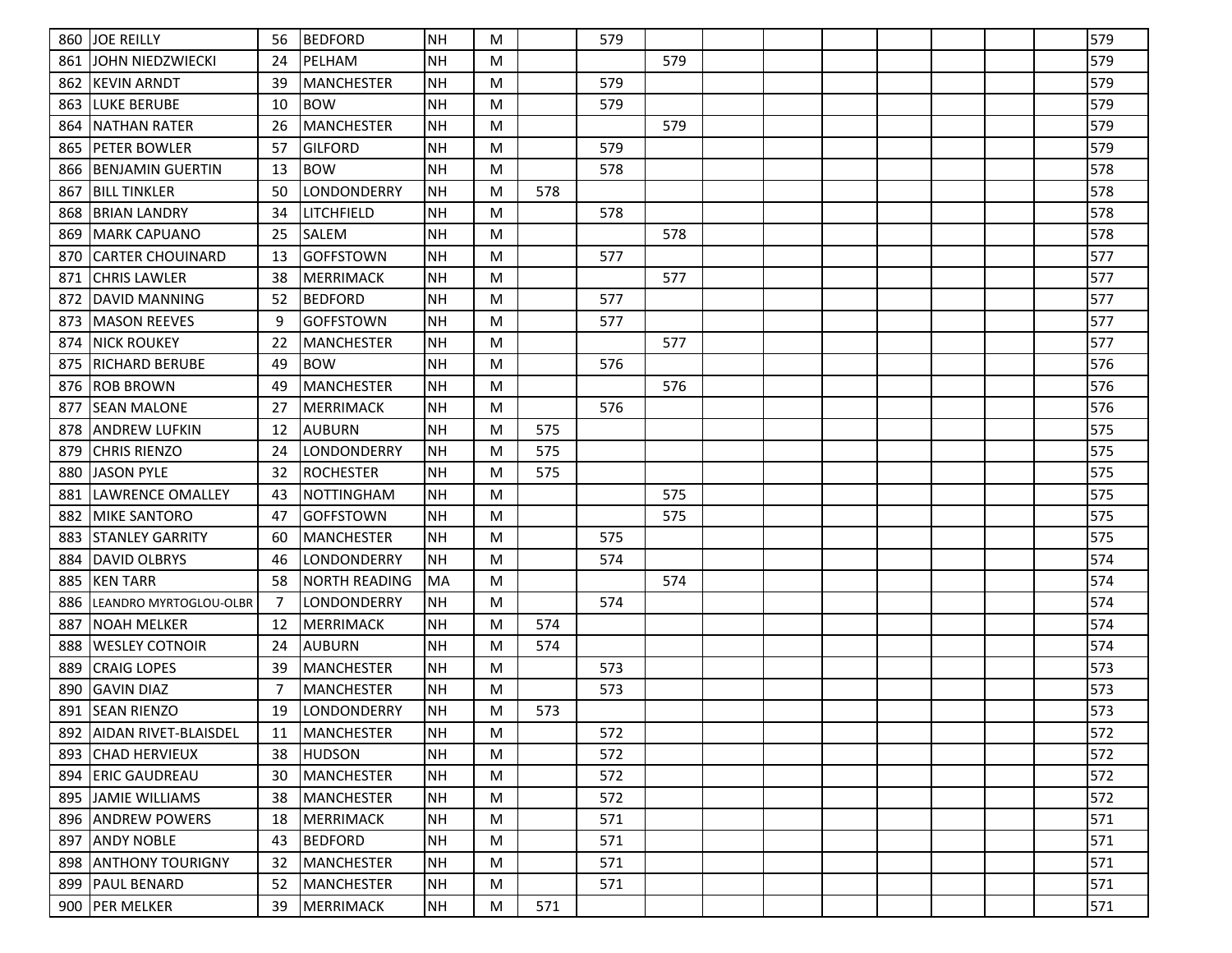| 901 | <b>ROBERT LACHANCE</b>  | 35 | <b>HOOKSETT</b>    | <b>NH</b> | M |     | 571 |     |  |  |  | 571 |
|-----|-------------------------|----|--------------------|-----------|---|-----|-----|-----|--|--|--|-----|
| 902 | IRYAN REED              | 26 | <b>WEBSTER</b>     | <b>NH</b> | M |     | 571 |     |  |  |  | 571 |
| 903 | <b>SAMUEL SELLECK</b>   | 12 | <b>BOW</b>         | <b>NH</b> | M |     | 571 |     |  |  |  | 571 |
| 904 | <b>ALEX CHABOT</b>      | 17 | MANCHESTER         | NH        | M |     |     | 570 |  |  |  | 570 |
| 905 | IDARIUSH NEJAD          | 23 | lsalem             | <b>NH</b> | M |     | 570 |     |  |  |  | 570 |
| 906 | <b>JONATHAN NAPOLI</b>  | 27 | <b>MANCHESTER</b>  | <b>NH</b> | M |     |     | 570 |  |  |  | 570 |
| 907 | <b>TONY DUMAINE</b>     | 36 | <b>NASHUA</b>      | <b>NH</b> | M |     | 570 |     |  |  |  | 570 |
| 908 | <b>ALEX GRUCHOT</b>     | 9  | LONDONDERRY        | <b>NH</b> | M | 569 |     |     |  |  |  | 569 |
| 909 | <b>BILL BENEDUM</b>     | 26 | <b>TYNGSBORO</b>   | MA        | M |     |     | 569 |  |  |  | 569 |
| 910 | <b>BRIAN HAWKINS</b>    | 32 | <b>GOFFSTOWN</b>   | NH        | M |     |     | 569 |  |  |  | 569 |
| 911 | <b>JJOSEPH STELMACH</b> | 32 | <b>MANCHESTER</b>  | NH        | M |     |     | 569 |  |  |  | 569 |
| 912 | <b>ISTEPHEN GRUCHOT</b> | 41 | LONDONDERRY        | <b>NH</b> | M | 569 |     |     |  |  |  | 569 |
| 913 | AIDAN CHOUINARD         | 11 | <b>GOFFSTOWN</b>   | <b>NH</b> | M |     | 568 |     |  |  |  | 568 |
| 914 | <b>AUSTIN GOULET</b>    | 17 | <b>JAFFREY</b>     | <b>NH</b> | M |     | 568 |     |  |  |  | 568 |
| 915 | <b>BRADLEY HARRIS</b>   | 28 | MERRIMACK          | NH        | M |     |     | 568 |  |  |  | 568 |
| 916 | <b>BRYAN BENNETT</b>    | 53 | MANCHESTER         | NH        | M |     | 568 |     |  |  |  | 568 |
| 917 | <b>DAVID STILL</b>      | 42 | <b>CONCORD</b>     | <b>NH</b> | M |     | 568 |     |  |  |  | 568 |
| 918 | <b>DYLAN HOTTER</b>     | 10 | LONDONDERRY        | NH        | M | 568 |     |     |  |  |  | 568 |
| 919 | <b> ETHAN HOSTLER</b>   | 12 | <b>MERRIMACK</b>   | <b>NH</b> | M |     | 568 |     |  |  |  | 568 |
| 920 | <b>SAWYER HALL</b>      | 9  | <b>WINDHAM</b>     | <b>NH</b> | M | 568 |     |     |  |  |  | 568 |
| 921 | <b>CHRIS WHITNEY</b>    | 36 | <b>BEDFORD</b>     | NH        | M | 567 |     |     |  |  |  | 567 |
| 922 | <b>JAMES HALL</b>       | 39 | <b>WINDHAM</b>     | <b>NH</b> | M | 567 |     |     |  |  |  | 567 |
| 923 | <b>JEFF BLEAKLEY</b>    | 47 | <b>BEDFORD</b>     | <b>NH</b> | M |     |     | 567 |  |  |  | 567 |
| 924 | <b>NICHOLAS BYRNE</b>   | 14 | <b>LONDONDERRY</b> | NH        | M |     | 567 |     |  |  |  | 567 |
| 925 | <b>SCOTT REID</b>       | 36 | <b>NASHUA</b>      | <b>NH</b> | M |     | 567 |     |  |  |  | 567 |
| 926 | <b>ANDY PELLETIER</b>   | 41 | <b>WINDHAM</b>     | <b>NH</b> | M |     | 566 |     |  |  |  | 566 |
| 927 | <b>JIM ELLIS</b>        | 53 | <b>AYER</b>        | MA        | M |     |     | 566 |  |  |  | 566 |
| 928 | <b>NEIL ANKETELL</b>    | 39 | MERRIMACK          | <b>NH</b> | M |     |     | 566 |  |  |  | 566 |
| 929 | <b>PATRICK BEIRNE</b>   | 43 | HAVERHILL          | MA        | M |     |     | 566 |  |  |  | 566 |
| 930 | <b>RICHARD GREENE</b>   | 63 | <b>NASHUA</b>      | <b>NH</b> | M |     |     | 565 |  |  |  | 565 |
| 931 | ICAMERON COLLINS        | 13 | DANVILLE           | <b>NH</b> | M |     | 564 |     |  |  |  | 564 |
| 932 | DANIEL SCHLOEMER        | 16 | GREENFIELD         | <b>NH</b> | M |     |     | 564 |  |  |  | 564 |
|     | 933   DENNIS TRAINOR    | 43 | DERRY              | NH        | M |     | 564 |     |  |  |  | 564 |
|     | 934 TIM SLIVKA          | 28 | MANCHESTER         | <b>NH</b> | M |     | 563 |     |  |  |  | 563 |
|     | 935   BRIAN GRAVES      | 44 | <b>CHARLESTOWN</b> | MA        | M |     | 562 |     |  |  |  | 562 |
|     | 936   ROBERT RIMOL      | 49 | LONDONDERRY        | NH        | M | 562 |     |     |  |  |  | 562 |
| 937 | <b>THOMAS QUINNEU</b>   | 45 | GOFFSTOWN          | NH        | M |     |     | 562 |  |  |  | 562 |
| 938 | <b>ANDREW PRITCHARD</b> | 15 | IMUNSONVILLE       | NH        | M |     |     | 561 |  |  |  | 561 |
|     | 939 JEFF HAMILTON       | 35 | RAYMOND            | <b>NH</b> | M |     |     | 561 |  |  |  | 561 |
|     | 940   PHIL SHAW         | 38 | <b>COLEBROOK</b>   | NH        | M |     | 561 |     |  |  |  | 561 |
|     | 941   ROLAND LAVALLEE   | 55 | BEDFORD            | NH        | M | 561 |     |     |  |  |  | 561 |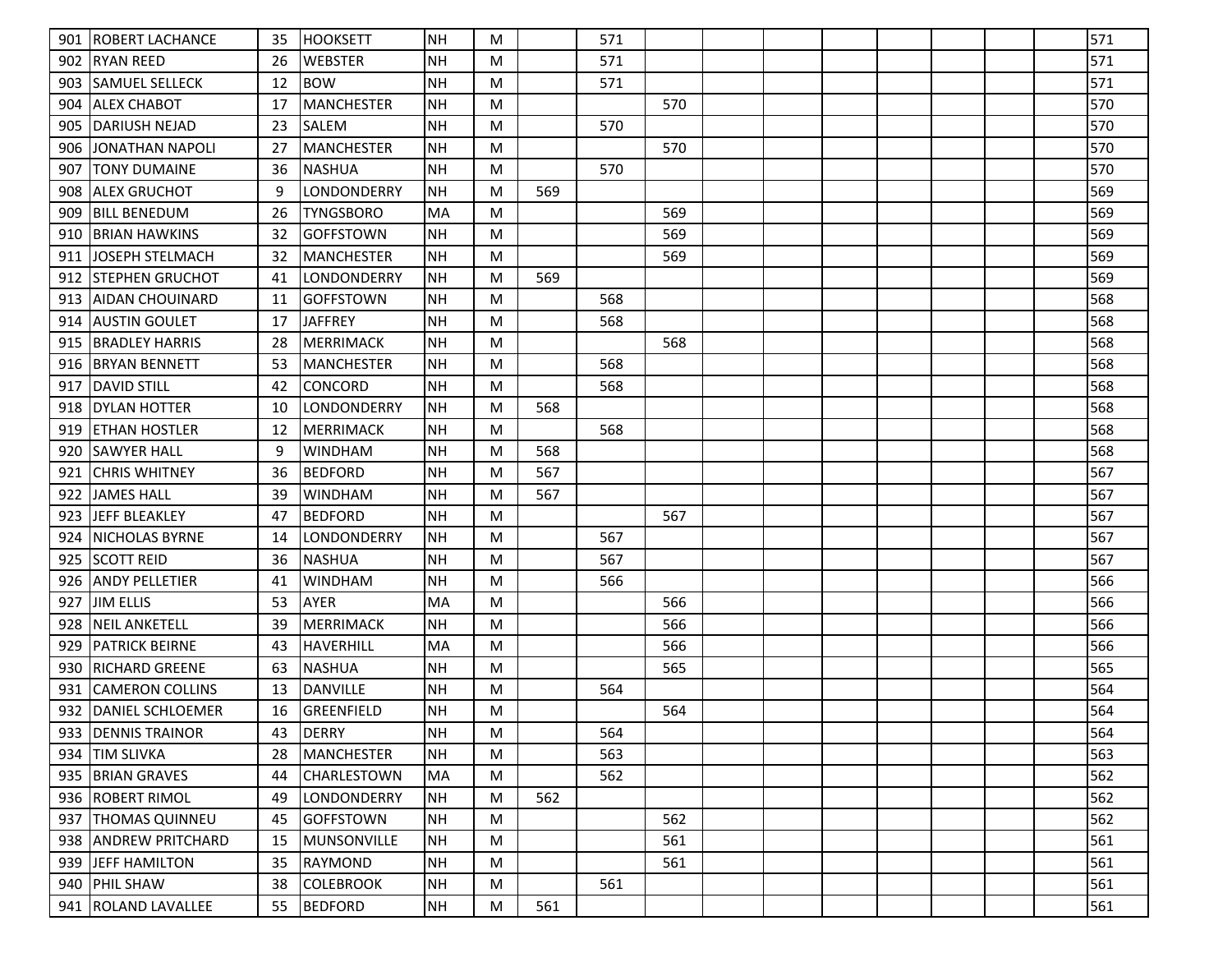| 942 | <b>STANLEY LUSSIER</b>  | 57 | BENNINGTON        | <b>NH</b>      | M |     |     | 561 |  |  |  | 561 |
|-----|-------------------------|----|-------------------|----------------|---|-----|-----|-----|--|--|--|-----|
| 943 | <b>ISTUART PORTER</b>   | 43 |                   |                | M |     | 561 |     |  |  |  | 561 |
| 944 | JASON MARTIN            | 35 | MANCHESTER        | NH             | M |     |     | 560 |  |  |  | 560 |
| 945 | <b>SCOTT GRANT</b>      | 37 | MERRIMACK         | NH             | M |     |     | 560 |  |  |  | 560 |
| 946 | <b>JONATHAN LOPEZ</b>   | 25 | <b>MANCHESTER</b> | NH             | M |     | 559 |     |  |  |  | 559 |
| 947 | <b>MIKE FECTEAU</b>     | 23 | MANCHESTER        | <b>NH</b>      | M |     | 559 |     |  |  |  | 559 |
| 948 | NIGEL LYSKAWA           | 16 | LONDONDERRY       | <b>NH</b>      | M | 559 |     |     |  |  |  | 559 |
| 949 | <b>RAY DEBRUIN</b>      | 46 | <b>MERRIMACK</b>  | <b>NH</b>      | M |     | 559 |     |  |  |  | 559 |
| 950 | IRON WELLIVER           | 55 | <b>NASHUA</b>     | <b>NH</b>      | M | 558 |     |     |  |  |  | 558 |
| 951 | <b>ISTEVEN HOOPER</b>   | 22 | <b>NASHUA</b>     | <b>NH</b>      | M |     |     | 558 |  |  |  | 558 |
| 952 | <b>IDAVE MACPHERSON</b> | 42 | <b>HOOKSETT</b>   | <b>NH</b>      | M |     | 557 |     |  |  |  | 557 |
| 953 | IJACK MCDONALD          | 62 | <b>NASHUA</b>     | <b>NH</b>      | M |     |     | 557 |  |  |  | 557 |
| 954 | <b>JEFFREY MCDONALD</b> | 34 | <b>MANCHESTER</b> | <b>NH</b>      | M |     |     | 557 |  |  |  | 557 |
| 955 | JOSEPH ZIANE            | 33 | MANCHESTER        | <b>NH</b>      | M |     |     | 557 |  |  |  | 557 |
| 956 | <b>PHILIP PARCELL</b>   | 56 | <b>NASHUA</b>     | <b>NH</b>      | M |     |     | 557 |  |  |  | 557 |
| 957 | IRYAN SHERMAN           | 13 | <b>MERRIMACK</b>  | <b>NH</b>      | M |     | 557 |     |  |  |  | 557 |
| 958 | <b>TERRY ANDERSON</b>   | 50 | MERRIMACK         | <b>NH</b>      | M |     |     | 557 |  |  |  | 557 |
| 959 | MATT SULLIVAN           | 33 | MANCHESTER        | NH             | M |     | 556 |     |  |  |  | 556 |
| 960 | <b>IMATTHEW SELLECK</b> | 9  | <b>BOW</b>        | <b>NH</b>      | M |     | 556 |     |  |  |  | 556 |
| 961 | <b>SCOTT CROTTY</b>     | 51 | <b>NASHUA</b>     | <b>NH</b>      | M |     |     | 556 |  |  |  | 556 |
| 962 | JAMES WALLS             | 14 | MANCHESTER        | NH             | M |     | 555 |     |  |  |  | 555 |
| 963 | <b>KEVIN ROY</b>        | 27 | <b>BEDFORD</b>    | <b>NH</b>      | M |     | 555 |     |  |  |  | 555 |
| 964 | <b>STAN GARRITY</b>     | 60 | MANCHESTER        | <b>NH</b>      | M |     |     | 554 |  |  |  | 554 |
| 965 | <b>BERT LEMACK</b>      | 64 | <b>NASHUA</b>     | <b>NH</b>      | M |     |     | 553 |  |  |  | 553 |
| 966 | <b>GREGORY MICHAEL</b>  | 33 | <b>MANCHESTER</b> | <b>NH</b>      | M |     |     | 553 |  |  |  | 553 |
| 967 | <b>JARROD PIMENTEL</b>  | 29 | <b>NEWPORT</b>    | R <sub>l</sub> | M |     |     | 553 |  |  |  | 553 |
| 968 | IJEFFREY CLARK JR       | 23 | <b>HOOKSETT</b>   | <b>NH</b>      | M |     | 553 |     |  |  |  | 553 |
| 969 | <b>KEEGAN REYNOLDS</b>  | 8  | LITCHFIELD        | <b>NH</b>      | M | 553 |     |     |  |  |  | 553 |
| 970 | <b>MARK DUBOS</b>       | 30 | <b>HOOKSETT</b>   | <b>NH</b>      | M |     |     | 553 |  |  |  | 553 |
| 971 | <b>STEWART RICHMOND</b> | 47 | <b>BEDFORD</b>    | <b>NH</b>      | M |     | 553 |     |  |  |  | 553 |
| 972 | <b>TONY LACOURSE</b>    | 57 | MANCHESTER        | <b>NH</b>      | M |     | 553 |     |  |  |  | 553 |
|     | 973   DAVE AUSEVICH     | 43 | <b>LACONIA</b>    | <b>NH</b>      | M |     | 552 |     |  |  |  | 552 |
|     | 974   DAVID COTE        | 57 | MANCHESTER        | NH             | M |     | 552 |     |  |  |  | 552 |
|     | 975 JJAMES MACMILLIAN   | 47 | LONDONDERRY       | <b>NH</b>      | M | 552 |     |     |  |  |  | 552 |
|     | 976   MARK ALMQUIST     | 56 | LONDONDERRY       | NH             | M | 552 |     |     |  |  |  | 552 |
|     | 977 ROB COLLINS         | 41 | DANVILLE          | NH             | M |     | 552 |     |  |  |  | 552 |
|     | 978 SHAWNN VAILLANT     | 33 | <b>CONCORD</b>    | <b>NH</b>      | M |     | 552 |     |  |  |  | 552 |
| 979 | <b>DEREK GARDNER</b>    | 14 | <b>BOW</b>        | <b>NH</b>      | M |     |     | 551 |  |  |  | 551 |
| 980 | DON DENNINGER           | 52 | <b>BEDFORD</b>    | <b>NH</b>      | M |     |     | 551 |  |  |  | 551 |
|     | 981 SEAN MCDONALD       | 40 | <b>HOOKSETT</b>   | NH             | M |     | 551 |     |  |  |  | 551 |
|     | 982 SETH HOWARD         | 34 | <b>JOHNSTON</b>   | RI             | M |     |     | 551 |  |  |  | 551 |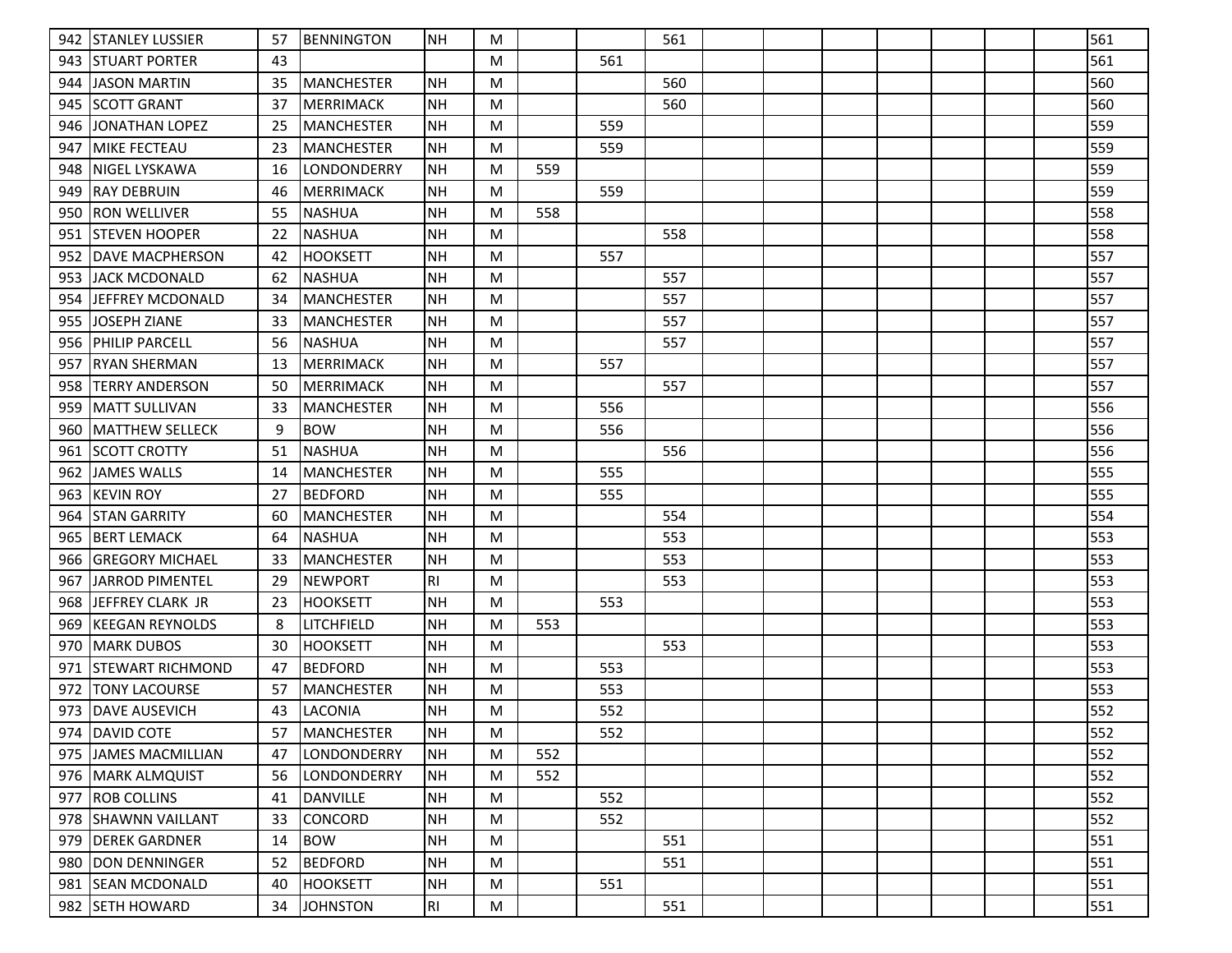| 983  | <b>ITIMOTHY AUSEVICH</b> | 9  | ILACONIA              | NH        | M |     | 551 |     |  |  |  | 551 |
|------|--------------------------|----|-----------------------|-----------|---|-----|-----|-----|--|--|--|-----|
| 984  | IANDREW YOUNG            | 8  | <b>LONDONDERRY</b>    | <b>NH</b> | M | 550 |     |     |  |  |  | 550 |
| 985  | CHRISTIAN SEWELL         | 16 | NASHUA                | <b>NH</b> | M |     |     | 550 |  |  |  | 550 |
| 986  | <b>CHARLES MCNEILL</b>   | 30 | MANCHESTER            | NH        | M |     | 549 |     |  |  |  | 549 |
| 987  | ICONNOR MACKEY           | 11 | <b>HUDSON</b>         | <b>NH</b> | M |     | 549 |     |  |  |  | 549 |
| 988  | <b>RYAN BURGESS</b>      | 35 | MANCHESTER            | <b>NH</b> | M |     |     | 549 |  |  |  | 549 |
| 989  | WALTER ALLEN             | 68 | ILACONIA              | <b>NH</b> | M | 549 |     |     |  |  |  | 549 |
| 990  | KEITH VELLANTE           | 36 | <b>MANCHESTER</b>     | <b>NH</b> | M |     | 548 |     |  |  |  | 548 |
| 991  | IMATT RIMOL              | 15 | LONDONDERRY           | <b>NH</b> | M | 548 |     |     |  |  |  | 548 |
| 992  | <b>IPATRICK BRADY</b>    | 13 | <b>GROTON</b>         | <b>CT</b> | M |     | 548 |     |  |  |  | 548 |
| 993  | <b>IRANDALL YOUNG</b>    | 43 | LONDONDERRY           | <b>NH</b> | M | 548 |     |     |  |  |  | 548 |
| 994  | <b>COLBY HORNE</b>       | 38 | <b>PENACOOK</b>       | <b>NH</b> | M |     | 547 |     |  |  |  | 547 |
| 995  | DOUGLAS SAPPET           | 26 | MANCHESTER            | <b>NH</b> | M |     |     | 547 |  |  |  | 547 |
| 996  | JEREMIAH TOTTEN          | 27 | MERRIMACK             | <b>NH</b> | M |     |     | 547 |  |  |  | 547 |
| 997  | <b>TIM OMALLEY</b>       | 43 | <b>NASHUA</b>         | <b>NH</b> | M |     |     | 547 |  |  |  | 547 |
| 998  | <b>TRAVIS ZUCHOWSKI</b>  | 13 | <b>AUBURN</b>         | <b>NH</b> | M |     | 547 |     |  |  |  | 547 |
| 999  | CONNOR HAVRON            | 18 | MANCHESTER            | <b>NH</b> | M |     | 546 |     |  |  |  | 546 |
|      | 1000 ISAAC HORN          | 31 | INASHUA               | <b>NH</b> | M |     |     | 546 |  |  |  | 546 |
|      | 1001 TREVOR LAWSON       | 32 | SANFORD               | ME        | M |     |     | 546 |  |  |  | 546 |
| 1002 | <b>BRYAN HALTER</b>      | 31 | <b>MERRIMACK</b>      | <b>NH</b> | M |     |     | 545 |  |  |  | 545 |
|      | 1003 CHET KALISH         | 56 | <b>MERRIMACK</b>      | NH        | M |     |     | 545 |  |  |  | 545 |
|      | 1004 DAVE REEVES         | 38 | <b>GOFFSTOWN</b>      | <b>NH</b> | M |     | 545 |     |  |  |  | 545 |
|      | 1005 ANDRZEJ PORTER      | 11 | <b>HILLSBOROUGH</b>   | <b>NJ</b> | M |     | 544 |     |  |  |  | 544 |
|      | 1006 JAMES LINCOLN       | 52 | llowell               | MA        | M |     |     | 544 |  |  |  | 544 |
| 1007 | JIM LARSEN               | 46 | <b>WINDHAM</b>        | <b>NH</b> | M |     |     | 544 |  |  |  | 544 |
|      | 1008 ANDREW HOWE         | 48 | EXETER                | <b>NH</b> | M |     |     | 543 |  |  |  | 543 |
|      | 1009 BARRY HAMMER        | 36 | <b>AUBURN</b>         | <b>NH</b> | M |     | 543 |     |  |  |  | 543 |
|      | 1010 JOSEPH BORIN        | 46 | <b>NORTH SCITUATE</b> | RI        | M | 543 |     |     |  |  |  | 543 |
|      | 1011   MATTHEW BAXTER    | 13 | <b>MERRIMACK</b>      | <b>NH</b> | M |     |     | 543 |  |  |  | 543 |
|      | 1012 SHAYNE DURANT       | 41 | <b>DUNBARTON</b>      | NH        | M |     |     | 543 |  |  |  | 543 |
|      | 1013 STEVE PARE          | 51 | MANCHESTER            | <b>NH</b> | M |     | 543 |     |  |  |  | 543 |
|      | 1014 BRIAN RICE HAWKINS  | 32 | GOFFSTOWN             | <b>NH</b> | M |     | 542 |     |  |  |  | 542 |
|      | 1015 CHRISTOPHER WHITNEY | 36 | BEDFORD               | NH        | M |     | 542 |     |  |  |  | 542 |
|      | 1016 DEMETRI PAPANICOLAU | 42 | <b>MANCHESTER</b>     | <b>NH</b> | M |     | 542 |     |  |  |  | 542 |
|      | 1017 ETHAN MATTE         | 9  | <b>MERRIMACK</b>      | NH        | M |     | 542 |     |  |  |  | 542 |
|      | 1018 GRADY DARON         | 8  | <b>LONDONDERRY</b>    | NH        | M | 542 |     |     |  |  |  | 542 |
|      | 1019 PATRICK TREANOR     | 44 | ILONDONDERRY          | NH        | M | 542 |     |     |  |  |  | 542 |
|      | 1020 JEFFREY FOSTER      | 27 | <b>MERRIMACK</b>      | NH        | M |     |     | 541 |  |  |  | 541 |
|      | 1021 MICHAEL GIBEAULT    | 45 | <b>HOOKSETT</b>       | <b>NH</b> | M |     | 541 |     |  |  |  | 541 |
|      | 1022 SHAWN MCLAUGHLIN    | 42 | <b>CANDIA</b>         | <b>NH</b> | M |     | 541 |     |  |  |  | 541 |
|      | 1023 ERIC MARCHESSEAULT  | 35 | <b>MILFORD</b>        | NH        | M |     |     | 540 |  |  |  | 540 |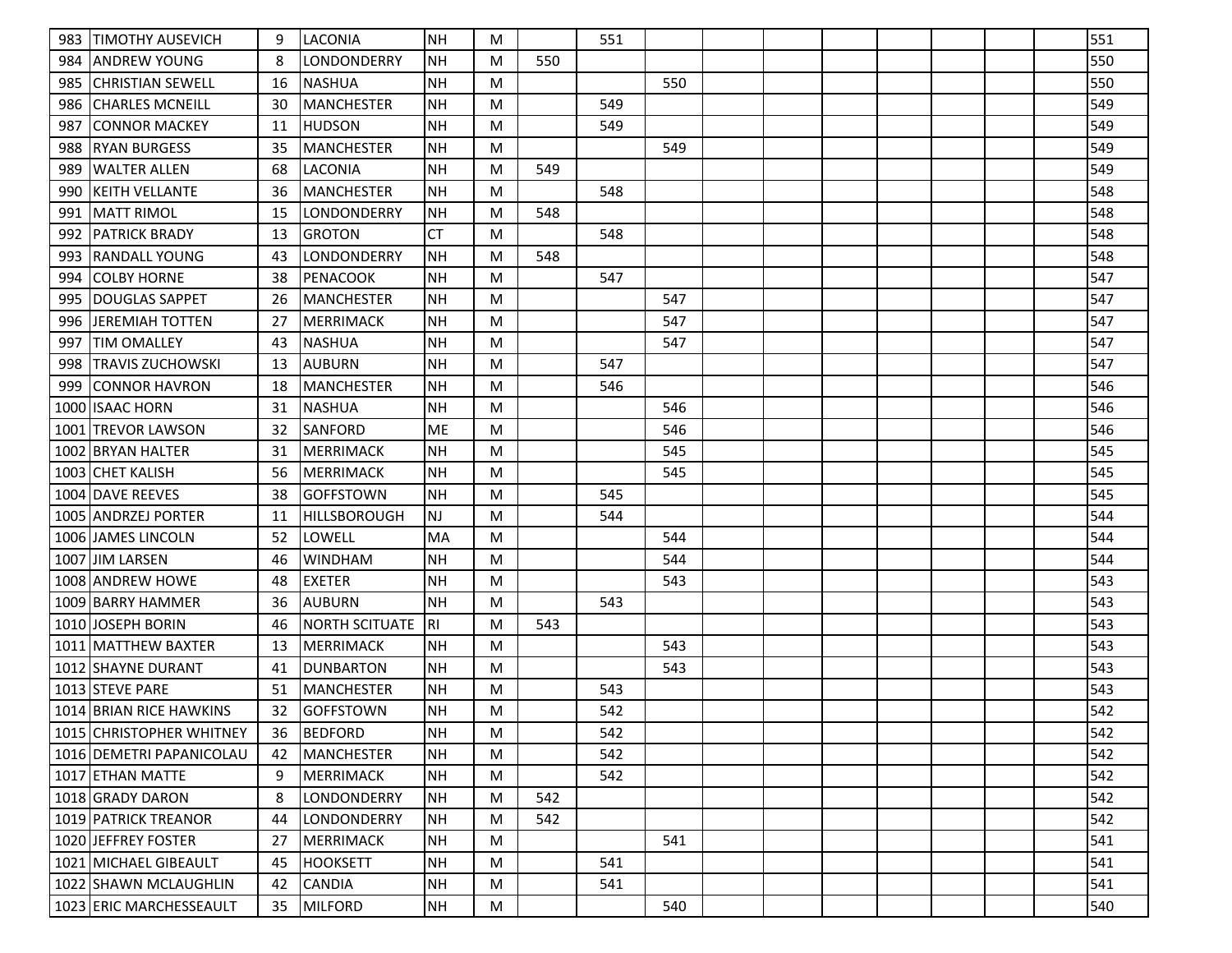| 1024 GUILFORD MACK III   | 32 | MANCHESTER        | <b>NH</b> | M |     | 540 |     |  |  |  | 540 |
|--------------------------|----|-------------------|-----------|---|-----|-----|-----|--|--|--|-----|
| 1025 JACKSON FORBES      | 8  | MERRIMACK         | <b>NH</b> | M |     | 540 |     |  |  |  | 540 |
| 1026 JEAN-LOUIS MARTIN   | 55 | <b>MANCHESTER</b> | <b>NH</b> | M |     |     | 540 |  |  |  | 540 |
| 1027 TIM TSETSILAS       | 44 | LONDONDERRY       | <b>NH</b> | M | 540 |     |     |  |  |  | 540 |
| 1028 EJ BELTER           | 10 | MERRIMACK         | <b>NH</b> | M |     | 539 |     |  |  |  | 539 |
| 1029 MICHAEL BLASIDELL   | 39 | CONCORD           | <b>NH</b> | M |     | 539 |     |  |  |  | 539 |
| 1030 TREVOR MAILHOT      | 15 | <b>CONCORD</b>    | <b>NH</b> | M |     | 539 |     |  |  |  | 539 |
| 1031   MATT MORONEY      | 25 | <b>EPSOM</b>      | NΗ        | M | 538 |     |     |  |  |  | 538 |
| 1032 PATRICK CRONIN      | 30 | <b>HOLLISTON</b>  | MA        | M |     |     | 537 |  |  |  | 537 |
| 1033 ED BRITT            | 44 | <b>LITCHFIELD</b> | NΗ        | M |     |     | 536 |  |  |  | 536 |
| 1034 JOSEPH CIPOLETTI    | 15 | LONDONDERRY       | <b>NH</b> | M |     |     | 536 |  |  |  | 536 |
| 1035 TOMMY WOLFE         | 7  | <b>GRANTHAM</b>   | <b>NH</b> | M | 536 |     |     |  |  |  | 536 |
| 1036 BOBBY ALLAN         | 24 | LITCHFIELD        | <b>NH</b> | M | 535 |     |     |  |  |  | 535 |
| 1037 GERRY HUOT          | 37 | <b>MNCHESTER</b>  | <b>NH</b> | M |     | 535 |     |  |  |  | 535 |
| 1038 JJOHN BROWN         | 62 | <b>NASHUA</b>     | <b>NH</b> | M |     |     | 534 |  |  |  | 534 |
| 1039 ALEC FOLEY          | 26 | <b>MANCHESTER</b> | NΗ        | M |     | 533 |     |  |  |  | 533 |
| 1040 MARK DUDAS          | 32 | <b>HUDSON</b>     | <b>NH</b> | M | 533 |     |     |  |  |  | 533 |
| 1041 ROBERT RICHARD      | 48 | <b>WEARE</b>      | <b>NH</b> | M |     |     | 533 |  |  |  | 533 |
| 1042 DAN GAUTHIER        | 47 | <b>CONCORD</b>    | NΗ        | M |     | 532 |     |  |  |  | 532 |
| 1043 JONATHAN RUTUPS     | 31 | <b>HUDSON</b>     | <b>NH</b> | M |     |     | 532 |  |  |  | 532 |
| 1044 TIMOTHY BARCHARD    | 43 | <b>DERRY</b>      | <b>NH</b> | M |     | 532 |     |  |  |  | 532 |
| 1045 BENJAMIN PARO       | 29 | <b>GOFFSTOWN</b>  | NΗ        | M |     | 531 |     |  |  |  | 531 |
| 1046 JAMES KINNEEN       | 51 | <b>ARLINGTON</b>  | MA        | M |     | 531 |     |  |  |  | 531 |
| 1047 JASON CROTTY        | 27 | <b>NASHUA</b>     | <b>NH</b> | M |     |     | 531 |  |  |  | 531 |
| 1048 IMARCO FREI         | 39 | <b>MANCHESTER</b> | <b>NH</b> | M |     | 531 |     |  |  |  | 531 |
| 1049 JUSTIN FLEMING      | 22 | <b>MANCHESTER</b> | <b>NH</b> | M |     |     | 530 |  |  |  | 530 |
| 1050 BOGART SMITH        | 31 | MANCHESTER        | <b>NH</b> | M |     |     | 529 |  |  |  | 529 |
| 1051 DAVE BRENNAN        | 46 | PEPPERELL         | MA        | M |     |     | 529 |  |  |  | 529 |
| 1052 MICHAEL ANDREOTTOLA | 43 | <b>HAVERHILL</b>  | MA        | M |     |     | 529 |  |  |  | 529 |
| 1053   MICHAEL CHURCH    | 27 | <b>DERRY</b>      | NΗ        | M | 529 |     |     |  |  |  | 529 |
| 1054 MICHAEL REYNOLDS    | 30 | LEE               | <b>NH</b> | M |     | 529 |     |  |  |  | 529 |
| 1055 DAN ONEIL           | 39 | INASHUA           | <b>NH</b> | M |     |     | 528 |  |  |  | 528 |
| 1056 KEITH DEZAN         | 36 | <b>SALEM</b>      | NH        | M |     |     | 528 |  |  |  | 528 |
| 1057 LANCE STUART        | 28 | <b>MACHIAS</b>    | ME        | M | 528 |     |     |  |  |  | 528 |
| 1058 MICHAEL DUNHOM      | 43 | <b>NASHUA</b>     | <b>NH</b> | M |     |     | 528 |  |  |  | 528 |
| 1059 ALEX CREEM          | 13 | <b>NASHUA</b>     | <b>NH</b> | M | 527 |     |     |  |  |  | 527 |
| 1060 GARRETT RADWANSKI   | 10 | <b>MANCHESTER</b> | <b>NH</b> | M |     | 527 |     |  |  |  | 527 |
| 1061 DANIEL MONTEITH     | 49 | <b>BEDFORD</b>    | <b>NH</b> | M | 526 |     |     |  |  |  | 526 |
| 1062 DOMINIC BUCCHERI    | 8  | SALEM             | <b>NH</b> | M | 526 |     |     |  |  |  | 526 |
| 1063 DUNCAN LEBET        | 9  | PEPPERELL         | MA        | M |     | 526 |     |  |  |  | 526 |
| 1064 ETHAN LYONS         | 10 | <b>MANCHESTER</b> | <b>NH</b> | M | 526 |     |     |  |  |  | 526 |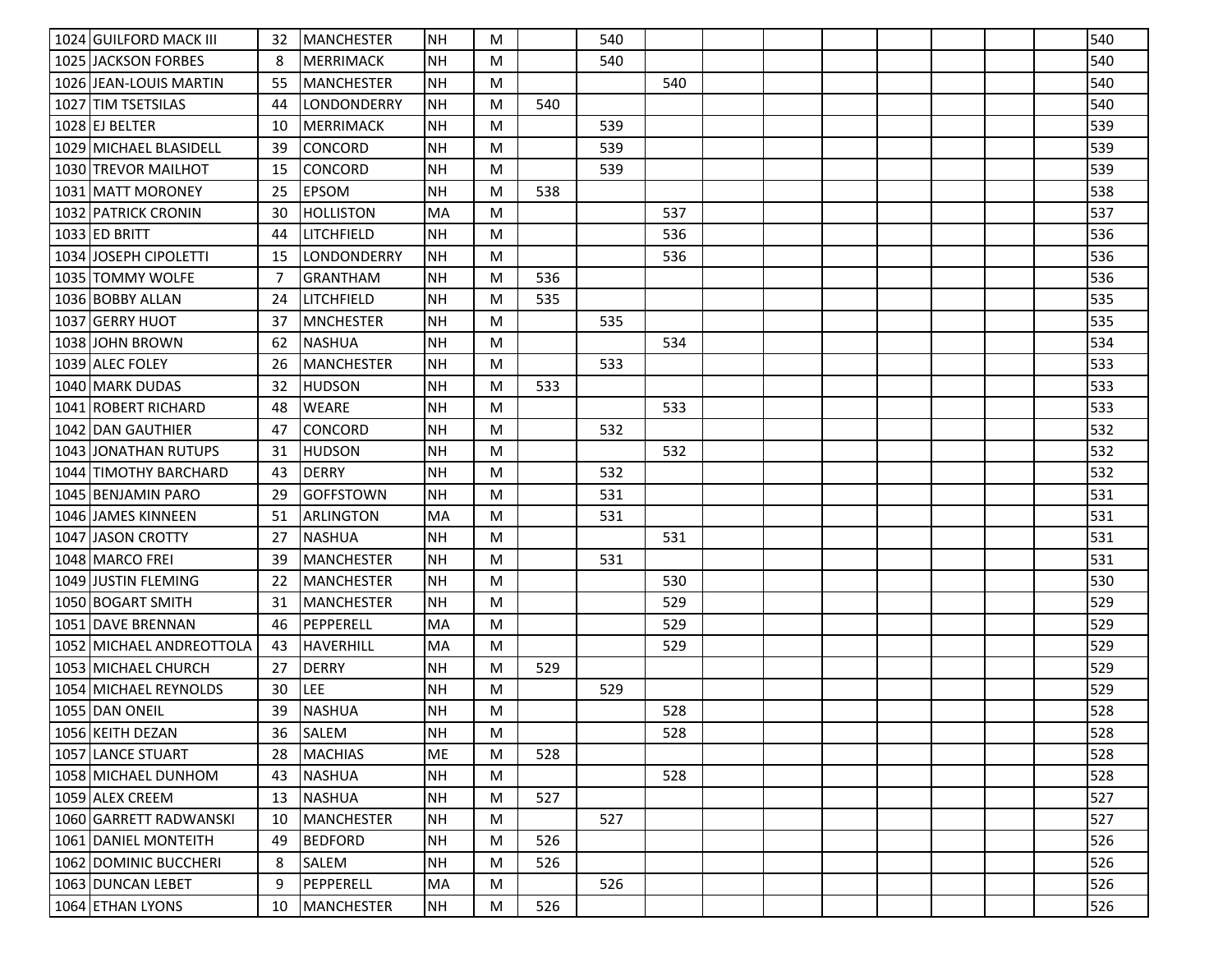| 1065 KEVIN KALISH       | 32 | <b>IMEDFORD</b>     | <b>IMA</b> | M |     |     | 526 |  |  |  | 526 |
|-------------------------|----|---------------------|------------|---|-----|-----|-----|--|--|--|-----|
| 1066 MICHAEL COUTURE    | 51 | <b>LITCHFIELD</b>   | <b>NH</b>  | M |     | 526 |     |  |  |  | 526 |
| 1067 ROBERT GENDRON     | 19 | <b>MACNHESTER</b>   | <b>NH</b>  | M |     |     | 526 |  |  |  | 526 |
| 1068 SHAWN WERNER       | 11 | <b>DERRY</b>        | <b>NH</b>  | M | 526 |     |     |  |  |  | 526 |
| 1069 TRAVIS BRETON      | 8  | <b>HILLSBOROUGH</b> | <b>NH</b>  | M |     | 526 |     |  |  |  | 526 |
| 1070 BRUCE PHILIE       | 34 | <b>MERRIMACK</b>    | <b>NH</b>  | M |     |     | 525 |  |  |  | 525 |
| 1071 JACK MUNNELLY      | 11 | LITCHFIELD          | <b>NH</b>  | M | 525 |     |     |  |  |  | 525 |
| 1072 ALEX LESSARD       | 31 | <b>MANCHESTER</b>   | <b>NH</b>  | M |     | 524 |     |  |  |  | 524 |
| 1073 BRENDAN LYNCH      | 10 | <b>MANCHESTER</b>   | <b>NH</b>  | M |     | 524 |     |  |  |  | 524 |
| 1074 JEFF VACHON        | 32 | <b>BEDFORD</b>      | <b>NH</b>  | M |     | 524 |     |  |  |  | 524 |
| 1075 JOHN CLARK         | 33 | NORTHFIELD          | NH         | M |     | 524 |     |  |  |  | 524 |
| 1076 NICHOLAS ARSENAULT | 15 | <b>DERRY</b>        | <b>NH</b>  | M |     | 524 |     |  |  |  | 524 |
| 1077 RICHARD MASSENGILL | 66 | <b>RAYMOND</b>      | NΗ         | M |     | 524 |     |  |  |  | 524 |
| 1078 DAN TURMEL         | 39 | <b>HOOKSETT</b>     | <b>NH</b>  | M |     | 523 |     |  |  |  | 523 |
| 1079 MICHAEL ELCOCK     | 42 | <b>MANCHESTER</b>   | <b>NH</b>  | M |     |     | 523 |  |  |  | 523 |
| 1080 SHAWN NILES        | 36 | <b>MANCHESTER</b>   | <b>NH</b>  | M | 523 |     |     |  |  |  | 523 |
| 1081 BRADY CHEYNE       | 8  | <b>BROOKLINE</b>    | <b>NH</b>  | M | 522 |     |     |  |  |  | 522 |
| 1082 JASON UX           | 29 | <b>GOFFSTOWN</b>    | NH         | M |     |     | 522 |  |  |  | 522 |
| 1083 MARK LARABEE       | 45 | <b>DERRY</b>        | <b>NH</b>  | M | 522 |     |     |  |  |  | 522 |
| 1084 PETER MCDONOUGH    | 71 | <b>MANCHESTER</b>   | <b>NH</b>  | M |     |     | 522 |  |  |  | 522 |
| 1085 ARTHUR MILLER      | 28 | <b>MANCHESTER</b>   | <b>NH</b>  | M |     | 521 |     |  |  |  | 521 |
| 1086 BRYAN DAVIES       | 53 | LONDONDERRY         | NH         | M |     |     | 521 |  |  |  | 521 |
| 1087 DAN MARR           | 51 | <b>BEDFORD</b>      | <b>NH</b>  | M |     | 521 |     |  |  |  | 521 |
| 1088 DON STPIERRE       | 37 | <b>MANCHESTER</b>   | NH         | M |     | 521 |     |  |  |  | 521 |
| 1089 NICHOLAS KLASSEN   | 27 | <b>HUDSON</b>       | <b>NH</b>  | M |     | 521 |     |  |  |  | 521 |
| 1090 PETE LEBET         | 49 | PEPPERELL           | <b>MA</b>  | M |     | 521 |     |  |  |  | 521 |
| 1091 ISKEET LARAMIE     | 42 | <b>FRANKLIN</b>     | <b>NH</b>  | M |     |     | 521 |  |  |  | 521 |
| 1092 JEREMY BEAUDOIN    | 31 | <b>MILFORD</b>      | <b>NH</b>  | M |     |     | 520 |  |  |  | 520 |
| 1093 BILL SENEY         | 29 | MANCHESTER          | <b>NH</b>  | M |     | 519 |     |  |  |  | 519 |
| 1094 CRAIG OBRIEN       | 32 | <b>HUDSON</b>       | <b>NH</b>  | M |     | 519 |     |  |  |  | 519 |
| 1095 DAVID HESLIN       | 52 | <b>HOOKSETT</b>     | <b>NH</b>  | M |     | 519 |     |  |  |  | 519 |
| 1096 MICHAEL WHALAND    | 30 | <b>BOW</b>          | <b>NH</b>  | M | 519 |     |     |  |  |  | 519 |
| 1097   NICHOLAS SILVA   | 27 | <b>MANCHESTER</b>   | <b>INH</b> | M | 519 |     |     |  |  |  | 519 |
| 1098 QUINN HESLIN       | 51 | <b>GOFFSTOWN</b>    | <b>NH</b>  | M |     | 519 |     |  |  |  | 519 |
| 1099 DANIEL LAVIOE      | 22 | <b>MANCHESTER</b>   | <b>NH</b>  | M |     | 518 |     |  |  |  | 518 |
| 1100 JOHN WILKINSON     | 37 | <b>MERRIMACK</b>    | NH         | M |     |     | 518 |  |  |  | 518 |
| 1101 MIKE PECK          | 32 | <b>PENACOOK</b>     | NH         | M |     | 518 |     |  |  |  | 518 |
| 1102 TONY GULOTTA       | 53 | LONDONDERRY         | NH         | M |     | 518 |     |  |  |  | 518 |
| 1103 ANDY DESELLE       | 43 | <b>BEDFORD</b>      | <b>NH</b>  | M |     | 517 |     |  |  |  | 517 |
| 1104 BRENT DAVIS        | 39 | <b>TOWNSEND</b>     | MA         | M |     |     | 516 |  |  |  | 516 |
| 1105 JOSH ROBERT        | 32 | <b>HILLSBOROUGH</b> | NH         | M |     |     | 516 |  |  |  | 516 |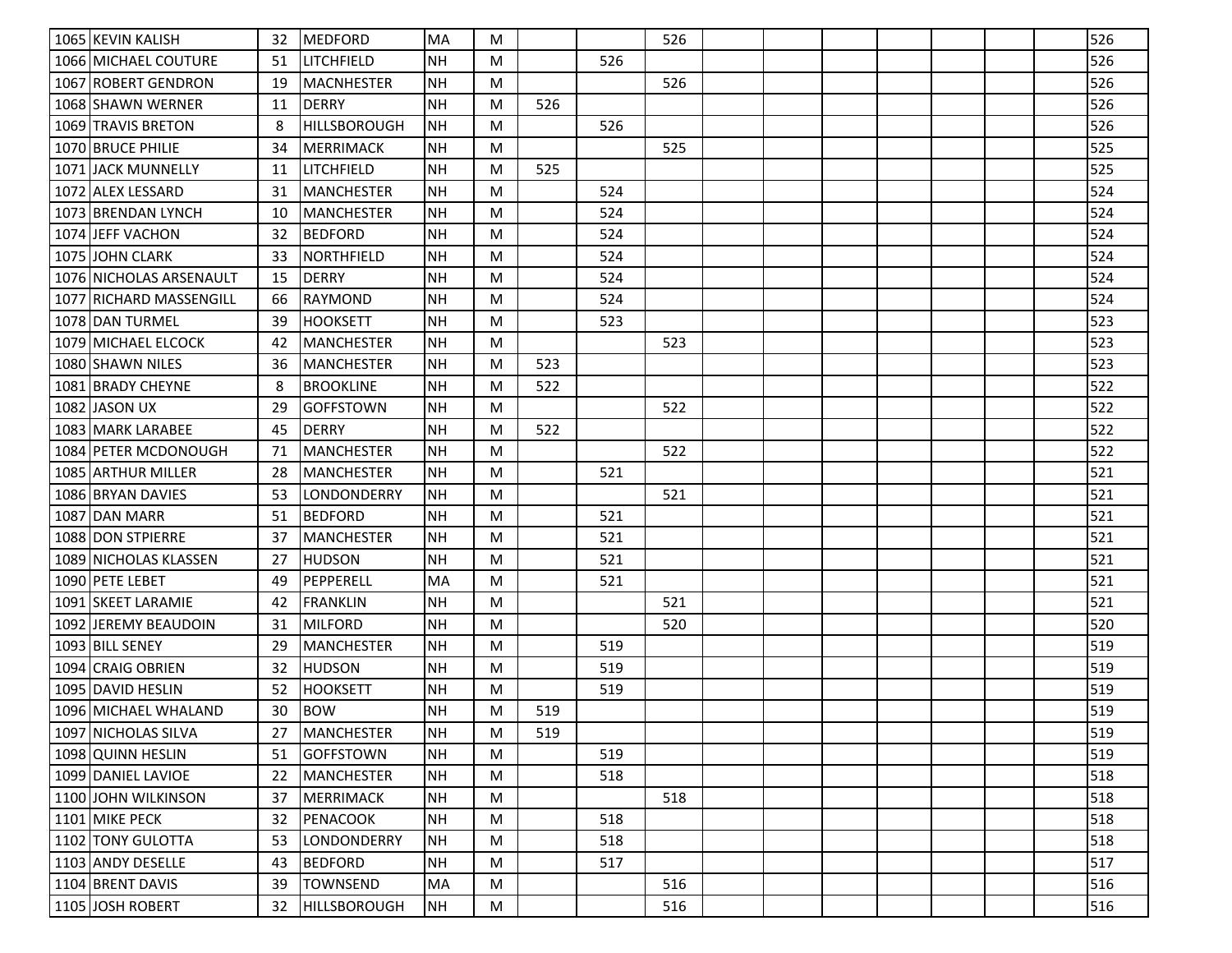| 1106 LIAM DESELLE           | 9  | <b>BEDFORD</b>      | INH.      | M |     | 516 |     |  |  |  | 516 |
|-----------------------------|----|---------------------|-----------|---|-----|-----|-----|--|--|--|-----|
| 1107 JACK TWAROG            | 8  | <b>FRANKLIN</b>     | <b>NH</b> | M |     | 515 |     |  |  |  | 515 |
| 1108 JASPER BROWN           | 28 | <b>PORTLAND</b>     | <b>ME</b> | M |     |     | 515 |  |  |  | 515 |
| 1109 MARK MAYO              | 42 | LONDONDERRY         | <b>NH</b> | M | 515 |     |     |  |  |  | 515 |
| 1110 MARK SHAILER           | 36 | <b>BRIGHTON</b>     | <b>MA</b> | M |     | 515 |     |  |  |  | 515 |
| 1111 MICHAEL DALLEVA        | 13 | <b>NASHUA</b>       | <b>NH</b> | M |     |     | 515 |  |  |  | 515 |
| 1112 RUSSELL GARDINER       | 38 | <b>GOFFSTOWN</b>    | NΗ        | M |     |     | 515 |  |  |  | 515 |
| 1113 SHANE ROY              | 42 | <b>MANCHESTER</b>   | NH        | M |     | 515 |     |  |  |  | 515 |
| 1114 TYLER BRETON           | 10 | <b>HILLSBOROUGH</b> | NH        | M |     | 515 |     |  |  |  | 515 |
| 1115 WILLIAM QUIDONE        | 29 | <b>MANCHESTER</b>   | NH        | M |     |     | 515 |  |  |  | 515 |
| 1116 JEFF TWAROG            | 36 | <b>FRANKLIN</b>     | <b>NH</b> | M |     | 514 |     |  |  |  | 514 |
| 1117 JUSTIN HAWKINS         | 29 | <b>NEW YORK</b>     | <b>NY</b> | M |     |     | 514 |  |  |  | 514 |
| 1118 MICHAEL BERGERON       | 63 | <b>RAYMOND</b>      | <b>NH</b> | M |     | 514 |     |  |  |  | 514 |
| 1119 MIKE LIBBY             | 38 | <b>DEERFIELD</b>    | <b>NH</b> | M |     | 514 |     |  |  |  | 514 |
| 1120 MITCH CADY             | 30 | <b>HOOKSETT</b>     | <b>NH</b> | M |     | 514 |     |  |  |  | 514 |
| 1121 RICHARD CARMICHAEL     | 42 | <b>MANCHESTER</b>   | <b>NH</b> | M |     | 514 |     |  |  |  | 514 |
| 1122 ROB GRAHAM             | 51 | <b>BOSCAWEN</b>     | <b>NH</b> | M |     |     | 514 |  |  |  | 514 |
| 1123 KEITH PRIVE            | 33 | <b>NEW BOSTON</b>   | <b>NH</b> | M |     | 513 |     |  |  |  | 513 |
| 1124 KEVIN BOWEN            | 38 | <b>HOOKSETT</b>     | <b>NH</b> | M |     |     | 513 |  |  |  | 513 |
| 1125 MIKE HORNE             | 60 | <b>HOOKSETT</b>     | <b>NH</b> | M |     | 513 |     |  |  |  | 513 |
| 1126 SHAWN LACOURSE         | 31 | <b>GOFFSTOWN</b>    | NH        | M |     | 513 |     |  |  |  | 513 |
| 1127 SKIP MARSHALL          | 58 | <b>MANCHESTER</b>   | <b>NH</b> | M | 513 |     |     |  |  |  | 513 |
| 1128 JEREMY FIFER           | 38 | <b>MANCHESTER</b>   | <b>NH</b> | M | 512 |     |     |  |  |  | 512 |
| 1129 LEONARDO CASADO        | 40 | <b>MANCHESTER</b>   | NH        | M |     | 512 |     |  |  |  | 512 |
| 1130 QUINTON DELOREY        | 6  | LONDONDERRY         | <b>NH</b> | M | 512 |     |     |  |  |  | 512 |
| 1131 TIM POROSKY            | 29 | <b>MANCHESTER</b>   | <b>NH</b> | M |     |     | 512 |  |  |  | 512 |
| 1132 DAN GILLIS             | 54 | <b>AMHERST</b>      | <b>NH</b> | M | 511 |     |     |  |  |  | 511 |
| 1133 JOHN DEYESO            | 25 | <b>MANCHESTER</b>   | <b>NH</b> | M |     | 511 |     |  |  |  | 511 |
| 1134   MICHAEL OWENS        | 37 | ALLENSTOWN          | <b>NH</b> | M |     | 511 |     |  |  |  | 511 |
| 1135 OWEN DUFFY             | 33 | <b>WOBURN</b>       | <b>MA</b> | M |     | 511 |     |  |  |  | 511 |
| 1136 JACOB KIDWELL          | 12 | LITCHFIELD          | <b>NH</b> | M |     |     | 510 |  |  |  | 510 |
| 1137   NICHOLAS GEORGE      | 31 | <b>INASHUA</b>      | <b>NH</b> | M |     | 510 |     |  |  |  | 510 |
| 1138 THOMAS HICKEY          | 10 | HOOKSETT            | <b>NH</b> | M |     | 510 |     |  |  |  | 510 |
| 1139 GREG LIOUZIS           | 49 | <b>HOOKSETT</b>     | <b>NH</b> | M |     | 509 |     |  |  |  | 509 |
| 1140 ADAM BRYANT            | 31 | <b>MANCHESTER</b>   | NH        | M |     | 508 |     |  |  |  | 508 |
| 1141 CHRISTOPHER BARTOLOMEI | 13 | <b>COLLEYVILLE</b>  | <b>TX</b> | M |     |     | 508 |  |  |  | 508 |
| 1142 JAMES KING             | 67 | <b>MANCHESTER</b>   | <b>NH</b> | M | 216 | 292 |     |  |  |  | 508 |
| 1143 JJIM CHRABOLOSKI       | 46 | <b>MANCHESTER</b>   | <b>NH</b> | M | 508 |     |     |  |  |  | 508 |
| 1144 DAN ABRIL              | 26 | <b>TOWNSEND</b>     | MA        | M |     | 507 |     |  |  |  | 507 |
| 1145 ETHAN FLANAGAN         | 7  | <b>BEDFORD</b>      | <b>NH</b> | M |     | 507 |     |  |  |  | 507 |
| 1146 J.T. SULLIVAN          | 39 | <b>MANCHESTER</b>   | NH        | M |     | 507 |     |  |  |  | 507 |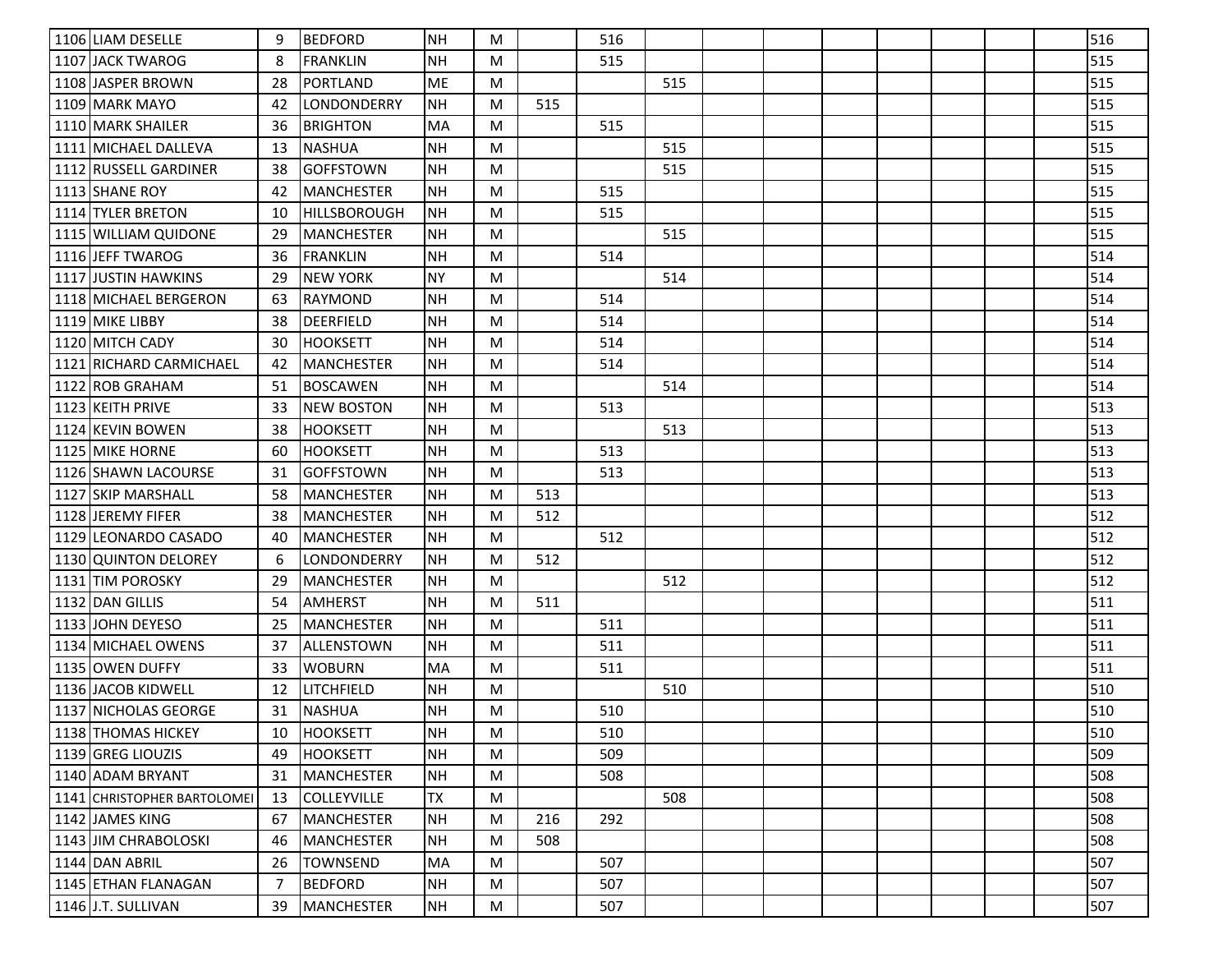| 1147 MIKE HEANEY        | 49 | <b>AMHERST</b>      | <b>NH</b> | M |     |     | 507 |  |  |  | 507 |
|-------------------------|----|---------------------|-----------|---|-----|-----|-----|--|--|--|-----|
| 1148 SEAN FLANAGAN      | 41 | <b>BEDFORD</b>      | NΗ        | M |     | 507 |     |  |  |  | 507 |
| 1149 SHANE VATTES       | 42 | <b>MANCHESTER</b>   | <b>NH</b> | M |     | 507 |     |  |  |  | 507 |
| 1150 BRODIE HENRY       | 2  | <b>CANTERBURY</b>   | <b>NH</b> | M |     | 506 |     |  |  |  | 506 |
| 1151 DAN POTTER         | 47 | <b>WINDHAM</b>      | <b>NH</b> | M |     | 506 |     |  |  |  | 506 |
| 1152 DAVE FITZGERALD    | 35 | <b>MANCHESTER</b>   | <b>NH</b> | M |     | 506 |     |  |  |  | 506 |
| 1153 DYLAN CALLAHAN     | 10 | <b>MERRIMACK</b>    | <b>NH</b> | M |     | 506 |     |  |  |  | 506 |
| 1154 ED PEEK            | 35 | <b>NASHUA</b>       | <b>NH</b> | M |     | 506 |     |  |  |  | 506 |
| 1155 BRIAN MILLER       | 34 | <b>MERRIMACK</b>    | <b>NH</b> | M |     |     | 505 |  |  |  | 505 |
| 1156 NATHAN SMITH       | 43 | <b>MERRIMACK</b>    | NΗ        | M |     |     | 505 |  |  |  | 505 |
| 1157 STEVE CAREY        | 33 | <b>NASHUA</b>       | <b>NH</b> | M |     |     | 505 |  |  |  | 505 |
| 1158 GARY DUVAL         | 49 | <b>MANCHESTER</b>   | <b>NH</b> | M |     | 504 |     |  |  |  | 504 |
| 1159 JACOB LINDHOLM     | 36 | LONDONDERRY         | NΗ        | M | 504 |     |     |  |  |  | 504 |
| 1160 KEVIN ALLEN        | 38 | <b>AMHERST</b>      | <b>NH</b> | M | 504 |     |     |  |  |  | 504 |
| 1161 SCOTT REED         | 23 | <b>MANCHESTER</b>   | <b>NH</b> | M |     | 504 |     |  |  |  | 504 |
| 1162 VINCE RHEE         | 45 | <b>NASHUA</b>       | <b>NH</b> | M |     |     | 504 |  |  |  | 504 |
| 1163 ANDY HAUN          | 51 | <b>WINDHAM</b>      | <b>NH</b> | M |     | 503 |     |  |  |  | 503 |
| 1164 BERNIE PEER        | 47 | <b>RAYMOND</b>      | <b>NH</b> | M | 503 |     |     |  |  |  | 503 |
| 1165 CHRISTIAN GREEN    | 36 | <b>BROOKLINE</b>    | <b>NH</b> | M |     | 503 |     |  |  |  | 503 |
| 1166 DAN DECOURCEY      | 42 | <b>MERRIMACK</b>    | <b>NH</b> | M |     | 503 |     |  |  |  | 503 |
| 1167 DAVID OSHAUGHNESSY | 42 | <b>SALEM</b>        | <b>NH</b> | M |     | 503 |     |  |  |  | 503 |
| 1168 SEAN HILLIARD      | 43 | LONDONDERRY         | <b>NH</b> | M | 503 |     |     |  |  |  | 503 |
| 1169 TIM MICHAUD        | 46 | <b>MANCHESTER</b>   | <b>NH</b> | M |     | 503 |     |  |  |  | 503 |
| 1170 TJ KARANASIOS      | 50 | <b>DERRY</b>        | <b>NH</b> | M |     | 503 |     |  |  |  | 503 |
| 1171 JASON EMMICK       | 42 | <b>MANCHESTER</b>   | <b>NH</b> | M |     | 502 |     |  |  |  | 502 |
| 1172 NICHOLAS DUTTON    | 14 | <b>MERRIMACK</b>    | <b>NH</b> | M |     | 502 |     |  |  |  | 502 |
| 1173 PARKER CHEYNE      | 6  | <b>BROOKLINE</b>    | <b>NH</b> | M | 502 |     |     |  |  |  | 502 |
| 1174 PAUL BAGAS         | 45 | <b>CLAREMONT</b>    | <b>NH</b> | M |     | 502 |     |  |  |  | 502 |
| 1175 PHIL CARBONE       | 60 | LONDONDERRY         | <b>NH</b> | M |     | 502 |     |  |  |  | 502 |
| 1176 MATTHEW DUTON      | 10 | <b>MERRIMACK</b>    | <b>NH</b> | M |     | 501 |     |  |  |  | 501 |
| 1177 MICHAEL DUTTON     | 41 | <b>MERRIMCK</b>     | <b>NH</b> | M |     | 501 |     |  |  |  | 501 |
| 1178 SCOTT CHEYNE       | 35 | <b>BROOKLINE</b>    | <b>NH</b> | M | 501 |     |     |  |  |  | 501 |
| 1179 SEAN ROONEY        | 33 | <b>WEST ROXBURY</b> | MA        | M |     |     | 501 |  |  |  | 501 |
| 1180 TODD SWEENEY       | 41 | <b>AMHERST</b>      | <b>NH</b> | M |     |     | 501 |  |  |  | 501 |
| 1181 DEVIN FARMER       | 28 | <b>MANCHESTER</b>   | <b>NH</b> | M |     | 500 |     |  |  |  | 500 |
| 1182 JAMES PAPPAIOANOU  | 47 | <b>BOW</b>          | <b>NH</b> | M |     | 500 |     |  |  |  | 500 |
| 1183 JEFFREY BENNEY     | 61 | <b>WHIPPANY</b>     | NJ        | M |     |     | 500 |  |  |  | 500 |
| 1184 KEITH BUNNELL      | 27 | <b>MANCHESTER</b>   | <b>NH</b> | M |     | 500 |     |  |  |  | 500 |
| 1185 RON TURCOTTE       | 59 | TOWNSEND            | <b>NH</b> | M |     |     | 500 |  |  |  | 500 |
| 1186 ALEX TSETSILAS     | 11 | LONDONDERRY         | <b>NH</b> | M | 499 |     |     |  |  |  | 499 |
| 1187 COLBY CHAUVETTE    | 27 | <b>MANCHESTER</b>   | <b>NH</b> | M |     | 499 |     |  |  |  | 499 |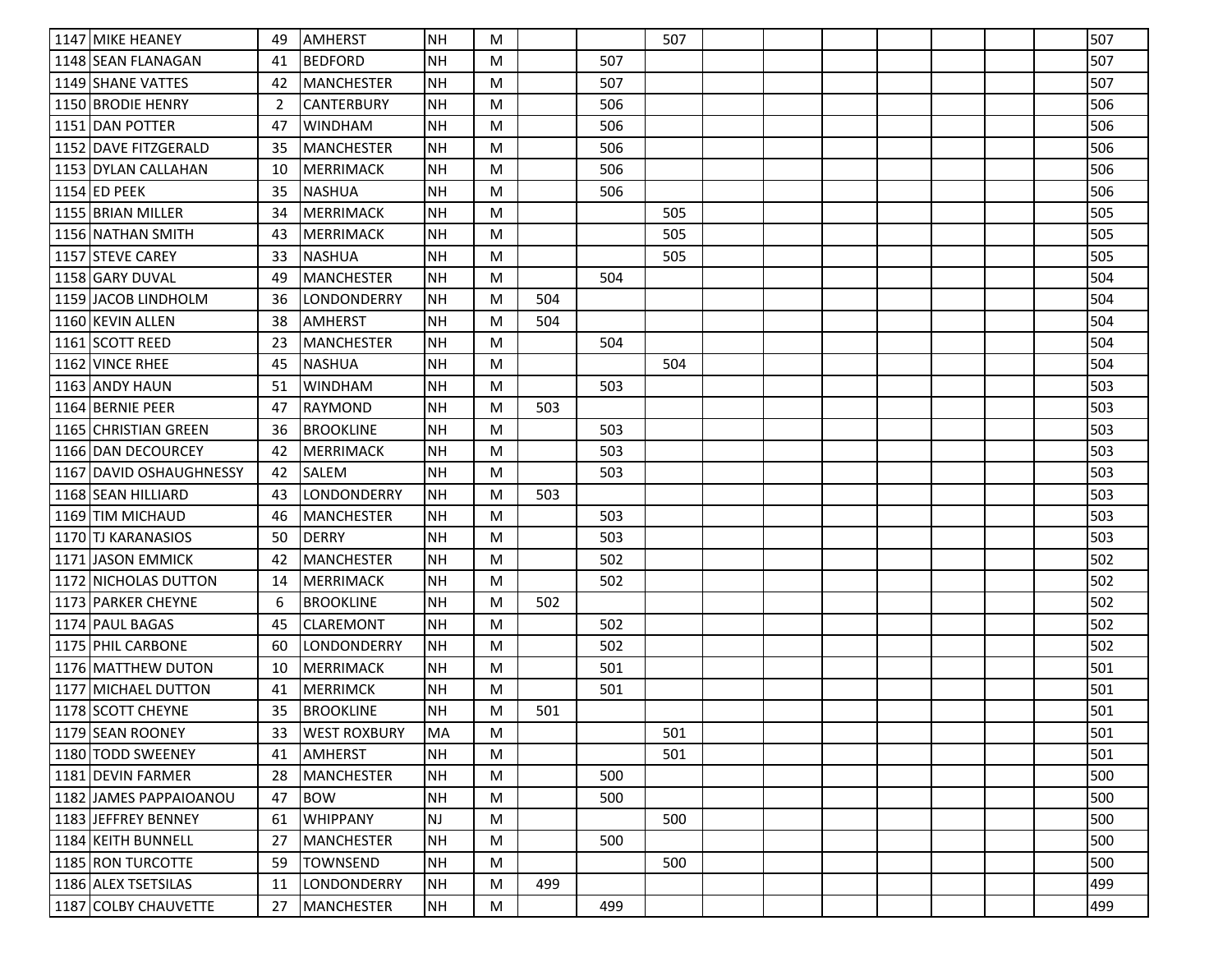| 1188 DANIEL BEST                 | 10 | MERRIMACK            | <b>NH</b> | M |     | 499 |     |  |  |  | 499 |
|----------------------------------|----|----------------------|-----------|---|-----|-----|-----|--|--|--|-----|
| 1189 GRANT CURREN                | 11 | <b>PEMBROKE</b>      | NΗ        | M |     | 499 |     |  |  |  | 499 |
| 1190 JOHN PERONT                 | 45 | <b>MANCHESTER</b>    | <b>NH</b> | M | 499 |     |     |  |  |  | 499 |
| 1191 LIAM DESROSIERS             | 11 | LONDONDERRY          | <b>NH</b> | M |     | 499 |     |  |  |  | 499 |
| 1192 TOM KEADY                   | 58 | <b>WEST ROXBURY</b>  | MA        | M |     | 498 |     |  |  |  | 498 |
| 1193 KEVIN WEINMAN               | 41 | GRANTHAM             | <b>NH</b> | M | 497 |     |     |  |  |  | 497 |
| 1194 CLARK THYNG                 | 49 | <b>CANDIA</b>        | <b>NH</b> | M |     | 496 |     |  |  |  | 496 |
| 1195 DERRICK HANCOCK             | 23 | <b>PEMBROKE</b>      | <b>NH</b> | M |     | 496 |     |  |  |  | 496 |
| 1196 JAMES BARRY                 | 49 | <b>MANCHESTER</b>    | <b>NH</b> | M |     | 496 |     |  |  |  | 496 |
| 1197 JAMES LOCKHEAD              | 33 | PETERBOROUGH         | <b>NH</b> | M |     | 496 |     |  |  |  | 496 |
| 1198 JONATHAN WASILEWSKI         | 39 | SOMERVILLE           | MA        | M |     |     | 496 |  |  |  | 496 |
| 1199 KEVIN DURR                  | 41 | WESTBOROUGH          | MA        | M |     |     | 496 |  |  |  | 496 |
| 1200 MARK FALARDEAU              | 47 | LITCHFIELD           | NΗ        | M |     |     | 496 |  |  |  | 496 |
| 1201 PHIL STUART                 | 65 | <b>MACHIAS</b>       | ME        | M | 495 |     |     |  |  |  | 495 |
| 1202 AIDEN ROY                   | 10 | <b>BOW</b>           | <b>NH</b> | M |     | 494 |     |  |  |  | 494 |
| 1203 RYAN DENNINGER              | 20 | <b>BEDFORD</b>       | NΗ        | M |     |     | 494 |  |  |  | 494 |
| 1204 JUSTIN REBE                 | 29 | <b>MANCHESTER</b>    | <b>NH</b> | M |     | 493 |     |  |  |  | 493 |
| 1205 SAM GOLD                    | 56 | <b>MANCHESTER</b>    | NH        | M |     | 493 |     |  |  |  | 493 |
| 1206 STEVEN TIBBETTS             | 46 | <b>GOFFSTOWN</b>     | <b>NH</b> | M |     |     | 493 |  |  |  | 493 |
| 1207 KEITH FLETCHER              | 10 | LONDONDERRY          | NΗ        | M | 492 |     |     |  |  |  | 492 |
| 1208 NELPHISON DEALMEIDA         | 46 | <b>HAMPSTEAD</b>     | <b>NH</b> | M |     | 492 |     |  |  |  | 492 |
| 1209 PATRICK OGRADY              | 28 | <b>RAYMOND</b>       | <b>NH</b> | M |     | 492 |     |  |  |  | 492 |
| 1210 RYAN HAMER                  | 26 | <b>EPPING</b>        | <b>NH</b> | M |     | 492 |     |  |  |  | 492 |
| 1211 ANDREW CHAN                 | 22 | <b>NASHUA</b>        | <b>NH</b> | M |     | 491 |     |  |  |  | 491 |
| <b>JORDAN PROVENCHER</b><br>1212 | 12 | <b>MERRIMACK</b>     | <b>NH</b> | M |     | 491 |     |  |  |  | 491 |
| 1213 GEORGE HOTTER               | 46 | LONDONDERRY          | <b>NH</b> | M | 490 |     |     |  |  |  | 490 |
| 1214 NEAL CASALE                 | 50 | <b>BEDFORD</b>       | NΗ        | M | 490 |     |     |  |  |  | 490 |
| 1215 CARL SLATE                  | 28 | <b>HOOKSETT</b>      | <b>NH</b> | M |     |     | 489 |  |  |  | 489 |
| 1216 CHRIS POTTER                | 24 | <b>MANCHESTER</b>    | <b>NH</b> | M |     | 489 |     |  |  |  | 489 |
| 1217 JAMES MCFARLAND             | 50 | <b>SOUTH BERWICK</b> | ME        | M |     |     | 488 |  |  |  | 488 |
| 1218 JEFF GIAMPA                 | 48 | <b>MANCHESTER</b>    | <b>NH</b> | M |     | 488 |     |  |  |  | 488 |
| 1219 MIKE MAILLOUX               | 43 | <b>CANDIA</b>        | <b>NH</b> | M |     | 488 |     |  |  |  | 488 |
| 1220 PAUL ZEPF                   | 47 | LONDODNERRY          | NH        | M |     | 488 |     |  |  |  | 488 |
| 1221 ALEX CURRAN                 | 33 | <b>BEDFORD</b>       | <b>NH</b> | M |     | 487 |     |  |  |  | 487 |
| 1222 DAN SZCZESNY                | 46 | <b>MANCHESTER</b>    | <b>NH</b> | M | 487 |     |     |  |  |  | 487 |
| 1223 DAVID SAKOWICH              | 42 | DEERFIELD            | <b>NH</b> | M |     | 487 |     |  |  |  | 487 |
| 1224 ANDREW LOMBARDOZZI          | 13 | <b>HOOKSETT</b>      | <b>NH</b> | M | 486 |     |     |  |  |  | 486 |
| 1225 BEN CREEM                   | 15 | <b>NASHUA</b>        | <b>NH</b> | M | 486 |     |     |  |  |  | 486 |
| 1226 BRENT NORRIS                | 46 | RAYMOND              | <b>NH</b> | M |     | 486 |     |  |  |  | 486 |
| 1227 ISAAC NICHOLSON             | 9  | <b>AUBURN</b>        | <b>NH</b> | M |     | 486 |     |  |  |  | 486 |
| 1228 NEIL NICHOLSON              | 35 | <b>AUBURN</b>        | NH        | M |     | 486 |     |  |  |  | 486 |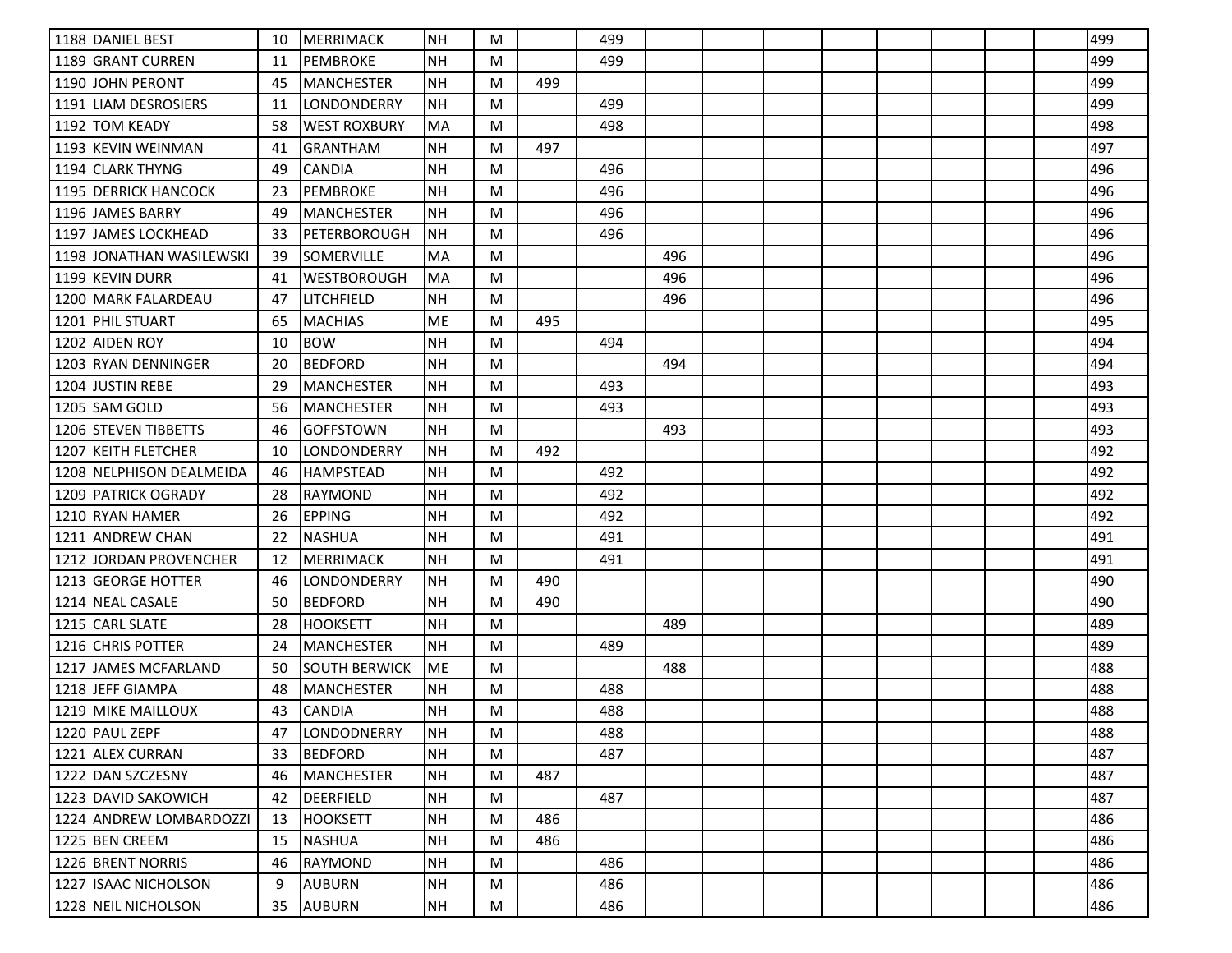| 1229 CONNOR SAFSTROM      | 11 | <b>MERRIMACK</b>    | <b>NH</b> | M |     | 485 |     |  |  |  | 485 |
|---------------------------|----|---------------------|-----------|---|-----|-----|-----|--|--|--|-----|
| 1230 PATRICK OBRIEN       | 44 | <b>MILFORD</b>      | NΗ        | M |     | 485 |     |  |  |  | 485 |
| 1231 AARON LEWIS          | 35 | <b>HOOKSETT</b>     | <b>NH</b> | M |     | 484 |     |  |  |  | 484 |
| 1232 CHRISTOPHER CUSTER   | 38 | <b>MERRIMACK</b>    | <b>NH</b> | M |     | 484 |     |  |  |  | 484 |
| 1233 DAVID FITZGERALD     | 34 | <b>MANCHESTER</b>   | <b>NH</b> | M |     |     | 484 |  |  |  | 484 |
| 1234 FRANK BENWAY         | 29 | <b>QUINCY</b>       | MA        | M |     | 484 |     |  |  |  | 484 |
| <b>1235 JACK HARKNESS</b> | 10 | <b>CHICHESTER</b>   | <b>NH</b> | M | 484 |     |     |  |  |  | 484 |
| 1236 JEFF MORAN           | 38 | <b>MANCHESTER</b>   | <b>NH</b> | M |     | 484 |     |  |  |  | 484 |
| 1237 WILLIAM CHAKARIAN    | 58 | <b>DERRY</b>        | <b>NH</b> | M |     |     | 484 |  |  |  | 484 |
| 1238 BOB POOLER           | 33 | <b>MANCHESTER</b>   | <b>NH</b> | M |     | 483 |     |  |  |  | 483 |
| 1239 BRANDON KLEIN        | 38 | <b>BEDFORD</b>      | <b>NH</b> | M |     |     | 483 |  |  |  | 483 |
| 1240 ERIC LESONSKY        | 47 | <b>MERRIMACK</b>    | <b>NH</b> | M |     |     | 483 |  |  |  | 483 |
| 1241 JOSEPH MACK          | 43 | <b>MANCHESTER</b>   | NΗ        | M |     | 483 |     |  |  |  | 483 |
| 1242 MAXWELL DESROSIERS   | 11 | LONDONDERRY         | <b>NH</b> | M |     | 483 |     |  |  |  | 483 |
| 1243 MICHAEL LACHANCE     | 39 | <b>NORTWOOD</b>     | <b>NH</b> | M |     | 483 |     |  |  |  | 483 |
| 1244 ANDY HOWE            | 48 | <b>EXETER</b>       | NΗ        | M |     | 482 |     |  |  |  | 482 |
| 1245 CARTER MCLAUGHLIN    | 11 | <b>CANDIA</b>       | <b>NH</b> | M |     | 482 |     |  |  |  | 482 |
| 1246 JOSH RAND            | 11 | <b>CANDIA</b>       | <b>NH</b> | M |     | 482 |     |  |  |  | 482 |
| 1247 MIKE OSHAUGHNESSY    | 44 | LONDONDERRY         | NΗ        | M | 482 |     |     |  |  |  | 482 |
| 1248 ZAC DIPASQUALE       | 31 | <b>BRIGHTON</b>     | MA        | M |     | 482 |     |  |  |  | 482 |
| 1249 DANA PARK            | 46 | LONDONDERRY         | NH        | M |     | 481 |     |  |  |  | 481 |
| 1250 DREW GOULET          | 6  | <b>NASHUA</b>       | <b>NH</b> | M |     | 481 |     |  |  |  | 481 |
| 1251 JOHN DUNN            | 38 | <b>MERRIMACK</b>    | <b>NH</b> | M |     | 481 |     |  |  |  | 481 |
| 1252 JJOSHUA RAND         | 11 | <b>CANDIA</b>       | <b>NH</b> | M | 481 |     |     |  |  |  | 481 |
| 1253 MIKE MURRAY          | 52 | <b>BEDFORD</b>      | <b>NH</b> | M |     | 481 |     |  |  |  | 481 |
| 1254 RICHARD WERNER       | 55 | SANDOWN             | <b>NH</b> | M | 481 |     |     |  |  |  | 481 |
| 1255 ANTHONY QUINTILIANI  | 13 | <b>DERRY</b>        | NΗ        | M | 480 |     |     |  |  |  | 480 |
| 1256 BRENDAN GAMACHE      | 34 | <b>METHUEN</b>      | MA        | M |     |     | 480 |  |  |  | 480 |
| 1257 ROBERT MALLOY        | 56 | LONDONDERRY         | <b>NH</b> | M | 480 |     |     |  |  |  | 480 |
| 1258 SETH BEAUCHEMIN      | 37 | <b>NEW BOSTON</b>   | <b>NH</b> | M |     | 480 |     |  |  |  | 480 |
| 1259 KEVIN NEWHALL        | 36 | <b>MANCHESTER</b>   | <b>NH</b> | M |     |     | 479 |  |  |  | 479 |
| 1260 MARK AMENKOWICZ      | 39 | <b>MILFORD</b>      | <b>NH</b> | M |     | 479 |     |  |  |  | 479 |
| 1261 TIM VINCENT          | 28 | LYNN                | MA        | M |     | 479 |     |  |  |  | 479 |
| 1262 TOM BEMBRIDGE        | 66 | <b>ERROL</b>        | <b>NH</b> | M |     | 478 |     |  |  |  | 478 |
| 1263 ALDEN SWIESZ         | 9  | <b>DURHAM</b>       | <b>NH</b> | M |     | 477 |     |  |  |  | 477 |
| 1264 ANDREW LOWE          | 10 | <b>BELMONT</b>      | <b>NH</b> | M | 477 |     |     |  |  |  | 477 |
| 1265 DANIEL WEST          | 31 | <b>HILLSBOROUGH</b> | NH        | M |     | 477 |     |  |  |  | 477 |
| 1266 EDDIE MIDURA         | 45 | <b>MANCHESTER</b>   | NH        | M |     |     | 477 |  |  |  | 477 |
| 1267 JOHAN PENA           | 6  | LONDONDERRY         | <b>NH</b> | M | 477 |     |     |  |  |  | 477 |
| 1268 MATTHEW LYONS        | 47 | <b>MANCHESTER</b>   | <b>NH</b> | M | 477 |     |     |  |  |  | 477 |
| 1269 NATHAN WOOD          | 9  | PEMBROKE            | NH        | M |     | 477 |     |  |  |  | 477 |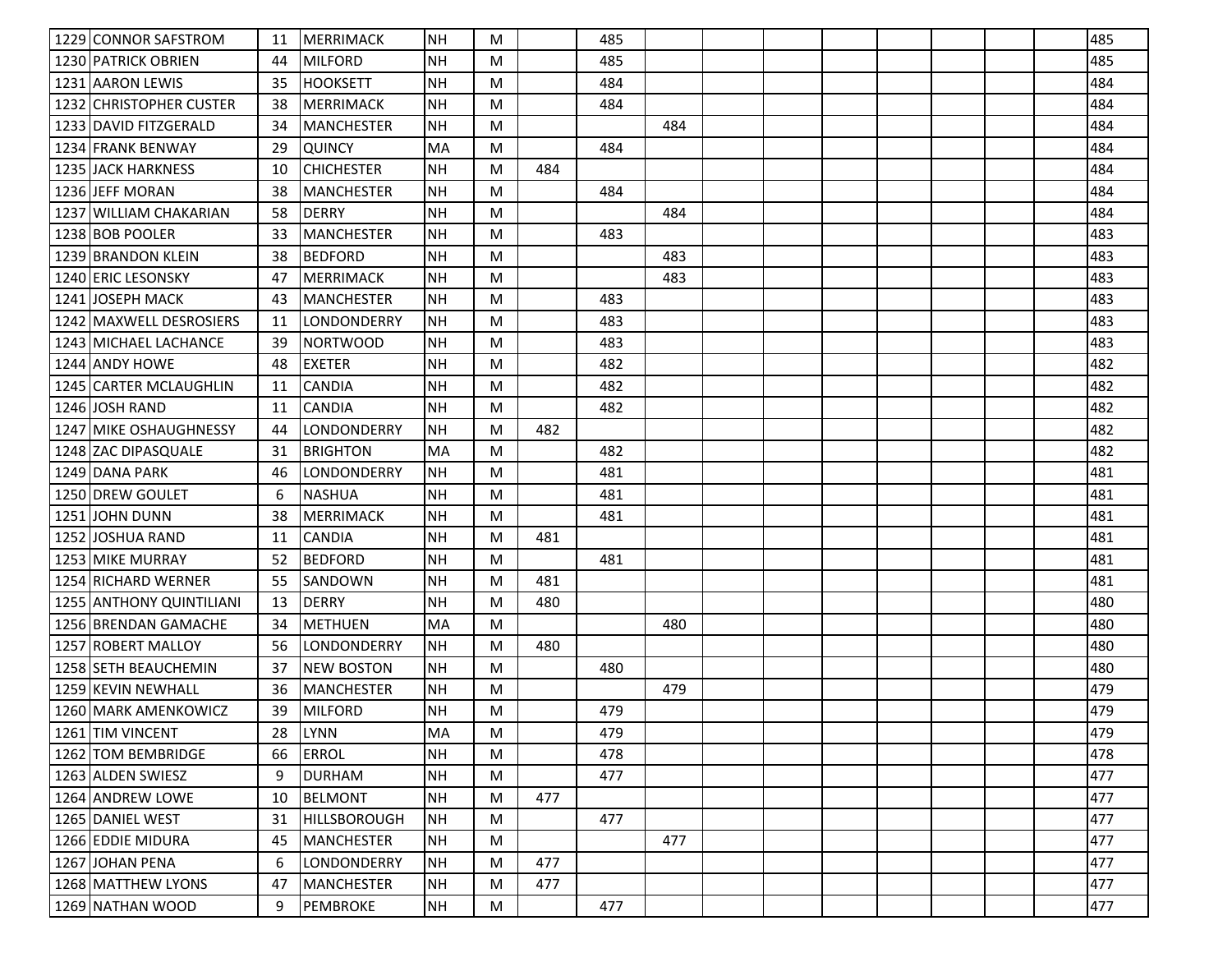| 1270 TIMOTHY PAULDING        | 23 | <b>NASHUA</b>       | <b>NH</b> | M |     | 477 |     |  |  |  | 477 |
|------------------------------|----|---------------------|-----------|---|-----|-----|-----|--|--|--|-----|
| 1271 ROBERT CONSTANTINO      | 32 | <b>WINDHAM</b>      | ΝH        | M |     | 475 |     |  |  |  | 475 |
| 1272 TRAVIS CUSHMAN          | 28 | <b>FRANKLIN</b>     | <b>NH</b> | M |     | 474 |     |  |  |  | 474 |
| 1273 MICHAEL BIRCH           | 47 | <b>EPSOM</b>        | <b>NH</b> | M |     |     | 473 |  |  |  | 473 |
| 1274 OLIN BLUE               | 27 | <b>KITTERY</b>      | <b>ME</b> | M |     |     | 473 |  |  |  | 473 |
| 1275 RUSSELL GREGOIRE        | 25 | <b>ALLSTON</b>      | MA        | M |     | 473 |     |  |  |  | 473 |
| 1276 BRIAN MCCORMICK         | 54 | <b>CHESTERFIELD</b> | <b>NH</b> | M |     | 472 |     |  |  |  | 472 |
| 1277 JACK ANNON              | 15 | <b>CONCORD</b>      | <b>NH</b> | M |     | 472 |     |  |  |  | 472 |
| 1278 JEFF MOYNIHAN           | 35 | <b>MANCHESTER</b>   | <b>NH</b> | M |     | 472 |     |  |  |  | 472 |
| 1279 PAUL YANKOWSKAS         | 55 | LONDONDERRY         | <b>NH</b> | M | 472 |     |     |  |  |  | 472 |
| 1280 RICH BULOW              | 48 | <b>MERRIMACK</b>    | <b>NH</b> | M |     | 472 |     |  |  |  | 472 |
| 1281 RYAN IVESTER            | 10 | <b>MERRIMACK</b>    | <b>NH</b> | M |     | 472 |     |  |  |  | 472 |
| 1282 SCOTT CLEGG             | 42 | LONDONDERRY         | <b>NH</b> | M | 472 |     |     |  |  |  | 472 |
| 1283 DANIEL FRATKIN          | 52 | LITCHFIELD          | <b>NH</b> | M |     | 471 |     |  |  |  | 471 |
| 1284 SEAN CLEGG              | 7  | <b>LONDONDERRY</b>  | <b>NH</b> | M | 471 |     |     |  |  |  | 471 |
| 1285 DAVID SCARPINO          | 24 | <b>MERRIMACK</b>    | ΝH        | M |     | 469 |     |  |  |  | 469 |
| 1286 ERIC KESTER             | 41 | LONDONDERRY         | <b>NH</b> | M |     | 469 |     |  |  |  | 469 |
| 1287 MICHAEL DUMPELFELD      | 46 | <b>HALIFAX</b>      | <b>MA</b> | M |     | 469 |     |  |  |  | 469 |
| 1288 NEAL IVESTER            | 39 | <b>MERRIMACK</b>    | <b>NH</b> | M |     | 469 |     |  |  |  | 469 |
| 1289 SHON HALEY              | 38 | LITCHFIELD          | <b>NH</b> | M |     |     | 469 |  |  |  | 469 |
| 1290 JEREMY LENOX            | -7 | <b>MUNSONVILLE</b>  | <b>NH</b> | M | 468 |     |     |  |  |  | 468 |
| 1291 JON TWISS               | 53 | <b>DERRY</b>        | <b>NH</b> | M |     | 468 |     |  |  |  | 468 |
| 1292 PHILIP GAFFEY           | 42 | PEPPERELL           | MA        | M |     |     | 468 |  |  |  | 468 |
| 1293 ROY ROBERTS             | 54 | <b>BELMONT</b>      | <b>NH</b> | M |     |     | 468 |  |  |  | 468 |
| 1294 AUSTIN RUSH             | 32 | <b>MANCHESTER</b>   | <b>NH</b> | M |     |     | 467 |  |  |  | 467 |
| 1295 DAVID WAITE             | 44 | <b>PITTSFIELD</b>   | <b>NH</b> | M |     | 467 |     |  |  |  | 467 |
| 1296 FITZDAWGHER FITZPATRICK | 49 | <b>GOFFSTOWN</b>    | <b>NH</b> | M |     | 467 |     |  |  |  | 467 |
| 1297 KEVIN SKARUPA           | 41 | <b>MERRIMACK</b>    | <b>NH</b> | M |     |     | 467 |  |  |  | 467 |
| 1298 JOHN MATTE              | 40 | <b>MERRIMACK</b>    | <b>NH</b> | M |     | 466 |     |  |  |  | 466 |
| 1299 MICHAEL CURLEY          | 55 | <b>EPPING</b>       | <b>NH</b> | M |     | 466 |     |  |  |  | 466 |
| 1300 SCOTT ROBINSON          | 51 | <b>MERRIMACK</b>    | <b>NH</b> | M |     | 466 |     |  |  |  | 466 |
| 1301 DANIEL WEBBER           | 27 | <b>MANCHESTER</b>   | <b>NH</b> | M |     |     | 465 |  |  |  | 465 |
| 1302 ERIC ROBERTSON          | 49 | <b>TILTON</b>       | NH        | M |     | 465 |     |  |  |  | 465 |
| 1303 ANDY VAILLANCOURT       | 52 | <b>MANCHESTER</b>   | <b>NH</b> | M |     |     | 464 |  |  |  | 464 |
| 1304 CHRIS TOMPKINS          | 32 | <b>CANDIA</b>       | <b>NH</b> | M |     | 464 |     |  |  |  | 464 |
| 1305 COLIN MCANINCH          | 9  | <b>BRADFORD</b>     | <b>MA</b> | M |     | 464 |     |  |  |  | 464 |
| 1306 ELDON BURKINSHAW        | 74 | LONDONDERRY         | <b>NH</b> | M | 464 |     |     |  |  |  | 464 |
| 1307 MICHAEL PALMER          | 40 | <b>DEERING</b>      | <b>NH</b> | M |     | 464 |     |  |  |  | 464 |
| 1308 TODD MUNNIS             | 34 | <b>MERRIMACK</b>    | <b>NH</b> | M |     | 464 |     |  |  |  | 464 |
| 1309 BRODIE REEVES           | 7  | <b>GOFFSTOWN</b>    | <b>NH</b> | M |     | 463 |     |  |  |  | 463 |
| 1310 DAVID BELIVEAU          | 44 | <b>GOFFSTOWN</b>    | <b>NH</b> | M | 463 |     |     |  |  |  | 463 |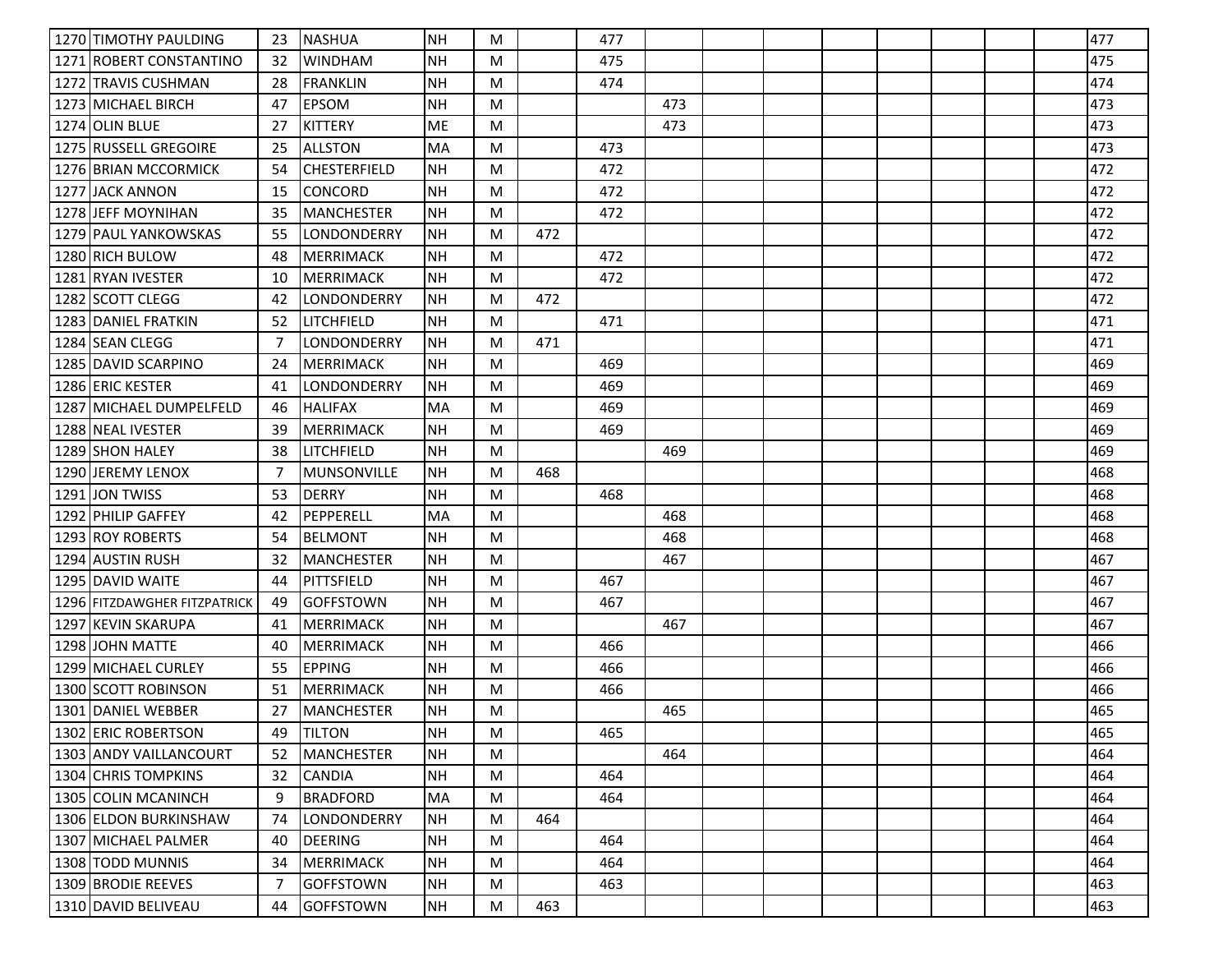| 1311 GUY VAILLANCOURT  | 51 | <b>MANCHESTER</b>     | NΗ        | M |     |     | 463 |  |  |  | 463 |
|------------------------|----|-----------------------|-----------|---|-----|-----|-----|--|--|--|-----|
| 1312 MARK TULECKE      | 44 | <b>BOXFORD</b>        | MA        | M |     |     | 463 |  |  |  | 463 |
| 1313 DAVE PELLETIER    | 42 | <b>GOFFSTOWN</b>      | <b>NH</b> | M |     | 462 |     |  |  |  | 462 |
| 1314 JAMES GANLEY      | 38 | <b>GARDNER</b>        | MA        | M |     | 462 |     |  |  |  | 462 |
| 1315 LEE GOUPIL        | 38 | <b>MANCHESTER</b>     | <b>NH</b> | M |     |     | 462 |  |  |  | 462 |
| 1316 MICHAEL DONOHUE   | 36 | <b>RAYMOND</b>        | NΗ        | M |     | 462 |     |  |  |  | 462 |
| 1317 MYLES NICOLAY     | 11 | <b>MELVIN VILLAGE</b> | <b>NH</b> | M |     | 462 |     |  |  |  | 462 |
| 1318 SEAN BUTLER       | 31 | <b>BRIGHTON</b>       | MA        | M |     |     | 462 |  |  |  | 462 |
| 1319 BILL BOLTER       | 57 | <b>WEYMOUTH</b>       | MA        | M |     | 461 |     |  |  |  | 461 |
| 1320 DAVID SMITH       | 44 | <b>GOFFSTOWN</b>      | <b>NH</b> | M |     | 461 |     |  |  |  | 461 |
| 1321 STEVE SOUCY       | 44 | <b>MERRIMACK</b>      | <b>NH</b> | M |     |     | 461 |  |  |  | 461 |
| 1322 RAYMOND FONTAINE  | 38 | <b>DERRY</b>          | <b>NH</b> | M | 460 |     |     |  |  |  | 460 |
| 1323 CJ MACINNIS       | 9  | LONDONDERRY           | <b>NH</b> | M |     | 459 |     |  |  |  | 459 |
| 1324 COLIN LYNCH       | -7 | <b>MANCHESTER</b>     | <b>NH</b> | M |     | 459 |     |  |  |  | 459 |
| 1325 COLIN MACINNIS    | 42 | LONDONDERRY           | <b>NH</b> | M |     | 459 |     |  |  |  | 459 |
| 1326 JAMIE REYNOLDS    | 40 | LITCHFIELD            | NΗ        | M | 459 |     |     |  |  |  | 459 |
| 1327 JIM PALMER        | 54 | <b>HUDSON</b>         | <b>NH</b> | M |     |     | 459 |  |  |  | 459 |
| 1328 MATTHEW KLEIN     | 42 | LITCHFIELD            | <b>NH</b> | M |     | 459 |     |  |  |  | 459 |
| 1329 RICHARD CALLAHAN  | 39 | <b>MERRIMACK</b>      | NΗ        | M |     | 459 |     |  |  |  | 459 |
| 1330 TIM LYNCH         | 42 | <b>MANCHESTER</b>     | NΗ        | M |     | 459 |     |  |  |  | 459 |
| 1331 WALTER BRONK      | 40 | LOWELL                | MA        | M | 459 |     |     |  |  |  | 459 |
| 1332 DAVID BESSETTE    | 44 | <b>MILFORD</b>        | <b>NH</b> | M |     | 458 |     |  |  |  | 458 |
| 1333 EJ THOMPSON       | 47 | <b>NASHUA</b>         | <b>NH</b> | M |     | 458 |     |  |  |  | 458 |
| 1334 PAUL ODONNELL     | 41 | <b>BEDFORD</b>        | <b>NH</b> | M |     | 458 |     |  |  |  | 458 |
| 1335 CHRISTOPHER WRENN | 44 | <b>MANCHESTER</b>     | <b>NH</b> | M |     | 457 |     |  |  |  | 457 |
| 1336 ETHAN LAROCHELLE  | 9  | <b>MANCHESTER</b>     | NΗ        | M |     | 457 |     |  |  |  | 457 |
| 1337 JARED BARTON      | 12 | LONDONDERRY           | <b>NH</b> | M | 457 |     |     |  |  |  | 457 |
| 1338 MARK SKLADONY     | 50 | <b>MANCHESTER</b>     | <b>NH</b> | M |     | 457 |     |  |  |  | 457 |
| 1339 MATT LAROCHELLE   | 33 | <b>MANCHESTER</b>     | <b>NH</b> | M |     | 457 |     |  |  |  | 457 |
| 1340 BRUCE EDWARDS     | 56 | <b>BRADFORD</b>       | <b>NH</b> | M |     |     | 456 |  |  |  | 456 |
| 1341 DEVIN KINNEEN     | 49 | SALEM                 | <b>NH</b> | M |     | 456 |     |  |  |  | 456 |
| 1342 JOHN PANNY        | 57 | <b>NASHUA</b>         | NΗ        | M |     | 456 |     |  |  |  | 456 |
| 1343 PAUL FLEMING      | 54 | MANCHESTER            | NH        | M |     |     | 456 |  |  |  | 456 |
| 1344 PHILIP CARBONE    | 60 | LONDONDERRY           | <b>NH</b> | M | 456 |     |     |  |  |  | 456 |
| 1345 BRIAN CARMODY     | 33 | PEABODY               | MA        | M |     | 455 |     |  |  |  | 455 |
| 1346 MICHAEL CLELAND   | 31 | <b>BEDFORD</b>        | <b>NH</b> | M |     | 455 |     |  |  |  | 455 |
| 1347 NICK MONAHAN      | 31 | <b>MANCHESTER</b>     | <b>NH</b> | M |     | 455 |     |  |  |  | 455 |
| 1348 WALTER LIPIRA     | 41 | RAYMOND               | <b>NH</b> | M |     |     | 455 |  |  |  | 455 |
| 1349 JOSEPH PHILLIPS   | 60 | <b>NORWICH</b>        | VT        | M | 454 |     |     |  |  |  | 454 |
| 1350 NOAH KEPPLE       | 11 | LITCHFIELD            | <b>NH</b> | M |     | 454 |     |  |  |  | 454 |
| 1351 TODD KEPPLE       | 40 | LITCHFIELD            | NH        | M |     | 454 |     |  |  |  | 454 |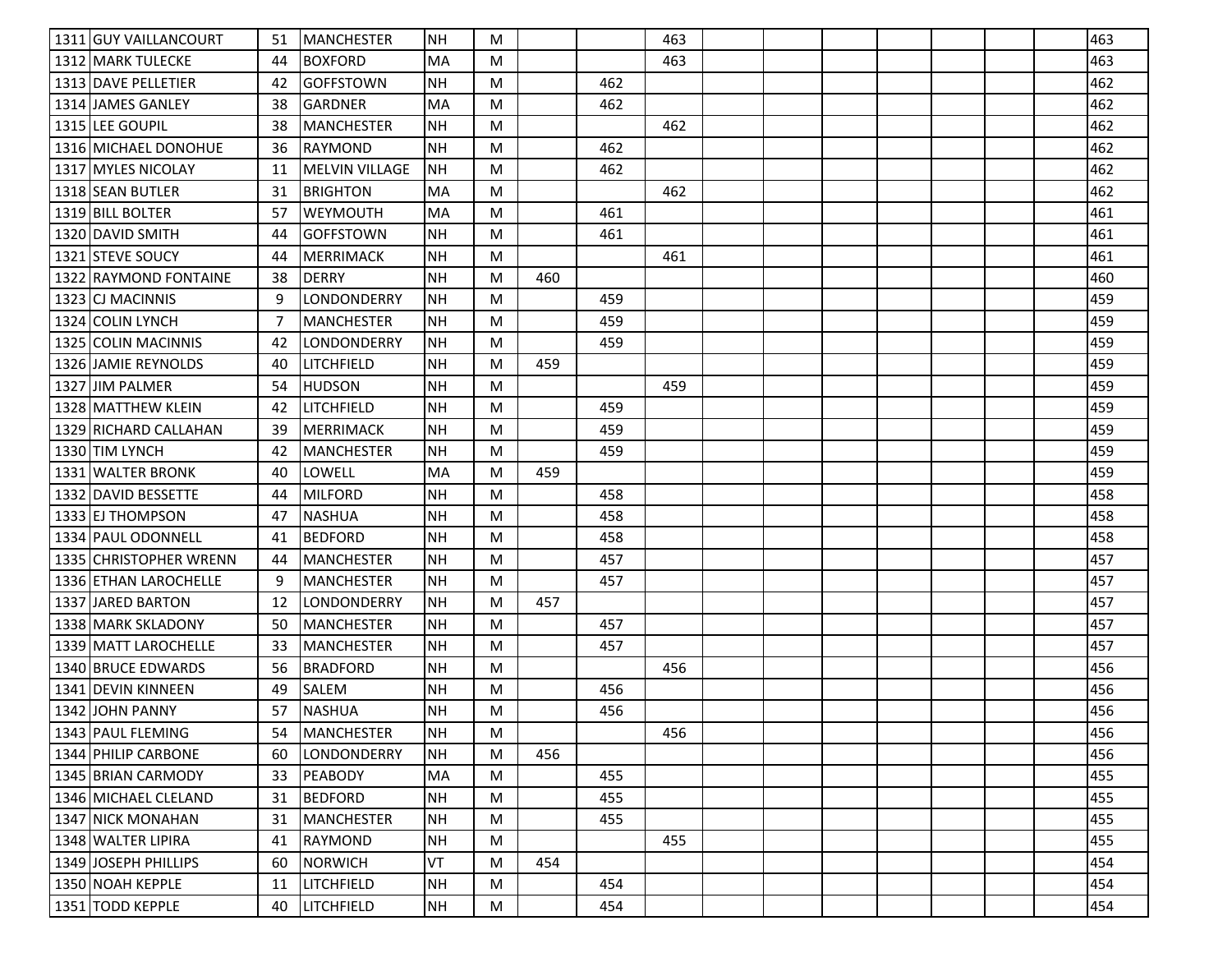| 1352 CONNOR LARKIN     | 20 | NOTTINGHAM             | <b>NH</b>  | M |     |     | 453 |  |  |  | 453 |
|------------------------|----|------------------------|------------|---|-----|-----|-----|--|--|--|-----|
| 1353 RICKY MICHLIK III | 28 | LONDONDERRY            | <b>NH</b>  | M |     | 453 |     |  |  |  | 453 |
| 1354 JASON PROVENCHER  | 11 | <b>MERRIMACK</b>       | <b>NH</b>  | M |     | 452 |     |  |  |  | 452 |
| 1355 PHIL PARCELL JR   | 28 | <b>NASHUA</b>          | <b>NH</b>  | M |     | 452 |     |  |  |  | 452 |
| 1356 CARTER SHERMAN    | 11 | <b>MERRIMACK</b>       | <b>NH</b>  | M |     | 451 |     |  |  |  | 451 |
| 1357 DAN VALERI        | 45 | <b>BEDFORD</b>         | <b>NH</b>  | M |     | 451 |     |  |  |  | 451 |
| 1358 DEVIN HARTLEY     | 10 | <b>CTR. BARNSTEAD</b>  | <b>INH</b> | M | 451 |     |     |  |  |  | 451 |
| 1359 JEFF RICK         | 35 | <b>BEDFORD</b>         | <b>NH</b>  | M |     | 451 |     |  |  |  | 451 |
| 1360 STEVEN MCGONIGLE  | 12 | <b>HOOKSETT</b>        | <b>NH</b>  | M |     | 451 |     |  |  |  | 451 |
| 1361 BILL SHERMAN      | 43 | MERRIMACK              | <b>NH</b>  | M |     | 450 |     |  |  |  | 450 |
| 1362 DREW DOUGHTY      | 9  | <b>BEDFORD</b>         | <b>NH</b>  | M | 450 |     |     |  |  |  | 450 |
| 1363 JONATHAN DUMAS    | 37 | <b>RYE</b>             | <b>NH</b>  | M |     | 450 |     |  |  |  | 450 |
| 1364 ROBERT CHABOT     | 56 | <b>DERRY</b>           | <b>NH</b>  | M | 450 |     |     |  |  |  | 450 |
| 1365 ALEX SCARELLI     | 25 | <b>DERRY</b>           | <b>NH</b>  | M |     | 449 |     |  |  |  | 449 |
| 1366 MICHAEL VAN NORT  | 40 | <b>NEW YORK</b>        | <b>NY</b>  | M |     |     | 449 |  |  |  | 449 |
| 1367   PATRICK WALSH   | 13 | <b>MANCHESTER</b>      | <b>NH</b>  | M |     | 449 |     |  |  |  | 449 |
| 1368 TIMOTHY BACKUS    | 41 | <b>RAYMOND</b>         | <b>NH</b>  | M |     | 449 |     |  |  |  | 449 |
| 1369 BRENNAN PELLETIER | 7  | <b>GOFFSTOWN</b>       | NH         | M |     | 448 |     |  |  |  | 448 |
| 1370 RYAN BURKE        | 21 | <b>NEW BOSTON</b>      | <b>NH</b>  | M |     | 448 |     |  |  |  | 448 |
| 1371 SHAUN MCFADDEN    | 34 | <b>MERRIMACK</b>       | <b>NH</b>  | M |     | 448 |     |  |  |  | 448 |
| 1372 STEPHEN ISABELLE  | 55 | <b>CANDIA</b>          | <b>NH</b>  | M | 448 |     |     |  |  |  | 448 |
| 1373 SYDNEY COX        | 35 | <b>METHUEN</b>         | MA         | M |     |     | 448 |  |  |  | 448 |
| 1374 THOMAS DEVOS      | 49 | <b>HOOKSETT</b>        | ΝH         | M | 448 |     |     |  |  |  | 448 |
| 1375 J.J. MORAN        | 18 | <b>MANCHESTER</b>      | NH         | M |     | 447 |     |  |  |  | 447 |
| 1376 JOSEPH STURM      | 26 | <b>MANCHESTER</b>      | <b>NH</b>  | M |     | 447 |     |  |  |  | 447 |
| 1377   MICHAEL KINNEEN | 56 | <b>BRAINTREE</b>       | <b>MA</b>  | M |     | 447 |     |  |  |  | 447 |
| 1378 SEAN CURRAN       | 51 | <b>MANCHESTER</b>      | <b>NH</b>  | M |     | 447 |     |  |  |  | 447 |
| 1379 TOM DICKSON       | 53 | <b>MANCHESTER</b>      | <b>NH</b>  | M |     | 447 |     |  |  |  | 447 |
| 1380 WILLIAM DISCO     | 43 | <b>MANCHESTER</b>      | <b>NH</b>  | M |     |     | 447 |  |  |  | 447 |
| 1381 JIM KELLY         | 57 | <b>NOTTINGHAM</b>      | <b>NH</b>  | M |     | 446 |     |  |  |  | 446 |
| 1382 ADAM HALL         | 35 | PORTSMOUTH             | <b>NH</b>  | M |     | 445 |     |  |  |  | 445 |
| 1383 JACKSON DICKSON   | 10 | <b>BEDFORD</b>         | <b>NH</b>  | M | 445 |     |     |  |  |  | 445 |
| 1384 JAMES MULHOLLAND  | 53 | <b>MANCHESTER</b>      | <b>INH</b> | M |     |     | 445 |  |  |  | 445 |
| 1385 NATE BIRON        | 8  | <b>MANCHESTER</b>      | <b>NH</b>  | M |     | 445 |     |  |  |  | 445 |
| 1386 GREG TRIBOU       | 34 | <b>MERRIMACK</b>       | <b>NH</b>  | M |     |     | 444 |  |  |  | 444 |
| 1387 MIKE NICOLAY      | 47 | <b>MELVIN VILLAGE</b>  | NH         | M |     | 444 |     |  |  |  | 444 |
| 1388 ALEXANDER SMITH   | 41 | LONDONDERRY            | NH         | M | 443 |     |     |  |  |  | 443 |
| 1389 ROBERT NOLET      | 35 | <b>MERRIMACK</b>       | NH         | M |     | 443 |     |  |  |  | 443 |
| 1390 JORDAN LEWIS      | 13 | <b>GOFFSTOWN</b>       | NH         | M |     | 441 |     |  |  |  | 441 |
| 1391 THOMAS CARR       | 38 | <b>HIGHLANDS RANCH</b> | Ico        | M | 441 |     |     |  |  |  | 441 |
| 1392 CARTER CHOQUETTE  | 7  | <b>CANDIA</b>          | NH         | M | 439 |     |     |  |  |  | 439 |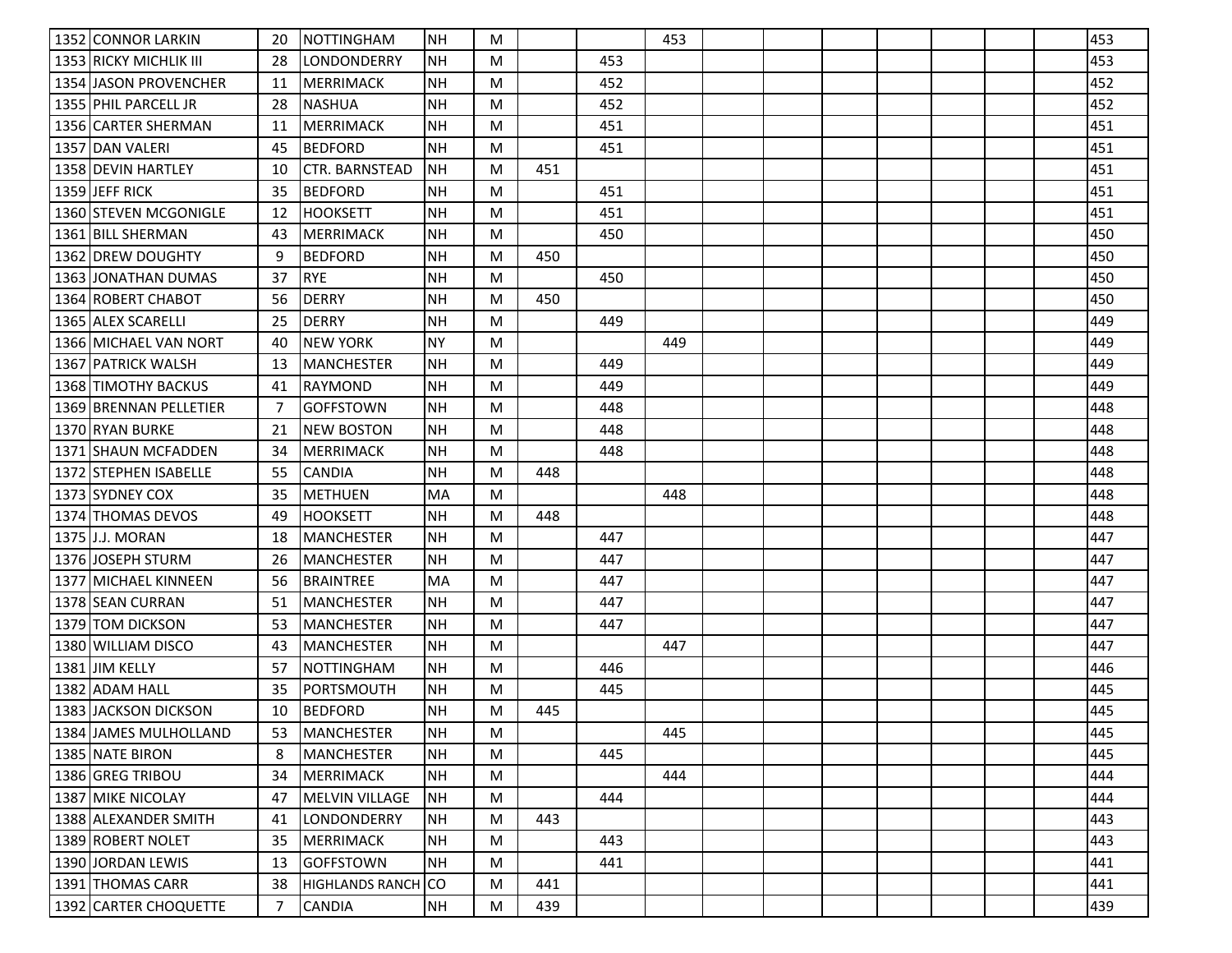| 1393 JACK FORREST          | 9              | <b>BEDFORD</b>         | <b>NH</b> | M |     | 439 |     |  |  |  | 439 |
|----------------------------|----------------|------------------------|-----------|---|-----|-----|-----|--|--|--|-----|
| 1394 KEVIN YOUNG           | 62             | <b>DERRY</b>           | <b>NH</b> | M | 439 |     |     |  |  |  | 439 |
| 1395 PATRICK SHEVCHIK      | 10             | <b>MANCHESTER</b>      | <b>NH</b> | M |     | 439 |     |  |  |  | 439 |
| 1396 PHIL PARKER           | 41             | ICANDIA                | <b>NH</b> | M |     | 439 |     |  |  |  | 439 |
| 1397 ROGER GOSSELIN        | 72             | <b>MANCHESTER</b>      | <b>NH</b> | M | 439 |     |     |  |  |  | 439 |
| 1398 ARTHUR DICKERMAN      | 47             | <b>WEBSTER</b>         | <b>NH</b> | M |     | 438 |     |  |  |  | 438 |
| 1399 CHARLES MORGANSON     | 66             | DERRY                  | <b>NH</b> | M | 438 |     |     |  |  |  | 438 |
| 1400 ELIJAH NIEMIEC        | 17             | <b>MANCHESTER</b>      | <b>NH</b> | M |     | 438 |     |  |  |  | 438 |
| 1401 JJAXSON WHITEHEAD     | 9              | <b>BEDFORD</b>         | <b>NH</b> | M |     | 438 |     |  |  |  | 438 |
| 1402 BRIAN SEYMOUR         | 54             | <b>MERRIMACK</b>       | <b>NH</b> | M |     |     | 437 |  |  |  | 437 |
| 1403 KEITH LIMA            | 37             | LOWELL                 | <b>MA</b> | M |     | 437 |     |  |  |  | 437 |
| 1404 MARLON HEDDERICK      | 40             | <b>CONCORD</b>         | <b>NH</b> | M | 437 |     |     |  |  |  | 437 |
| 1405 IMATTHEW BRANCO       | 6              | <b>HUDSON</b>          | NΗ        | M |     | 437 |     |  |  |  | 437 |
| 1406 T.J. SHAUGHNESSY      | 59             | <b>MANCHESTER</b>      | <b>NH</b> | M |     |     | 437 |  |  |  | 437 |
| 1407 TOM CARR              | 38             | <b>HIGHLANDS RANCH</b> | CO        | M |     | 437 |     |  |  |  | 437 |
| 1408 AIDAN DENNIS          | 10             | <b>HOOKSETT</b>        | NΗ        | M | 436 |     |     |  |  |  | 436 |
| 1409 BRANDON BROWN         | 8              | <b>NOTTINGHAM</b>      | <b>NH</b> | M |     | 436 |     |  |  |  | 436 |
| 1410 FRED NEWTON           | 44             | ROCHESTER              | NH        | M |     | 436 |     |  |  |  | 436 |
| <b>1411 JAKE TEWKSBURY</b> | 10             | <b>MERRIMACK</b>       | <b>NH</b> | M |     | 436 |     |  |  |  | 436 |
| 1412 JEFFREY PARSONS       | 49             | <b>BEDFORD</b>         | <b>NH</b> | M |     | 436 |     |  |  |  | 436 |
| 1413 ZACHARY RIVET         | 8              | <b>HOOKSETT</b>        | <b>NH</b> | M | 436 |     |     |  |  |  | 436 |
| 1414 JAMES LOVERING SR.    | 61             | <b>FRANKLIN</b>        | <b>NH</b> | M |     | 435 |     |  |  |  | 435 |
| 1415 IKEVIN CONNORS        | 49             | <b>MANCHESTER</b>      | <b>NH</b> | M |     | 435 |     |  |  |  | 435 |
| 1416 LAWRENCE FORD         | 67             | PLYMOUTH               | <b>MA</b> | M |     | 435 |     |  |  |  | 435 |
| 1417 DANA GOULET           | 35             | <b>NASHUA</b>          | <b>NH</b> | M |     | 434 |     |  |  |  | 434 |
| 1418 JJIMMY GRIFFIN        | 9              | LONDONDERRY            | <b>NH</b> | M | 433 |     |     |  |  |  | 433 |
| 1419 JOSEPH BRANCO JR      | 37             | HUDSON                 | NΗ        | M |     | 433 |     |  |  |  | 433 |
| 1420 XAVIER MOREL          | 14             | <b>NEW BOSTON</b>      | <b>NH</b> | M |     | 433 |     |  |  |  | 433 |
| 1421 IDON WINN             | 72             | <b>NASHUA</b>          | <b>NH</b> | M |     | 432 |     |  |  |  | 432 |
| 1422 IJACK DAMBACH         | 7              | <b>HOOKSETT</b>        | <b>NH</b> | M |     | 432 |     |  |  |  | 432 |
| 1423 JK DAMBACH            | 42             | <b>BEDFORD</b>         | <b>NH</b> | M |     | 432 |     |  |  |  | 432 |
| 1424 ROBINSON JUAREZ       | 40             | <b>CHELSEA</b>         | <b>MA</b> | M |     |     | 432 |  |  |  | 432 |
| 1425 SCOTT STIMPERT        | 54             | AMHERST                | <b>NH</b> | M |     |     | 432 |  |  |  | 432 |
| 1426 TYLER DAMBACH         | $\overline{7}$ | <b>BEDFORD</b>         | <b>NH</b> | M |     | 432 |     |  |  |  | 432 |
| 1427 BRUCE RAWNSLEY        | 8              | CENTER BARNSTEAD NH    |           | M |     | 431 |     |  |  |  | 431 |
| 1428 KRISTIAN BURNHAM      | 42             | <b>BOW</b>             | <b>NH</b> | M |     | 431 |     |  |  |  | 431 |
| 1429 RJ FAUST              | 6              | <b>RAYMOND</b>         | <b>NH</b> | M | 431 |     |     |  |  |  | 431 |
| 1430 JOE GRIFFIN           | 33             | <b>LONDONDERRY</b>     | NH        | M | 430 |     |     |  |  |  | 430 |
| 1431 TREVOR WERNER         | 13             | <b>DERRY</b>           | <b>NH</b> | M | 430 |     |     |  |  |  | 430 |
| 1432 CHIP SULLIVAN         | 47             | <b>BRENTWOOD</b>       | NH        | M | 429 |     |     |  |  |  | 429 |
| 1433 CHRISTIAN PAYAN       | 18             | <b>HOOKSETT</b>        | NH        | M |     | 429 |     |  |  |  | 429 |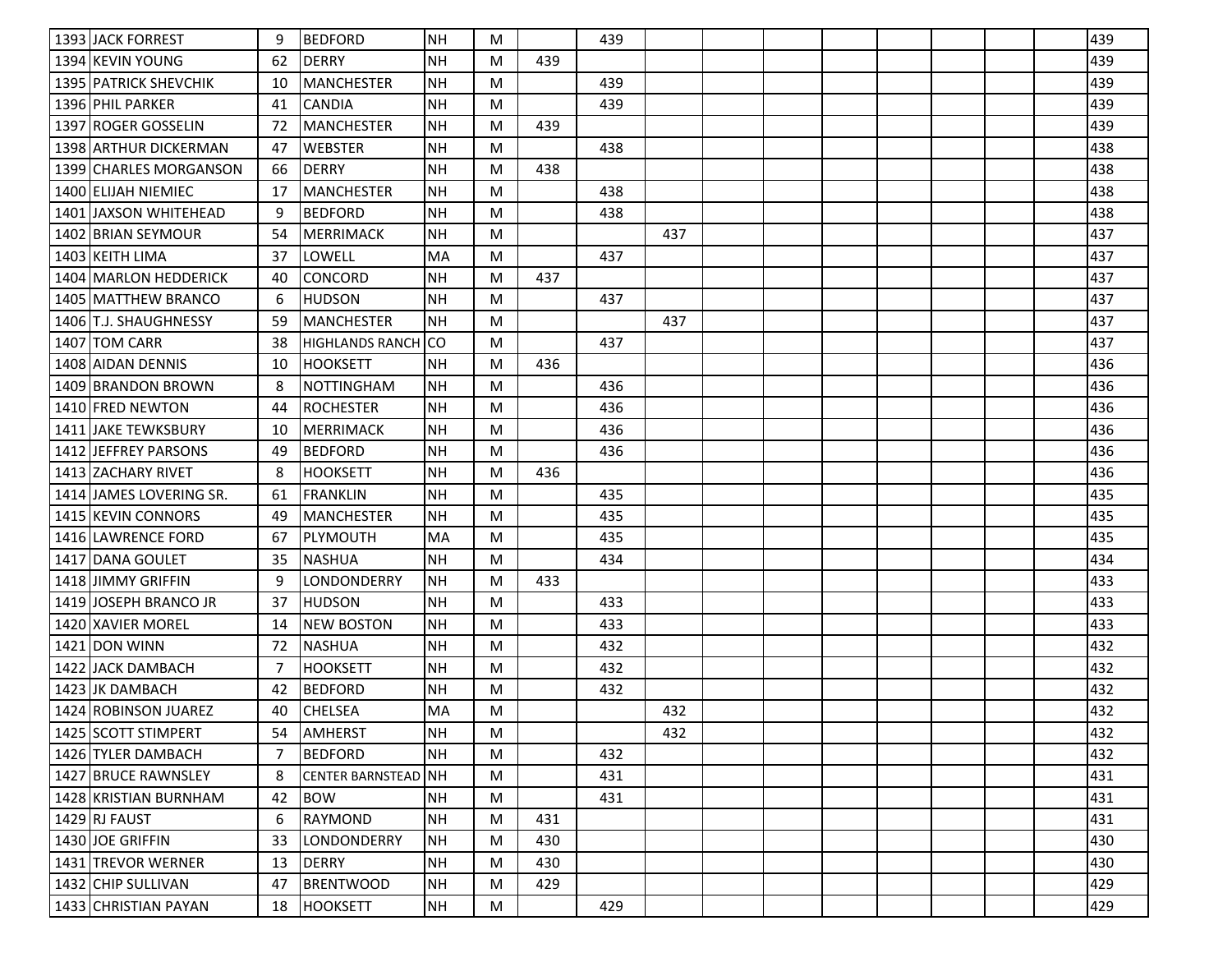| 1434 DAN ROOT                | 41 | LONDONDERRY       | <b>NH</b> | M |     | 429 |     |  |  |  | 429 |
|------------------------------|----|-------------------|-----------|---|-----|-----|-----|--|--|--|-----|
| 1435 MICHAEL ERICSSON        | 40 | <b>MANCHESTER</b> | NΗ        | M |     | 429 |     |  |  |  | 429 |
| 1436 CHARLIE BLACKWELL       | 37 | <b>MELROSE</b>    | MA        | M | 428 |     |     |  |  |  | 428 |
| 1437 JACKSON SOUTHER         | 4  | <b>HANOVER</b>    | <b>NH</b> | M | 428 |     |     |  |  |  | 428 |
| 1438 JOHN SOUTHER            | 36 | <b>HANOVER</b>    | <b>NH</b> | M | 428 |     |     |  |  |  | 428 |
| 1439 JDAN LEONE              | 39 | LONDONDERRY       | <b>NH</b> | M | 427 |     |     |  |  |  | 427 |
| 1440 JAMES GRIFFIN           | 62 | LONDONDERRY       | NH        | M | 427 |     |     |  |  |  | 427 |
| 1441 ROBERT GREATOREX        | 43 | SALEM             | <b>NH</b> | M | 427 |     |     |  |  |  | 427 |
| 1442 WILL SMITH              | 8  | <b>ARLINGTON</b>  | <b>MA</b> | M | 427 |     |     |  |  |  | 427 |
| 1443 WILLIAM GOULD           | 46 | <b>MANCHESTER</b> | <b>NH</b> | M |     | 427 |     |  |  |  | 427 |
| 1444 ERIK OLSEN              | 38 | <b>AUBURN</b>     | <b>NH</b> | M |     | 426 |     |  |  |  | 426 |
| 1445 JIM BYRNE               | 42 | LONDONDERRY       | <b>NH</b> | M |     | 426 |     |  |  |  | 426 |
| 1446 BEN BERUBE              | 8  | <b>BOW</b>        | NΗ        | M |     | 425 |     |  |  |  | 425 |
| 1447 EVAN DUGAS              | 9  | LONDONDERRY       | <b>NH</b> | M | 425 |     |     |  |  |  | 425 |
| 1448 COLE SEVIN              | 7  | LONDONDERRY       | <b>NH</b> | M | 424 |     |     |  |  |  | 424 |
| 1449 LINCOLN JOHNSON         | 0  | <b>GOFFSTOWN</b>  | <b>NH</b> | M |     | 423 |     |  |  |  | 423 |
| 1450 ALAN KIRKWOOD           | 52 | <b>WESTFORD</b>   | <b>MA</b> | M |     |     | 422 |  |  |  | 422 |
| 1451 JIM ABBOTT              | 47 | MANCHESTER        | NH        | M | 422 |     |     |  |  |  | 422 |
| <b>1452 LOUIS ROSENTHALL</b> | 66 | <b>CONCORD</b>    | <b>NH</b> | M |     | 422 |     |  |  |  | 422 |
| 1453 MICHAEL DVORAK          | 51 | LONDONDERRY       | <b>NH</b> | M | 422 |     |     |  |  |  | 422 |
| 1454 ROBERT SO               | 34 | <b>NASHUA</b>     | <b>NH</b> | M |     |     | 422 |  |  |  | 422 |
| 1455 CHAD TANGUAY            | 41 | <b>AMHERST</b>    | <b>NH</b> | M |     | 421 |     |  |  |  | 421 |
| 1456 JASON GABRIEL           | 30 | <b>MERRIMACK</b>  | <b>NH</b> | M |     | 420 |     |  |  |  | 420 |
| 1457 JEFF RICKS              | 38 | MERRIMACK         | NH        | M |     | 420 |     |  |  |  | 420 |
| 1458 JOHN LAMONDAY           | 51 | <b>NASHUA</b>     | <b>NH</b> | M |     | 420 |     |  |  |  | 420 |
| 1459 PAT GILLIS              | 21 | <b>AMHERST</b>    | <b>NH</b> | M | 420 |     |     |  |  |  | 420 |
| 1460 JJIM OJEMANN            | 52 | <b>SANDOWN</b>    | <b>NH</b> | M | 419 |     |     |  |  |  | 419 |
| 1461 RYAN WOOD               | 8  | <b>MANCHESTER</b> | <b>NH</b> | M | 419 |     |     |  |  |  | 419 |
| 1462 MIKE DVORAK             |    | LONDONDERRY       | <b>NH</b> | M |     | 418 |     |  |  |  | 418 |
| 1463 RICHARD OSHAUGHNESSY    | 76 | <b>SALEM</b>      | <b>NH</b> | M |     | 418 |     |  |  |  | 418 |
| 1464 CHRISTOPHER GIBBS       | 40 | <b>BEDFORD</b>    | <b>NH</b> | M |     | 417 |     |  |  |  | 417 |
| 1465 COREY GRANT             | 36 | LONDONDERRY       | <b>NH</b> | M |     | 417 |     |  |  |  | 417 |
| 1466 ELI GOUMAS              | 6  | <b>BEDFORD</b>    | <b>NH</b> | M |     | 417 |     |  |  |  | 417 |
| 1467 ADIN BROWN              | 7  | <b>LITCHFIELD</b> | <b>NH</b> | M | 416 |     |     |  |  |  | 416 |
| 1468 CONOR BATTELL           | 8  | <b>WHITMAN</b>    | <b>MA</b> | M | 416 |     |     |  |  |  | 416 |
| 1469 GARY SLOPER             | 36 | LONDONDERRY       | NH        | M | 416 |     |     |  |  |  | 416 |
| 1470 JUSTIN TETRAULT         | 33 | <b>MERRIMACK</b>  | NH        | M |     |     | 416 |  |  |  | 416 |
| 1471 MICHAEL HEBERT          | 30 | <b>MILFORD</b>    | <b>NH</b> | M |     |     | 416 |  |  |  | 416 |
| 1472 CRAIG LIGHT             | 26 | <b>CONCORD</b>    | <b>NH</b> | M |     | 415 |     |  |  |  | 415 |
| 1473 JOHN BATTELL            | 42 | <b>WHITMAN</b>    | MA        | M | 415 |     |     |  |  |  | 415 |
| 1474 JUSTIN MCLEAN           | 33 | <b>ARLINGTON</b>  | MA        | M |     | 415 |     |  |  |  | 415 |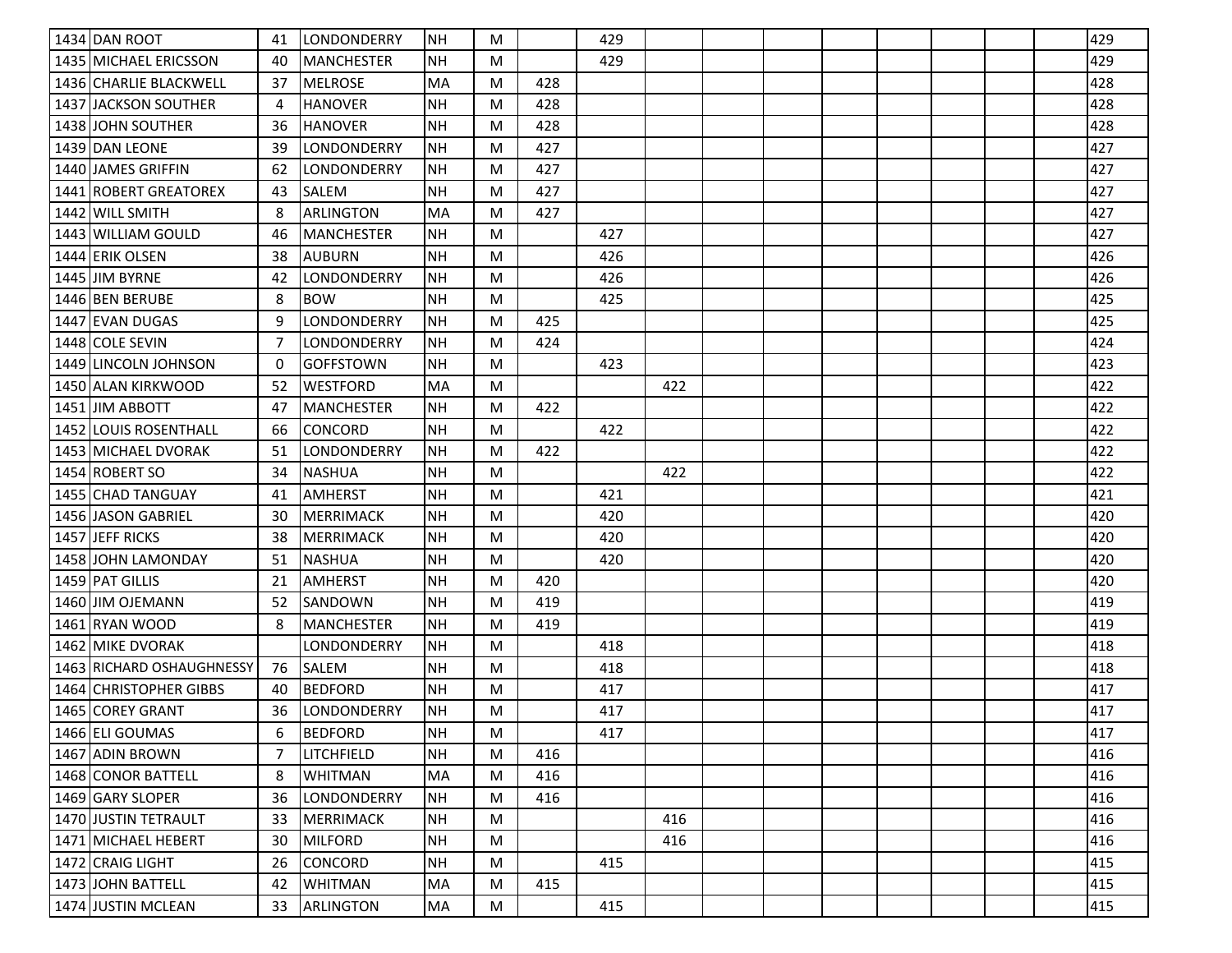| 1475 RON CARON          | 54 | <b>LITCHFIELD</b> | NH        | M |     | 415 |     |  |  |  | 415 |
|-------------------------|----|-------------------|-----------|---|-----|-----|-----|--|--|--|-----|
| 1476 DAVE RUSSELL       | 33 | <b>HAVERHILL</b>  | <b>MA</b> | M |     | 414 |     |  |  |  | 414 |
| 1477 JJOSEPH ADER       | 35 | <b>MERRIMACK</b>  | <b>NH</b> | M |     | 414 |     |  |  |  | 414 |
| 1478 KAYDEN DUCHANO     | 6  | <b>MERRIMACK</b>  | <b>NH</b> | M |     | 414 |     |  |  |  | 414 |
| 1479 KEVIN HODGE        | 59 | Ilitchfield       | <b>NH</b> | M | 414 |     |     |  |  |  | 414 |
| 1480 ROBERT SPELLMAN    | 47 | LITCHFIELD        | <b>NH</b> | M |     | 414 |     |  |  |  | 414 |
| 1481 SEAN MONROE        | 36 | <b>BEDFORD</b>    | <b>NH</b> | M |     | 414 |     |  |  |  | 414 |
| 1482 SUE PETERSON       | 54 | <b>MERRIMACK</b>  | <b>NH</b> | M |     |     | 414 |  |  |  | 414 |
| 1483 JJOHN JENKINS      | 30 | <b>MANCHESTER</b> | <b>NH</b> | M |     | 413 |     |  |  |  | 413 |
| 1484 MIKE BROWN         | 39 | LITCHFIELD        | <b>NH</b> | M | 413 |     |     |  |  |  | 413 |
| 1485 CHRIS CLEMENTE     | 49 | ANDOVER           | <b>MA</b> | M |     | 412 |     |  |  |  | 412 |
| 1486 DAVID BUCCHERI     | 44 | SALEM             | <b>NH</b> | M | 412 |     |     |  |  |  | 412 |
| 1487 DAVID ELLIOTT      | 33 | LITCHFIELD        | <b>NH</b> | M |     |     | 412 |  |  |  | 412 |
| 1488 JORDAN ELLIOTT     | 13 | LITCHFIELD        | <b>NH</b> | M |     |     | 412 |  |  |  | 412 |
| 1489 ADAM HENDERSON     | 6  | LONDONDERRY       | <b>NH</b> | M | 411 |     |     |  |  |  | 411 |
| 1490 GAVIN LINS         | 9  | <b>MANCHESTER</b> | <b>NH</b> | M |     | 411 |     |  |  |  | 411 |
| 1491 <b>PETER RIEZO</b> | 57 | LONDONDERRY       | <b>NH</b> | M | 411 |     |     |  |  |  | 411 |
| 1492 CADEN CARPENTER    | 9  | HOOKSETT          | <b>NH</b> | M |     | 410 |     |  |  |  | 410 |
| 1493 MICHAEL GOLDSTEIN  | 34 | MIL               | <b>NH</b> | M |     |     | 410 |  |  |  | 410 |
| 1494 TREY LINS          | 7  | <b>MANCHESTER</b> | <b>NH</b> | M |     | 410 |     |  |  |  | 410 |
| 1495 BENJAMIN FIFER     | 11 | <b>MANCHESTER</b> | <b>NH</b> | M | 409 |     |     |  |  |  | 409 |
| 1496 KEN HENDERSON      | 40 | <b>DANVILLE</b>   | NΗ        | M |     | 409 |     |  |  |  | 409 |
| 1497 STEVEN BOTANA      | 50 | <b>MANCHESTER</b> | <b>NH</b> | M |     | 409 |     |  |  |  | 409 |
| 1498 BRODEN MCCUNE      | 9  | <b>HOOKSETT</b>   | <b>NH</b> | M |     | 408 |     |  |  |  | 408 |
| 1499 JJAMES FELTON      | 59 | <b>HUDSON</b>     | <b>NH</b> | M |     | 408 |     |  |  |  | 408 |
| 1500 MARK BRIGHT        | 42 | <b>MANCHESTER</b> | <b>NH</b> | M |     | 408 |     |  |  |  | 408 |
| 1501   MATTHEW DAVIS    | 23 | PEMBROKE          | NH        | M |     | 408 |     |  |  |  | 408 |
| 1502 ANDREW MCDONNELL   | 40 | <b>MANCHESTER</b> | <b>NH</b> | M |     | 407 |     |  |  |  | 407 |
| 1503 JEFF DAVIS         | 30 | <b>PEMBROKE</b>   | <b>NH</b> | M |     | 407 |     |  |  |  | 407 |
| 1504 JON RUBIN          | 35 | <b>BEDFORD</b>    | <b>NH</b> | M | 407 |     |     |  |  |  | 407 |
| 1505 JOSHWA RYBCZYK     | 34 | <b>MANCHESTER</b> | <b>NH</b> | M |     | 407 |     |  |  |  | 407 |
| 1506 SCOTT LAMONT       | 48 | <b>BEDFORD</b>    | <b>NH</b> | M |     | 407 |     |  |  |  | 407 |
| 1507 SETH LAPORTE       | 6  | MERRIMACK         | <b>NH</b> | M |     | 407 |     |  |  |  | 407 |
| 1508 JACOB ARSENAULT    | 10 | <b>DERRY</b>      | <b>NH</b> | M |     | 406 |     |  |  |  | 406 |
| 1509 MICHAEL MORANTI    | 39 | <b>BEDFORD</b>    | <b>NH</b> | M |     | 406 |     |  |  |  | 406 |
| 1510 NICHOLAS CASALE    | 10 | <b>BEDFORD</b>    | <b>NH</b> | M | 406 |     |     |  |  |  | 406 |
| 1511 TODD KYLE          | 43 | <b>BEDFORD</b>    | <b>NH</b> | M |     | 405 |     |  |  |  | 405 |
| 1512 COLIN BRODEUR      | 10 | <b>MANCHESTER</b> | <b>NH</b> | M | 404 |     |     |  |  |  | 404 |
| 1513 COLIN CONNORS      | 9  | <b>MANCHESTER</b> | <b>NH</b> | M | 404 |     |     |  |  |  | 404 |
| 1514 ERIC VACHON        | 39 | LACONIA           | <b>NH</b> | M |     | 404 |     |  |  |  | 404 |
| 1515 KEN HODGKINS       | 41 | MANCHESTER        | NH        | M |     | 404 |     |  |  |  | 404 |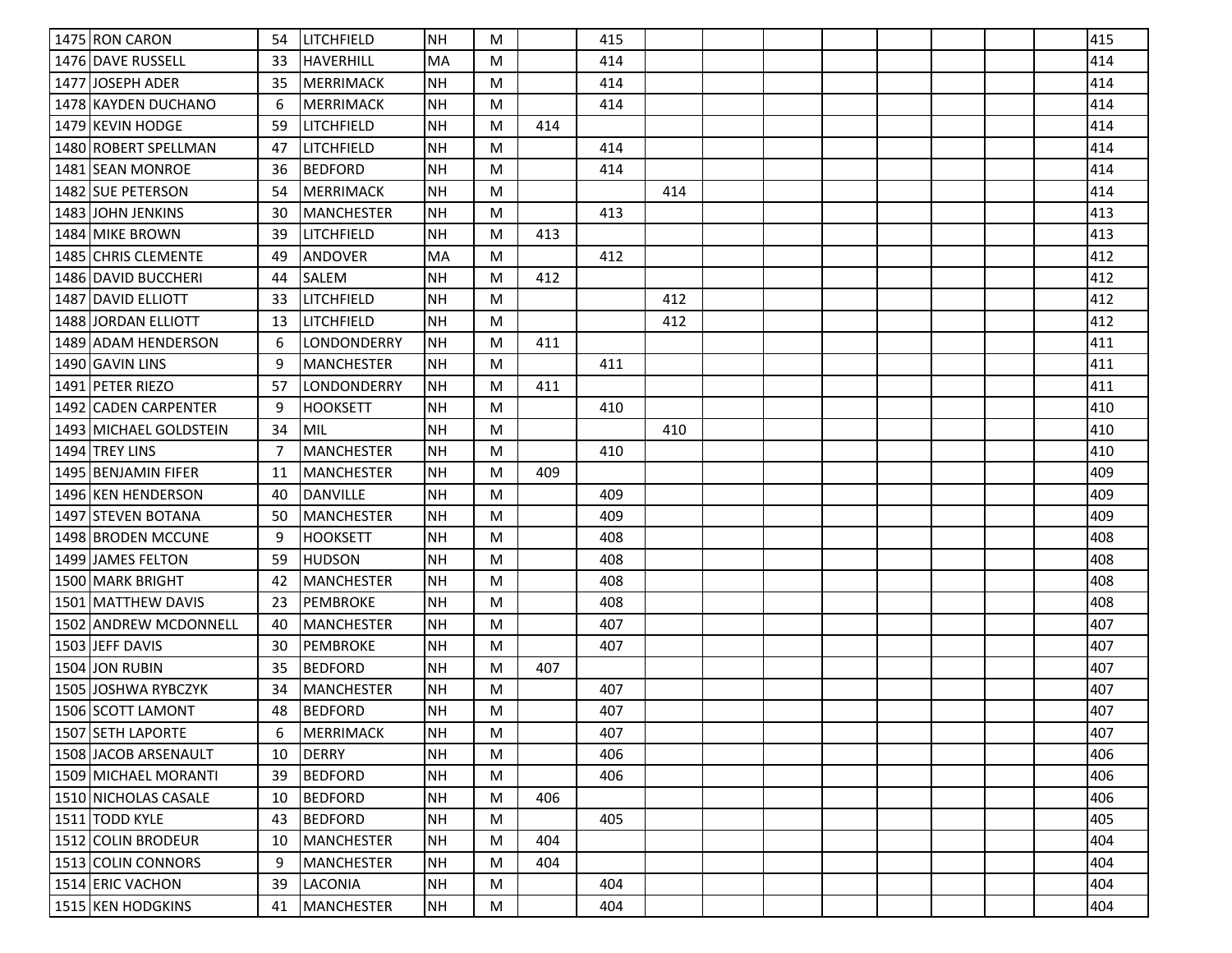| 1516 ADAM DEMAGGIO      | 34 | <b>MANCHESTER</b>       | NΗ        | M |     | 403 |     |  |  |  | 403 |
|-------------------------|----|-------------------------|-----------|---|-----|-----|-----|--|--|--|-----|
| 1517 DEREK SNOWMAN      | 29 | <b>JEFFERSON</b>        | NΗ        | M |     | 403 |     |  |  |  | 403 |
| 1518 DOMINICK DEMAGGIO  | 9  | <b>MANCHESTER</b>       | <b>NH</b> | M |     | 403 |     |  |  |  | 403 |
| 1519 SEILER DEMAGGIO    | 6  | <b>MANCHESTER</b>       | <b>NH</b> | M |     | 403 |     |  |  |  | 403 |
| 1520 GARRETT HAMMER     | 8  | <b>AUBURN</b>           | <b>NH</b> | M |     | 402 |     |  |  |  | 402 |
| 1521 ALFRED CARL        | 39 | <b>MERRIMACK</b>        | <b>NH</b> | M |     |     | 400 |  |  |  | 400 |
| 1522 EVAN SOHM          | 57 | LONDONDERRY             | <b>NH</b> | M | 400 |     |     |  |  |  | 400 |
| 1523 JEN MELKER         | 40 | <b>MERRIMACK</b>        | <b>NH</b> | M | 398 |     |     |  |  |  | 398 |
| 1524 RYAN CLEGG         | 6  | LONDONDERRY             | <b>NH</b> | M | 398 |     |     |  |  |  | 398 |
| <b>1525 TREY FERDYN</b> | 9  | <b>EXETER</b>           | <b>NH</b> | M |     | 398 |     |  |  |  | 398 |
| 1526 MICHAEL DOYLE      | 36 | AMESBURY                | MA        | M |     | 397 |     |  |  |  | 397 |
| 1527 RYAN SURRETTE      | 35 | <b>AUBURN</b>           | <b>NH</b> | M |     | 396 |     |  |  |  | 396 |
| 1528 ERIC BROSNAHAN     | 35 | <b>MERRIMACK</b>        | NΗ        | M |     | 395 |     |  |  |  | 395 |
| 1529 JEFF MEGIVERN      | 28 | <b>DORCHESTER</b>       | MA        | M |     |     | 394 |  |  |  | 394 |
| 1530 KEVIN MCGREGOR     | 29 | <b>CONCORD</b>          | <b>NH</b> | M | 394 |     |     |  |  |  | 394 |
| 1531 LARRY ZELLNER      | 57 | <b>EXETER</b>           | NΗ        | M |     | 394 |     |  |  |  | 394 |
| 1532 LOGAN WYMAN        | 9  | LONDONDERRY             | <b>NH</b> | M | 394 |     |     |  |  |  | 394 |
| 1533 QUINN HAMMER       | 8  | <b>AUBURN</b>           | <b>NH</b> | M |     | 394 |     |  |  |  | 394 |
| 1534 CHRISTOPHER HOLMAN | 36 | <b>FITZWILLIAM</b>      | <b>NH</b> | M |     | 393 |     |  |  |  | 393 |
| 1535 JOSEPH DELANEY     | 44 | <b>MERRIMACK</b>        | <b>NH</b> | M |     | 393 |     |  |  |  | 393 |
| 1536 TIM COLLINS        | 45 | <b>BEDFORD</b>          | <b>NH</b> | M |     | 393 |     |  |  |  | 393 |
| 1537 ANDY COHEN         | 62 | <b>MANCHESTER</b>       | <b>NH</b> | M |     | 391 |     |  |  |  | 391 |
| 1538 MYKE WYMAN         | 40 | LONDONDERRY             | NΗ        | M | 391 |     |     |  |  |  | 391 |
| 1539 TIM FREEMAN        | 32 | <b>MANCHESTER</b>       | NH        | M |     | 391 |     |  |  |  | 391 |
| 1540 BRENDAN COLLINS    | 26 | <b>MANCHESTER</b>       | <b>NH</b> | M |     | 390 |     |  |  |  | 390 |
| 1541 BRIAN SPAGNA       | 38 | <b>NOTTINGHAM</b>       | <b>NH</b> | M |     | 390 |     |  |  |  | 390 |
| 1542 ERIC ELDRIDGE      | 36 | <b>CENTER OSSIPEE</b>   | <b>NH</b> | M | 390 |     |     |  |  |  | 390 |
| 1543 GAGE SPAGNA        | 6  | <b>NOTTINGHAM</b>       | <b>NH</b> | M |     | 390 |     |  |  |  | 390 |
| 1544 GANNON ELDRIDGE    | 9  | <b>CENTER OSSIPEE</b>   | <b>NH</b> | M | 390 |     |     |  |  |  | 390 |
| 1545 BEN ALLEN          | 9  | <b>WHITMAN</b>          | MA        | M | 389 |     |     |  |  |  | 389 |
| 1546 NICHOLAS ROLLINS   | 8  | <b>HOOKSETT</b>         | <b>NH</b> | M |     | 389 |     |  |  |  | 389 |
| 1547 CHRIS KEENAN       | 37 | <b>REVERE</b>           | MA        | M |     | 388 |     |  |  |  | 388 |
| 1548 CRAIG ST PIERRE    | 51 | MANCHESTER              | NH        | M |     |     | 388 |  |  |  | 388 |
| 1549 STEPHEN ZARAKOTAS  | 48 | DEERFIELD               | <b>NH</b> | M |     | 388 |     |  |  |  | 388 |
| 1550 DAN CONNER         | 44 | NEWMARKET               | <b>NH</b> | M |     | 387 |     |  |  |  | 387 |
| 1551 ERIC SHEFF         | 40 | <b>BEDFORD</b>          | <b>NH</b> | M |     | 387 |     |  |  |  | 387 |
| 1552 GREGG WILSON       | 54 | NEWMARKET               | <b>NH</b> | M |     | 387 |     |  |  |  | 387 |
| 1553 BOB HENDERSON      | 39 | LONDONDERRY             | <b>NH</b> | M | 386 |     |     |  |  |  | 386 |
| 1554 RUTH ELLIOTT       | 50 | <b>CENTER BARNSTEAD</b> | NH        | M | 386 |     |     |  |  |  | 386 |
| 1555 MICHAEL LOVELY     | 52 | CONCORD                 | <b>NH</b> | M |     | 385 |     |  |  |  | 385 |
| 1556 RICK MILLER        | 59 | <b>MERRIMACK</b>        | NH        | M |     | 384 |     |  |  |  | 384 |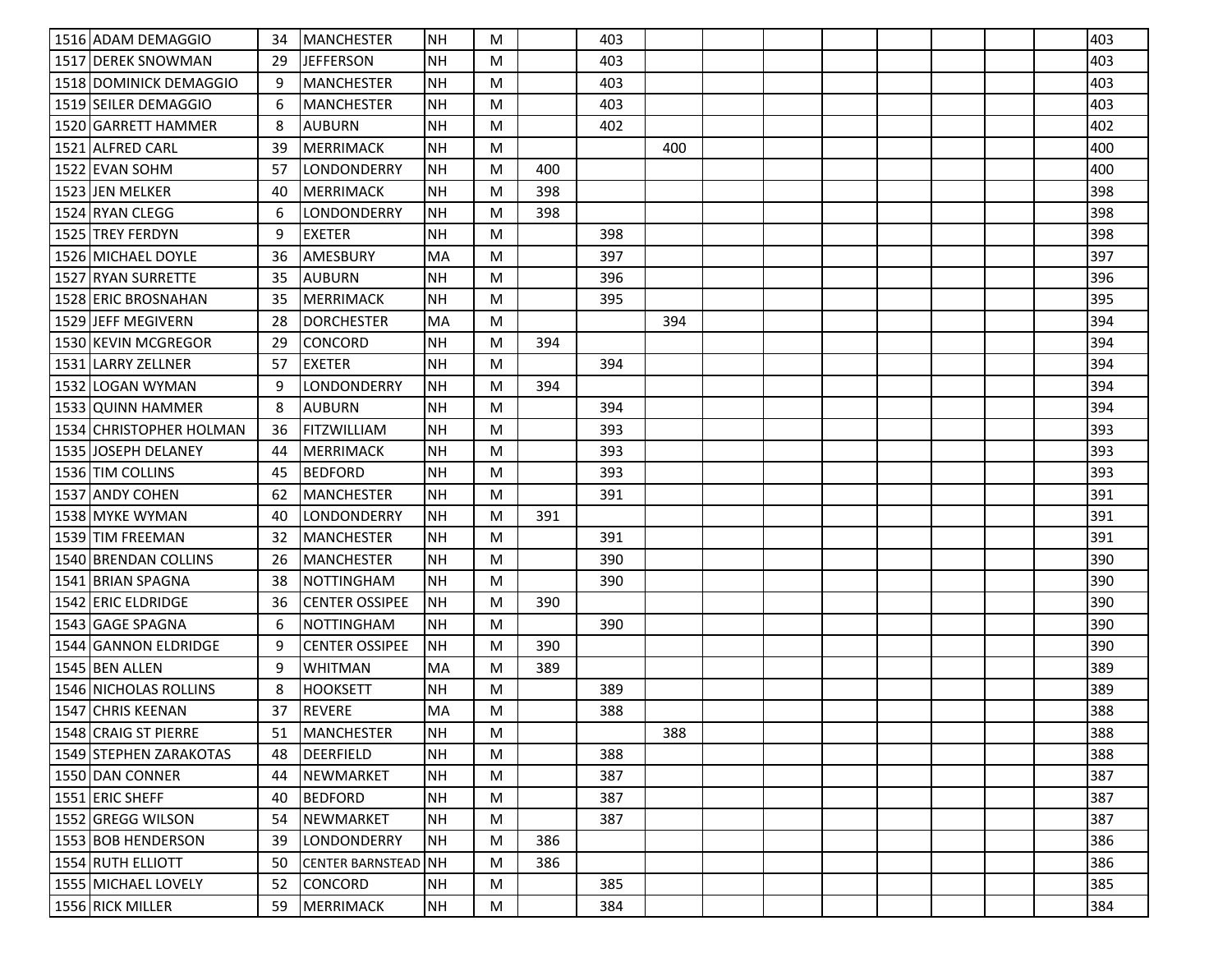| 1557 COLIN LOGUE         | 6              | <b>MANCHESTER</b> | <b>INH</b> | M | 383 |     |     |  |  |  | 383 |
|--------------------------|----------------|-------------------|------------|---|-----|-----|-----|--|--|--|-----|
| 1558 CHUCK ALLEN         | 38             | WHITMAN           | MA         | M | 382 |     |     |  |  |  | 382 |
| 1559 KEN BERNARD         | 33             | <b>MANCHESTER</b> | <b>NH</b>  | M |     |     | 382 |  |  |  | 382 |
| 1560 RICHARD FREEMAN     | 32             | <b>MANCHESTER</b> | <b>NH</b>  | M |     | 382 |     |  |  |  | 382 |
| 1561 RILEY KING          | 18             | <b>DEERFIELD</b>  | <b>NH</b>  | M |     | 382 |     |  |  |  | 382 |
| 1562 ADAM LEONARD        | 11             | <b>DERRY</b>      | <b>NH</b>  | M | 381 |     |     |  |  |  | 381 |
| 1563 DREW ALLEN          | .5             | LONDONDERRY       | <b>NH</b>  | M | 381 |     |     |  |  |  | 381 |
| 1564 JACK ALLEN          | 9              | <b>WHITMAN</b>    | MA         | M | 381 |     |     |  |  |  | 381 |
| 1565 JJARED MORAN        | 11             | <b>MERRIMACK</b>  | <b>NH</b>  | M |     | 380 |     |  |  |  | 380 |
| 1566 JASON RZASA         | -7             | <b>DERRY</b>      | NΗ         | M | 380 |     |     |  |  |  | 380 |
| 1567 MARK RZASA          | 43             | <b>DERRY</b>      | <b>NH</b>  | M | 379 |     |     |  |  |  | 379 |
| 1568 DAVID CORKUM        | 71             | <b>HUDSON</b>     | <b>NH</b>  | M |     |     | 378 |  |  |  | 378 |
| 1569 DILLAN CHEYNE       | -5             | <b>BROOKLINE</b>  | NΗ         | M | 378 |     |     |  |  |  | 378 |
| 1570 MATTHEW KACZANOWSKI | 4              | <b>BEDFORD</b>    | <b>NH</b>  | M | 378 |     |     |  |  |  | 378 |
| 1571 SHAWN KLEINER       | 6              | <b>MANCHESTER</b> | NH         | M |     | 378 |     |  |  |  | 378 |
| 1572 TIMOTHY KLEINER     | 41             | <b>MANCHESTER</b> | NΗ         | M |     | 378 |     |  |  |  | 378 |
| 1573 LUKE RAIANO         | 44             | <b>MILFORD</b>    | <b>NH</b>  | M |     | 377 |     |  |  |  | 377 |
| 1574 NATHAN DAVIS        | 8              | <b>MANCHESTER</b> | NH         | M |     | 377 |     |  |  |  | 377 |
| 1575 JJACK VANNORT       | 8              | <b>HOOKSETT</b>   | <b>NH</b>  | M | 376 |     |     |  |  |  | 376 |
| 1576 TOM ASHWORTH        | 42             | <b>NASHUA</b>     | <b>NH</b>  | M | 376 |     |     |  |  |  | 376 |
| 1577 BRUCE WALDEN        | 51             | <b>MERRIMACK</b>  | NH         | M |     |     | 375 |  |  |  | 375 |
| 1578 DAVID PARIS         | 61             | <b>HOOKSETT</b>   | <b>NH</b>  | M |     | 375 |     |  |  |  | 375 |
| 1579 RICHARD WATSON      | 36             | <b>MANCHESTER</b> | <b>NH</b>  | M |     | 375 |     |  |  |  | 375 |
| 1580 STEPHEN JAMBARD     | 50             | HO                | <b>NH</b>  | M |     | 375 |     |  |  |  | 375 |
| 1581 MICHAEL BURNS       | 42             | <b>MANCHESTER</b> | <b>NH</b>  | M |     | 374 |     |  |  |  | 374 |
| 1582 ADAM GAGE           | 40             | <b>MERRIMACK</b>  | <b>NH</b>  | M |     | 372 |     |  |  |  | 372 |
| 1583 BRENNEN BRADFORD    | 4              | <b>MANCHESTER</b> | <b>NH</b>  | M | 372 |     |     |  |  |  | 372 |
| 1584 DECLAN LACEY        | -7             | <b>BEDFORD</b>    | <b>NH</b>  | M | 370 |     |     |  |  |  | 370 |
| 1585 ERIK SHIFFLETT      | 39             | <b>CANDIA</b>     | <b>NH</b>  | M | 370 |     |     |  |  |  | 370 |
| 1586 ROBERT BREITHAUPT   | 64             | LONDONDERRY       | <b>NH</b>  | M | 370 |     |     |  |  |  | 370 |
| 1587 ALEXANDER NICHOLAS  | 13             | <b>MANCHESTER</b> | NΗ         | M |     |     | 369 |  |  |  | 369 |
| 1588 ANDREW NICHOLAS     | 37             | <b>MANCHESTER</b> | <b>NH</b>  | M |     |     | 369 |  |  |  | 369 |
| 1589 NICK SANDERS        | 28             | <b>DERRY</b>      | NH         | M | 369 |     |     |  |  |  | 369 |
| 1590 RYAN WILLIAMS       | 6              | LONDONDERRY       | <b>NH</b>  | M |     | 368 |     |  |  |  | 368 |
| 1591 JAY OSGOOD          | 45             | <b>NASHUA</b>     | <b>NH</b>  | M |     | 367 |     |  |  |  | 367 |
| 1592 KEANE SWIESZ        | $\overline{7}$ | <b>DURHAM</b>     | <b>NH</b>  | M |     | 366 |     |  |  |  | 366 |
| 1593 MATT SWIESZ         | 41             | <b>DURHAM</b>     | <b>NH</b>  | M |     | 364 |     |  |  |  | 364 |
| 1594 NOLAN SWIESZ        | 4              | <b>DURHAM</b>     | NΗ         | M |     | 363 |     |  |  |  | 363 |
| 1595 RICHARD DESMOND     | 52             | <b>MERRIMACK</b>  | <b>NH</b>  | M |     | 363 |     |  |  |  | 363 |
| 1596 SHEA DONEGAN        | 5              | <b>MANCHESTER</b> | NH         | M | 363 |     |     |  |  |  | 363 |
| 1597 CHRISTOPHER REAP    | 43             | AMHERST           | NH         | M |     | 362 |     |  |  |  | 362 |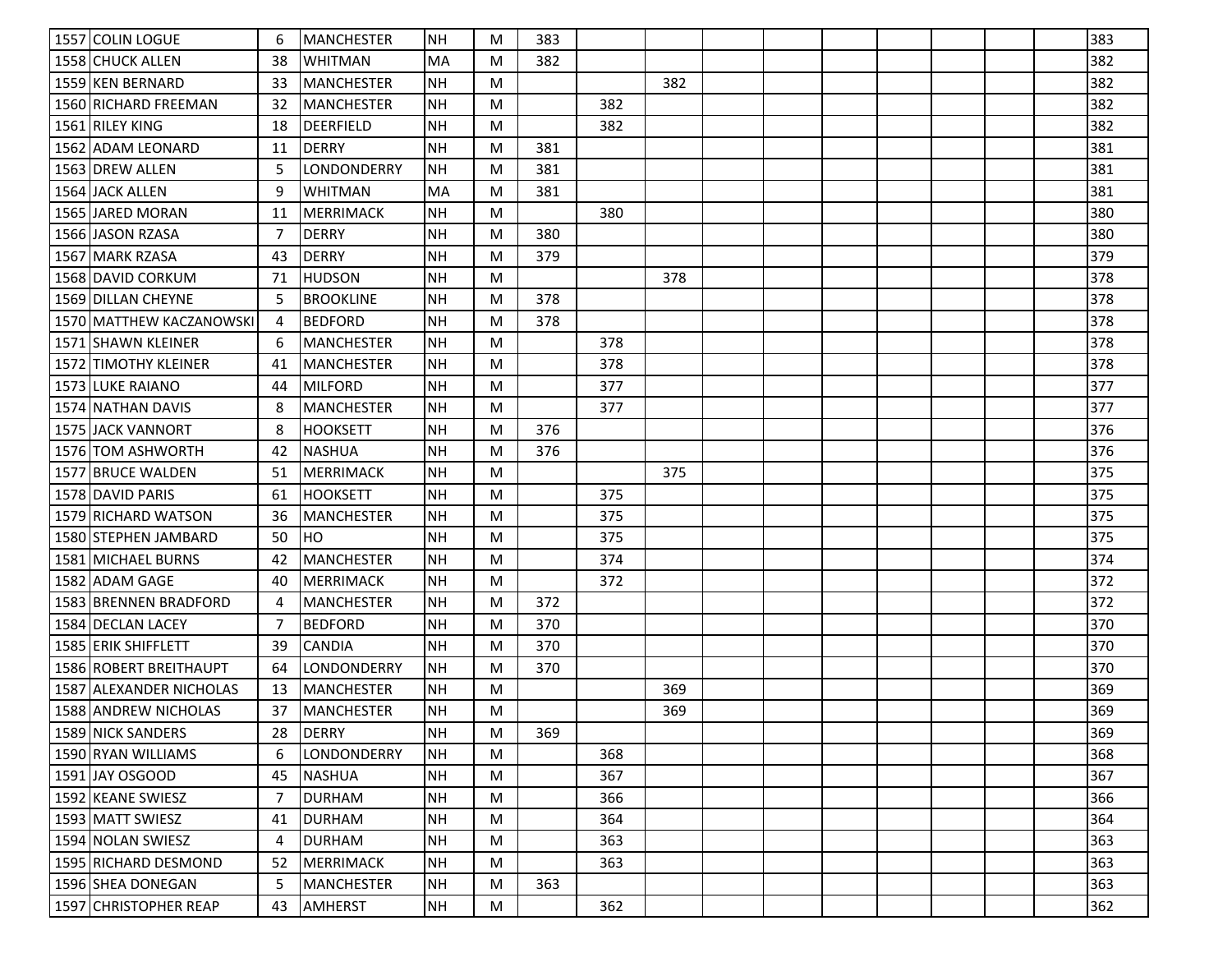| 1598 CONNOR LORD                 | 5  | <b>HOOKSETT</b>   | NH         | M | 360 |     |     |  |  |  | 360 |
|----------------------------------|----|-------------------|------------|---|-----|-----|-----|--|--|--|-----|
| 1599 JACK SMITH                  | 6  | LONDONDERRY       | NΗ         | M | 360 |     |     |  |  |  | 360 |
| 1600 MATTHEW WILLIAMS            | 37 | LONDONDERRY       | NΗ         | M |     | 360 |     |  |  |  | 360 |
| 1601 NICHOLAS BOTELHO            | 28 | <b>HUDSON</b>     | <b>NH</b>  | M |     | 360 |     |  |  |  | 360 |
| 1602 SULLIVAN DARON              | 3  | LONDONDERRY       | <b>NH</b>  | M | 360 |     |     |  |  |  | 360 |
| 1603 COLBY SNOW                  | 8  | <b>BEDFORD</b>    | <b>NH</b>  | M | 358 |     |     |  |  |  | 358 |
| 1604 JON SNOW                    | 35 | <b>BEDFORD</b>    | <b>NH</b>  | M | 358 |     |     |  |  |  | 358 |
| 1605 SCOTT CONNORS               | 4  | <b>MANCHESTER</b> | NH         | M | 358 |     |     |  |  |  | 358 |
| <b>1606 ISTEVE CONNORS</b>       | 35 | <b>MANCHESTER</b> | <b>NH</b>  | M | 358 |     |     |  |  |  | 358 |
| 1607 GARTH DANIELSON             | 32 | <b>NASHUA</b>     | NΗ         | M |     | 354 |     |  |  |  | 354 |
| 1608 JAKE MCNALLY                | 6  | <b>HOOKSETT</b>   | <b>NH</b>  | M | 354 |     |     |  |  |  | 354 |
| 1609 STEVE MCNALLY               | 39 | <b>HOOKSETT</b>   | <b>NH</b>  | M | 353 |     |     |  |  |  | 353 |
| 1610 WESTON MORAN                | 40 | <b>MERRIMACK</b>  | NΗ         | M |     | 353 |     |  |  |  | 353 |
| 1611 BOB SWIDERSKI               | 37 | <b>HOOKSETT</b>   | <b>NH</b>  | M |     | 352 |     |  |  |  | 352 |
| 1612 TIM COSSETTE                | 43 | LONDONDERRY       | <b>INH</b> | M | 351 |     |     |  |  |  | 351 |
| 1613 TYLER KENNEY                | -7 | <b>BRENTWOOD</b>  | <b>NH</b>  | M | 351 |     |     |  |  |  | 351 |
| 1614 BOB WEEKS                   | 38 | <b>CONCORD</b>    | <b>NH</b>  | M |     | 350 |     |  |  |  | 350 |
| 1615 BODEN BELANGER              | 6  | LONDONDERRY       | <b>INH</b> | M |     | 350 |     |  |  |  | 350 |
| 1616 BRIAN BELANGER              | 38 | LONDONDERRY       | <b>NH</b>  | M |     | 349 |     |  |  |  | 349 |
| <b>IJEFFREY GUSTITUS</b><br>1617 | 23 | <b>NASHUA</b>     | <b>NH</b>  | M |     | 347 |     |  |  |  | 347 |
| 1618 JON GLENNON                 | 40 | <b>DUNBARTON</b>  | <b>NH</b>  | M |     | 347 |     |  |  |  | 347 |
| 1619 KEITH MARTIN                | 38 | <b>WARNER</b>     | <b>NH</b>  | M |     | 347 |     |  |  |  | 347 |
| 1620 MATTHEW CUSHMAN             | 35 | <b>MERRIMACK</b>  | <b>NH</b>  | M |     |     | 347 |  |  |  | 347 |
| 1621 MARC CHASE                  | 42 | <b>MANCHESTER</b> | <b>INH</b> | M |     | 346 |     |  |  |  | 346 |
| 1622 MITCHELL CHASE              | 10 | <b>MANCHESTER</b> | <b>NH</b>  | M |     | 346 |     |  |  |  | 346 |
| 1623 LUKE HUEBER                 | 11 | <b>MANCHESTER</b> | <b>NH</b>  | M |     | 345 |     |  |  |  | 345 |
| 1624 CHUCK COOK                  | 69 | <b>MANCHESTER</b> | <b>NH</b>  | M |     | 344 |     |  |  |  | 344 |
| 1625 JOSEPH BERNIER              | 43 | <b>MERRIMACK</b>  | <b>NH</b>  | M |     | 344 |     |  |  |  | 344 |
| 1626 MARKUS MCMAHON              | 41 | <b>NASHUA</b>     | <b>NH</b>  | M |     |     | 344 |  |  |  | 344 |
| 1627 RICHARD PROVENCHER          | 63 | <b>MANCHESTER</b> | <b>NH</b>  | M | 344 |     |     |  |  |  | 344 |
| 1628 BRUCE HOLT                  | 64 | <b>HEBRON</b>     | <b>NH</b>  | M |     |     | 343 |  |  |  | 343 |
| 1629 WILDER RILEY                | 6  | CONCORD           | NΗ         | M | 343 |     |     |  |  |  | 343 |
| 1630 AJ LONGO                    | 28 | MANCHESTER        | INH        | M |     | 342 |     |  |  |  | 342 |
| 1631 CARY HUEBER                 | 42 | <b>MANCHESTER</b> | <b>NH</b>  | M |     | 342 |     |  |  |  | 342 |
| 1632 JAMES OCONNELL              | 44 | <b>NASHUA</b>     | <b>NH</b>  | M | 342 |     |     |  |  |  | 342 |
| 1633 RYAN HUEBER                 | 9  | <b>MANCHESTER</b> | <b>NH</b>  | M |     | 342 |     |  |  |  | 342 |
| 1634 AUSTIN KILGORE              | 8  | LONDONDERRY       | NH         | M | 340 |     |     |  |  |  | 340 |
| 1635 DAVIS GLODGETT              | 6  | <b>HINSDALE</b>   | <b>NH</b>  | M |     | 340 |     |  |  |  | 340 |
| 1636 JOHN BLADES                 | 50 | <b>MERRIMACK</b>  | <b>NH</b>  | M |     | 340 |     |  |  |  | 340 |
| 1637 LIAM GLODGETT               | 9  | <b>HINSDALE</b>   | <b>NH</b>  | M |     | 340 |     |  |  |  | 340 |
| 1638 JEFF PETTENGILL             | 29 | SANDOWN           | <b>NH</b>  | M | 339 |     |     |  |  |  | 339 |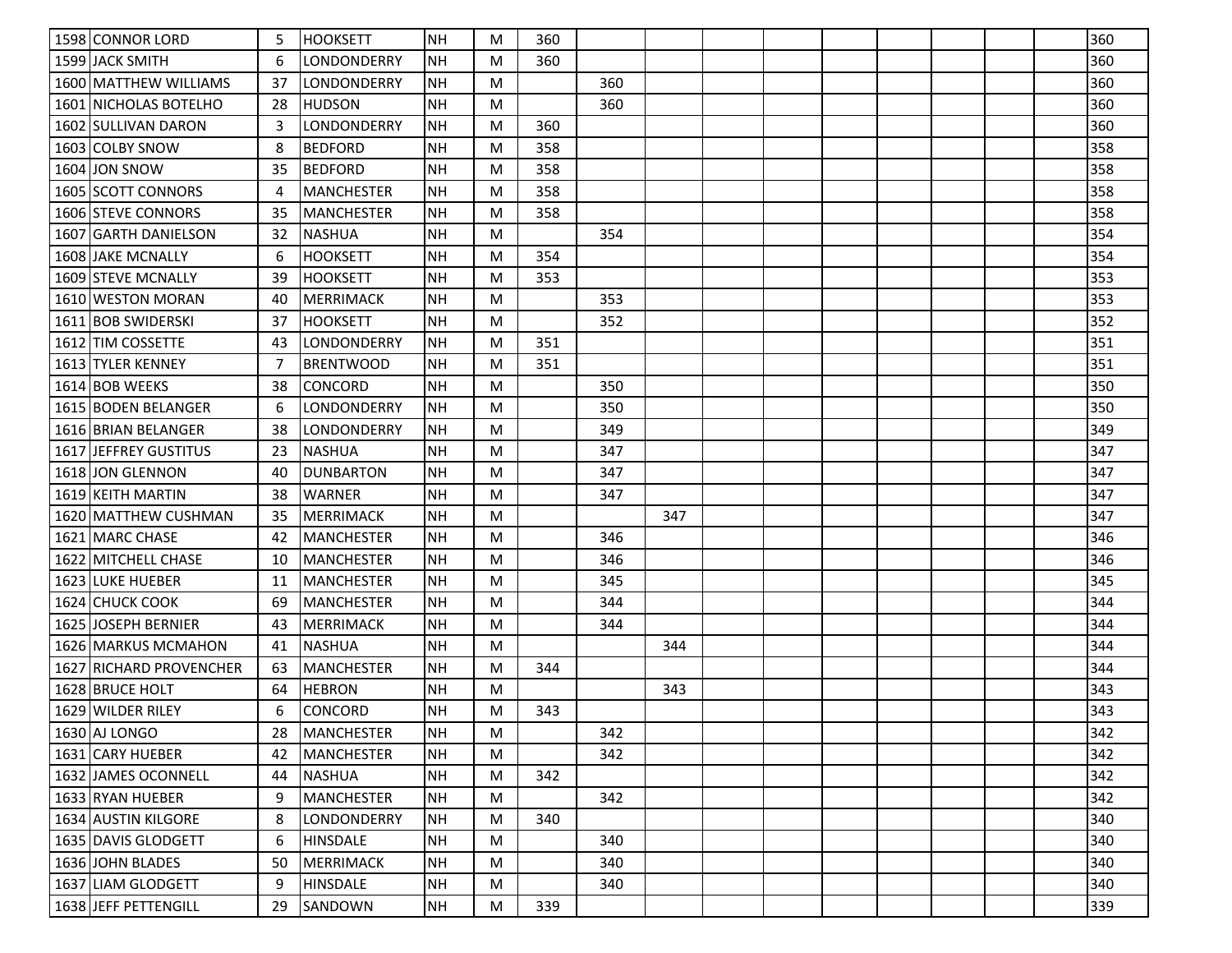| 1639 JONERIC SAFSTROM    | 45 | MERRIMACK          | <b>NH</b> | M |     | 339 |     |  |  |  | 339 |
|--------------------------|----|--------------------|-----------|---|-----|-----|-----|--|--|--|-----|
| 1640 ITYLER SAFSTROM     | 7  | <b>MERRIMACK</b>   | <b>NH</b> | M |     | 338 |     |  |  |  | 338 |
| 1641 FRANKIE DALESSANDRO | 17 | <b>MERRIMACK</b>   | <b>NH</b> | M |     |     | 337 |  |  |  | 337 |
| 1642 OWEN LANE           | 6  | <b>HOOKSETT</b>    | <b>NH</b> | M | 337 |     |     |  |  |  | 337 |
| 1643 JACOB WHITON        | 11 | <b>MERRIMACK</b>   | <b>NH</b> | M |     | 335 |     |  |  |  | 335 |
| 1644 OWEN DUTTON         | 4  | <b>GOFFSTOWN</b>   | <b>NH</b> | M | 335 |     |     |  |  |  | 335 |
| 1645 STEVE DUTTON        | 35 | <b>GOFFSTOWN</b>   | <b>NH</b> | M | 335 |     |     |  |  |  | 335 |
| 1646 KEN WESTFALL        | 52 | <b>WINDHAM</b>     | <b>NH</b> | M |     | 334 |     |  |  |  | 334 |
| 1647 NICHOLAS DEJESUS    | 6  | <b>MERRIMACK</b>   | <b>NH</b> | M |     | 334 |     |  |  |  | 334 |
| 1648 CADEN ROGERS        | 7  | LONDONDERRY        | <b>NH</b> | M | 333 |     |     |  |  |  | 333 |
| 1649 COLE ROGERS         | 5  | LONDONDERRY        | <b>NH</b> | M | 333 |     |     |  |  |  | 333 |
| <b>1650 JOE FONTENOT</b> | 42 | LONDONDERRY        | <b>NH</b> | M | 333 |     |     |  |  |  | 333 |
| 1651 JOSEPH FONTENOT     | 7  | LONDONDERRY        | NΗ        | M | 333 |     |     |  |  |  | 333 |
| 1652 KENDRYK AQUINO      | 5  | LOWELL             | <b>MA</b> | M |     | 333 |     |  |  |  | 333 |
| 1653 ROB ROGERS          | 35 | LONDONDERRY        | NH        | M | 333 |     |     |  |  |  | 333 |
| 1654 AJ BERNIER          | 1  | <b>TEWKSBURY</b>   | MA        | M |     | 332 |     |  |  |  | 332 |
| 1655 JEREMIAH PRITCHARD  | 12 | <b>MUNSONVILLE</b> | <b>NH</b> | M |     |     | 331 |  |  |  | 331 |
| 1656 TRENT PORTER        | 35 | <b>DERRY</b>       | NH        | M |     | 330 |     |  |  |  | 330 |
| 1657 CALVIN SAGE         | 9  | <b>MANCHESTER</b>  | <b>NH</b> | M |     | 328 |     |  |  |  | 328 |
| 1658 JONATHAN CARRILLO   | 33 | <b>MERRIMACK</b>   | <b>NH</b> | M | 328 |     |     |  |  |  | 328 |
| 1659 RYAN WOLFF          | 23 | <b>MANCHESTER</b>  | <b>CT</b> | M |     |     | 328 |  |  |  | 328 |
| 1660 TIMOTHY LACEY       | 46 | <b>BEDFORD</b>     | <b>NH</b> | M | 328 |     |     |  |  |  | 328 |
| 1661 IMATTHEW SAGE       | 38 | <b>MANCHESTER</b>  | <b>NH</b> | M |     | 327 |     |  |  |  | 327 |
| 1662 AARON MYLOTT        | 10 | MANCHESTER         | NH        | M | 324 |     |     |  |  |  | 324 |
| 1663 DAVID MAYALL        | 72 | <b>ACTON</b>       | MA        | M | 324 |     |     |  |  |  | 324 |
| 1664 LONG NGUYEN         | 50 | <b>NASHUA</b>      | <b>NH</b> | M |     |     | 324 |  |  |  | 324 |
| 1665 SCOTT PRICE         | 48 | <b>RAYMOND</b>     | <b>NH</b> | M |     | 324 |     |  |  |  | 324 |
| 1666 THOMAS PENNEY       | 53 | <b>BOW</b>         | <b>NH</b> | M |     | 324 |     |  |  |  | 324 |
| 1667 BILL BLOOD          | 83 | LONDONDERRY        | <b>NH</b> | M | 322 |     |     |  |  |  | 322 |
| 1668 BRIAN DAVIS         | 39 | <b>MANCHESTER</b>  | <b>NH</b> | M |     | 322 |     |  |  |  | 322 |
| 1669 M P CASHMAN         | 51 | <b>STRATHAM</b>    | <b>NH</b> | M |     | 322 |     |  |  |  | 322 |
| 1670 OWEN DAVIS          | 6  | <b>MANCHESTER</b>  | <b>NH</b> | M |     | 322 |     |  |  |  | 322 |
| 1671   FREDERICK PLACEY  | 35 | <b>LEWISTON</b>    | ME        | M |     | 321 |     |  |  |  | 321 |
| 1672 JUSTIN MORRISON     | 33 | LONDONDERRY        | <b>NH</b> | M |     |     | 321 |  |  |  | 321 |
| 1673 BERT DAVIS          | 63 | <b>PEMBROKE</b>    | <b>NH</b> | M |     | 320 |     |  |  |  | 320 |
| 1674 CARTER SWETT        | 3  | <b>WEARE</b>       | <b>NH</b> | M | 320 |     |     |  |  |  | 320 |
| 1675 PEYTON AUPREY       | 7  | <b>MANCHESTER</b>  | NH        | M |     | 318 |     |  |  |  | 318 |
| 1676 SCOTT HARRIS        | 43 | <b>DERRY</b>       | <b>NH</b> | M |     | 317 |     |  |  |  | 317 |
| 1677 MARK WRIDE          | 36 | <b>MANCHESTER</b>  | NH        | M |     |     | 316 |  |  |  | 316 |
| 1678 KEEGAN ROSS         | 8  | ANTRIM             | NH        | M |     | 315 |     |  |  |  | 315 |
| 1679 JASON HARRIS        | 39 | PELHAM             | NH        | M |     |     | 314 |  |  |  | 314 |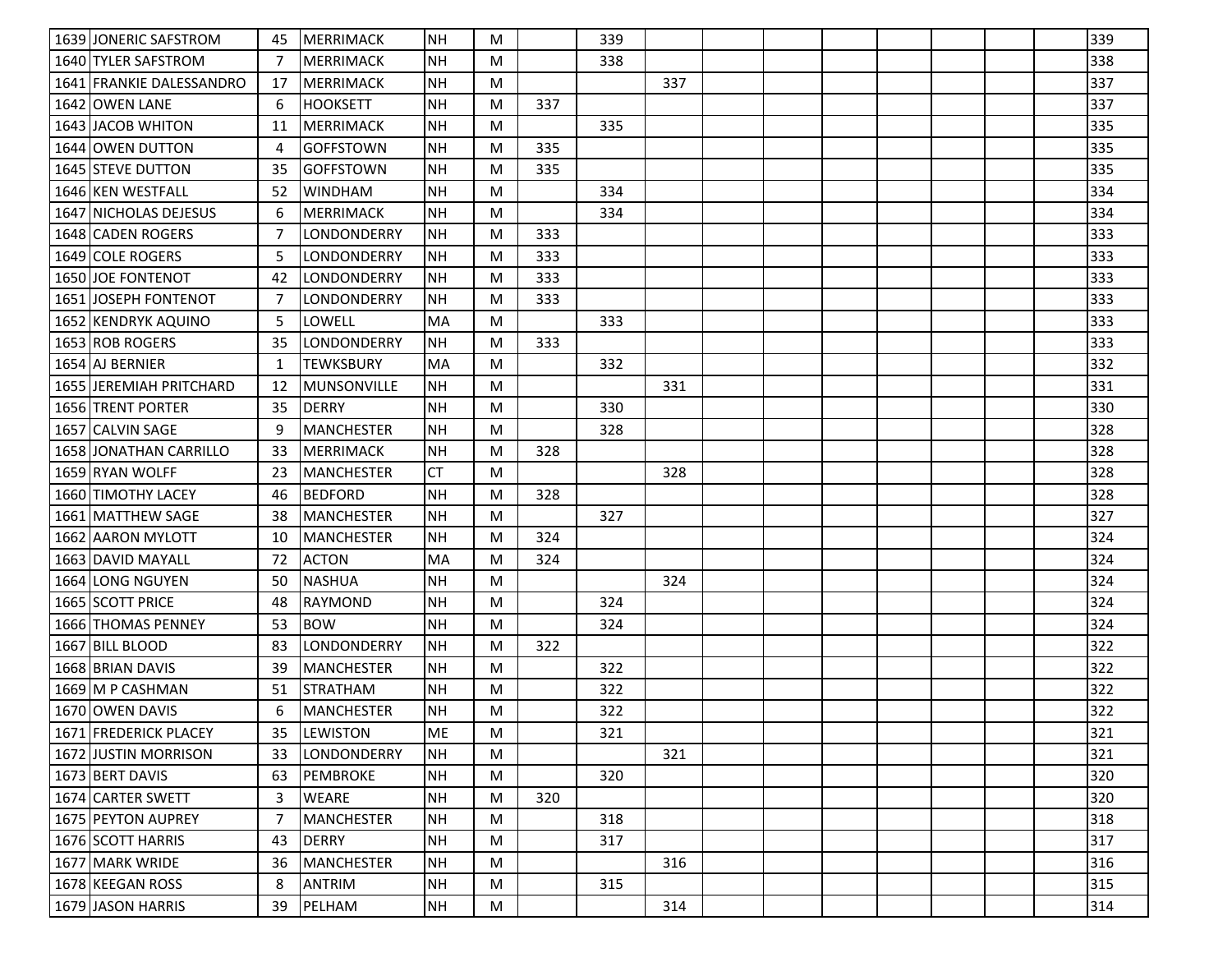| 1680 TODD HANNEMANN        | 34 | <b>MANCHESTER</b> | <b>INH</b> | M |     | 314 |     |  |  |  | 314 |
|----------------------------|----|-------------------|------------|---|-----|-----|-----|--|--|--|-----|
| 1681 JOSE MARTINEZ         | 50 | <b>GOFFSTOWN</b>  | <b>NH</b>  | M |     | 313 |     |  |  |  | 313 |
| 1682 JOSH DEMERS           | 27 | <b>MANCHESTER</b> | <b>NH</b>  | M |     |     | 313 |  |  |  | 313 |
| 1683 CARTER BROWN          | 6  | <b>NOTTINGHAM</b> | <b>NH</b>  | M |     | 312 |     |  |  |  | 312 |
| 1684   DAVID ANDREJAK      | 38 | <b>MANCHESTER</b> | <b>NH</b>  | M |     | 312 |     |  |  |  | 312 |
| 1685 DOUG GOUMAS           | 48 | <b>BEDFORD</b>    | <b>NH</b>  | M |     | 309 |     |  |  |  | 309 |
| 1686 DREW DICKSON          | 8  | <b>BEDFORD</b>    | <b>NH</b>  | M | 309 |     |     |  |  |  | 309 |
| 1687 GEORGE REED           | 85 | <b>MANCHESTER</b> | <b>NH</b>  | M | 309 |     |     |  |  |  | 309 |
| 1688 DEREK ALLEN           | 3  | LONDONDERRY       | NΗ         | M | 308 |     |     |  |  |  | 308 |
| 1689 JJOSE ALEXAN MARTINEZ | 14 | <b>GOFFSTOWN</b>  | <b>NH</b>  | M |     | 308 |     |  |  |  | 308 |
| 1690 MARTIN STEHL          | 31 | <b>MANCHESTER</b> | NH         | M |     | 307 |     |  |  |  | 307 |
| 1691 BERNARD DUDLEY        | 69 | <b>CHESTER</b>    | <b>NH</b>  | M |     |     | 306 |  |  |  | 306 |
| 1692 WILLIE MILES          | 40 | <b>MANCHESTER</b> | <b>NH</b>  | M |     |     | 304 |  |  |  | 304 |
| 1693 ELLIOT GRACE          | 5  | <b>MANCHESTER</b> | <b>NH</b>  | M |     | 302 |     |  |  |  | 302 |
| 1694 ROGER BAILEY          | 63 | <b>DERRY</b>      | <b>NH</b>  | M |     | 301 |     |  |  |  | 301 |
| 1695 JOE HAYES             | 36 | <b>MANCHESTER</b> | <b>NH</b>  | M | 300 |     |     |  |  |  | 300 |
| 1696 SCOTT GIALLONGO       | 49 | <b>AUBURN</b>     | <b>NH</b>  | M | 299 |     |     |  |  |  | 299 |
| 1697 DEREK BUMFORD         | 32 | <b>PENACOOK</b>   | NH         | M |     |     | 298 |  |  |  | 298 |
| 1698 MATTHEW BROWN         | 41 | <b>NOTTINGHAM</b> | <b>NH</b>  | M |     | 297 |     |  |  |  | 297 |
| 1699 TODD PAUER            | 42 | <b>GOFFSTOWN</b>  | <b>NH</b>  | M |     | 296 |     |  |  |  | 296 |
| 1700 DALE DRAKE            | 38 | <b>FREMONT</b>    | <b>NH</b>  | M |     | 295 |     |  |  |  | 295 |
| 1701 COBE RUBIN            | 4  | <b>BEDFORD</b>    | <b>NH</b>  | M | 291 |     |     |  |  |  | 291 |
| 1702 JACKSON MORGAN        | 7  | WAKEFIELD         | <b>NH</b>  | M |     | 291 |     |  |  |  | 291 |
| 1703 KEVIN REGNIER         | 53 | <b>LITTLETON</b>  | <b>NH</b>  | M |     | 291 |     |  |  |  | 291 |
| 1704 DANIEL FONTAINE       | 46 | <b>HUDSON</b>     | <b>NH</b>  | M | 290 |     |     |  |  |  | 290 |
| 1705 CARTER DEMAGGIO       | 4  | <b>MANCHESTER</b> | <b>NH</b>  | M |     | 289 |     |  |  |  | 289 |
| 1706   MACKENZIE RHODUS    | 6  | <b>BERWICK</b>    | ME.        | M | 289 |     |     |  |  |  | 289 |
| 1707 PETE ADAMOVICH        | 60 | <b>DUNBARTON</b>  | <b>NH</b>  | M | 289 |     |     |  |  |  | 289 |
| 1708 TOM HAYDOCK           | 51 | MANCHESTER        | NH         | M |     | 289 |     |  |  |  | 289 |
| 1709 LUCAS KLIMKOWSKI      | 4  | <b>BERWICK</b>    | <b>ME</b>  | M | 288 |     |     |  |  |  | 288 |
| 1710 GREGORY CARSON        | 52 | LONDONDERRY       | <b>NH</b>  | M | 286 |     |     |  |  |  | 286 |
| 1711 ROGER PROVOST         | 75 | <b>AUBURN</b>     | <b>NH</b>  | M | 281 |     |     |  |  |  | 281 |
| 1712 MIKE BELL             | 43 | <b>FITCHBURG</b>  | <b>MA</b>  | M |     | 280 |     |  |  |  | 280 |
| 1713 ED PAQUIN             | 38 | <b>HOOKSETT</b>   | <b>NH</b>  | M | 279 |     |     |  |  |  | 279 |
| 1714 FRANK BLACK           | 50 | <b>DUNBARTON</b>  | NH         | M |     | 279 |     |  |  |  | 279 |
| 1715 TJ PAQUIN             | 4  | <b>HOOKSETT</b>   | NH         | M | 279 |     |     |  |  |  | 279 |
| 1716 ALEX HUARD            | 36 | <b>MANCHESTER</b> | NH         | M |     | 278 |     |  |  |  | 278 |
| 1717 COHEN HUARD           | 7  | <b>MANCHESTER</b> | NH         | M |     | 278 |     |  |  |  | 278 |
| 1718 GIFFORD COLBURN       | 9  | <b>WEARE</b>      | <b>NH</b>  | M |     | 278 |     |  |  |  | 278 |
| 1719 JACK MCDORMAND        | 2  | DERRY             | <b>NH</b>  | M |     | 278 |     |  |  |  | 278 |
| 1720 JOHN PIKE             | 54 | <b>DERRY</b>      | NH         | M |     | 278 |     |  |  |  | 278 |